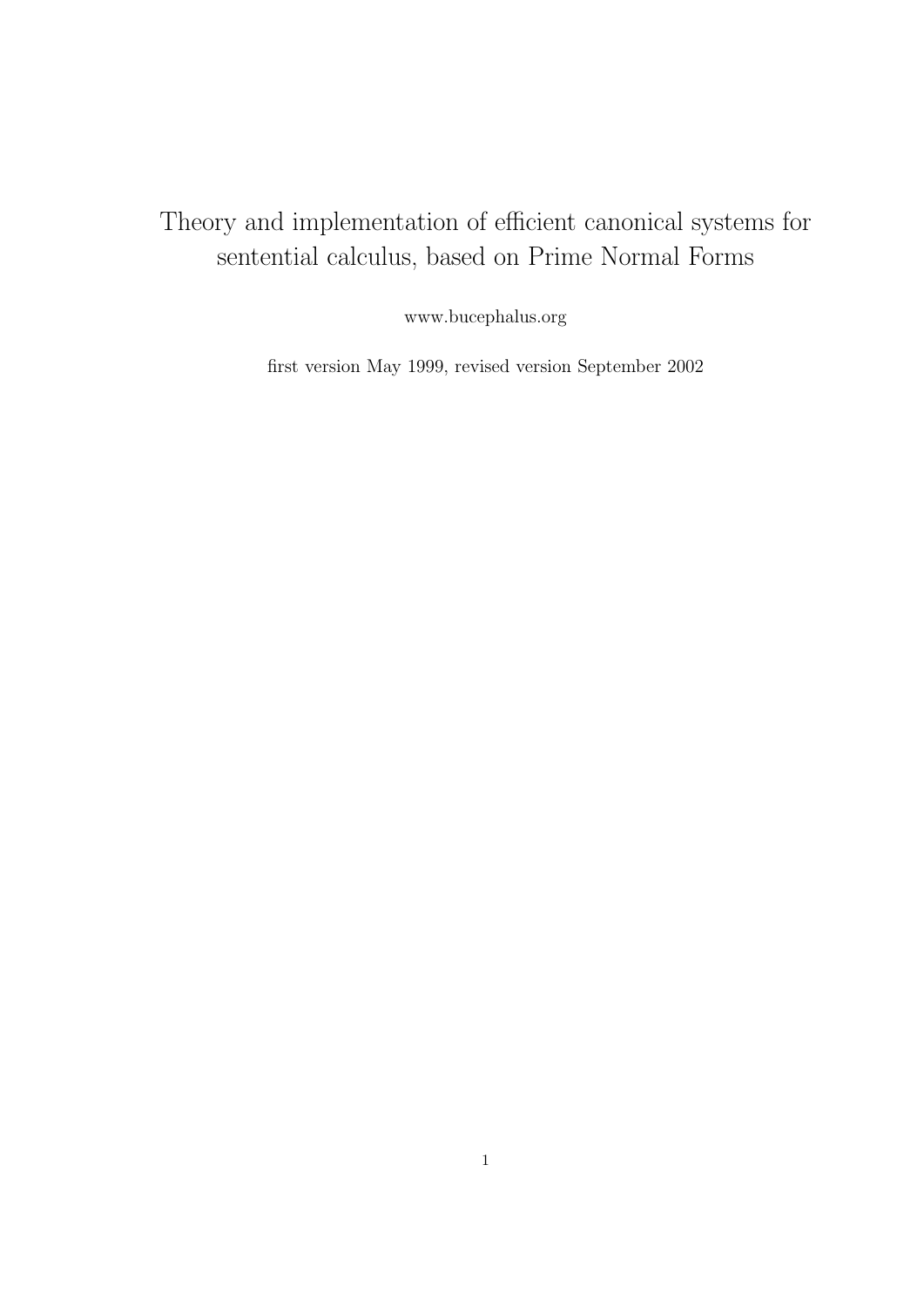## Abstract

A literal conjunction  $\gamma = [\wedge \lambda_1 ... \lambda_m]$  is a prime factor of a Disjunctive Normal Form  $(DNF) \Delta = [\vee [\wedge \lambda_{11} ... \lambda_{1m_1}] ...$  $[\wedge \lambda_{n1}...\lambda_{nm_n}]$  iff  $\gamma \Rightarrow \Delta$  and none of the  $\lambda_1,...,\lambda_m$  could be deleted without violating  $\gamma \Rightarrow \Delta$ . A DNF  $\Delta = [\vee \gamma_1...\gamma_n]$  is a prime DNF (PDNF) iff  $\{\gamma_1,...,\gamma_n\}$  is the set of all its prime factors. Every sentential formula has exactly one equivalent PDNF so that this defines a canonic representation which is distinguished from other possible canonizations. PDNF's can be constructed with the well-known  $Quine-McCluskey$  method, but that implementation is of exponential complexity and thus not practical in general. Therefore an efficient algorithm is designed in this paper. A dual system for prime conjunctive normal forms (PCNF's) is presented as well. It is shown how the whole sentential calculus, all junctions and semantic decisions, is effectively handled by these two systems.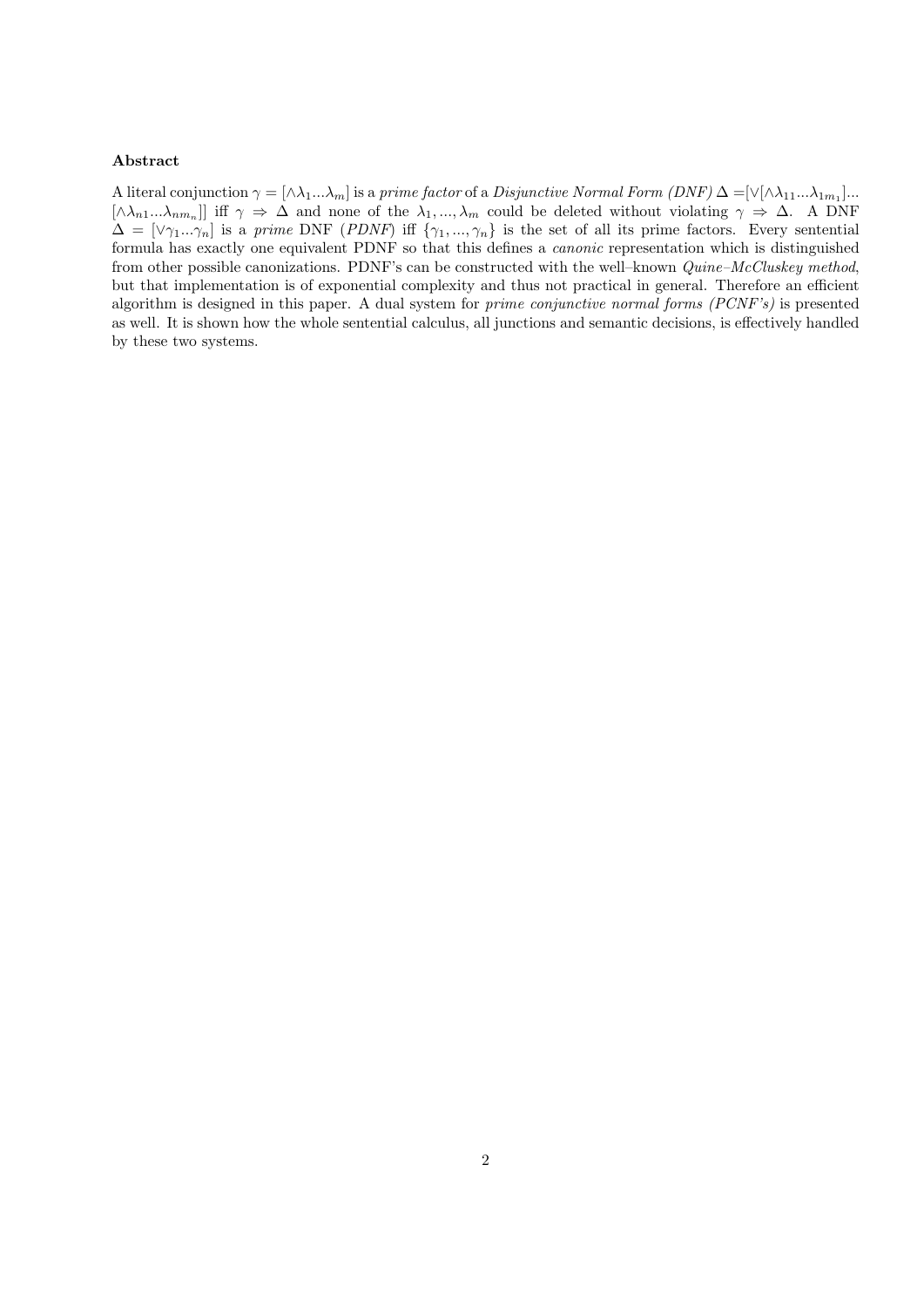# Contents

| 1 Introduction: Normal Forms                                             | $\overline{\mathbf{4}}$ |
|--------------------------------------------------------------------------|-------------------------|
| 2 Basic concepts of sentential logic, DNF's and CNF's                    | $\boldsymbol{6}$        |
| 3 * Implementation: The DNF and the CNF system                           | 9                       |
| 4 Special DNF's and CNF's                                                | 11                      |
| 5 Covering and Subvalence                                                | 17                      |
| 6 * Implementation of a fast subvalence decision with Prime Normal Forms | 18                      |
| 7 Component pairs                                                        | 19                      |
| 8 * Implementation: Minimal and Prime Normal Forms of component pairs    | 21                      |
| 9 The M-Procedure                                                        | 23                      |
| 10 * Implementation of the M-Procedure                                   | 24                      |
| 11 The completeness theorem and the P-Procedure                          | 28                      |
| 12 * Implementation of the P-Procedure                                   | 31                      |
| 13 * Implementation: The PDNF and the PCNF system                        | 33                      |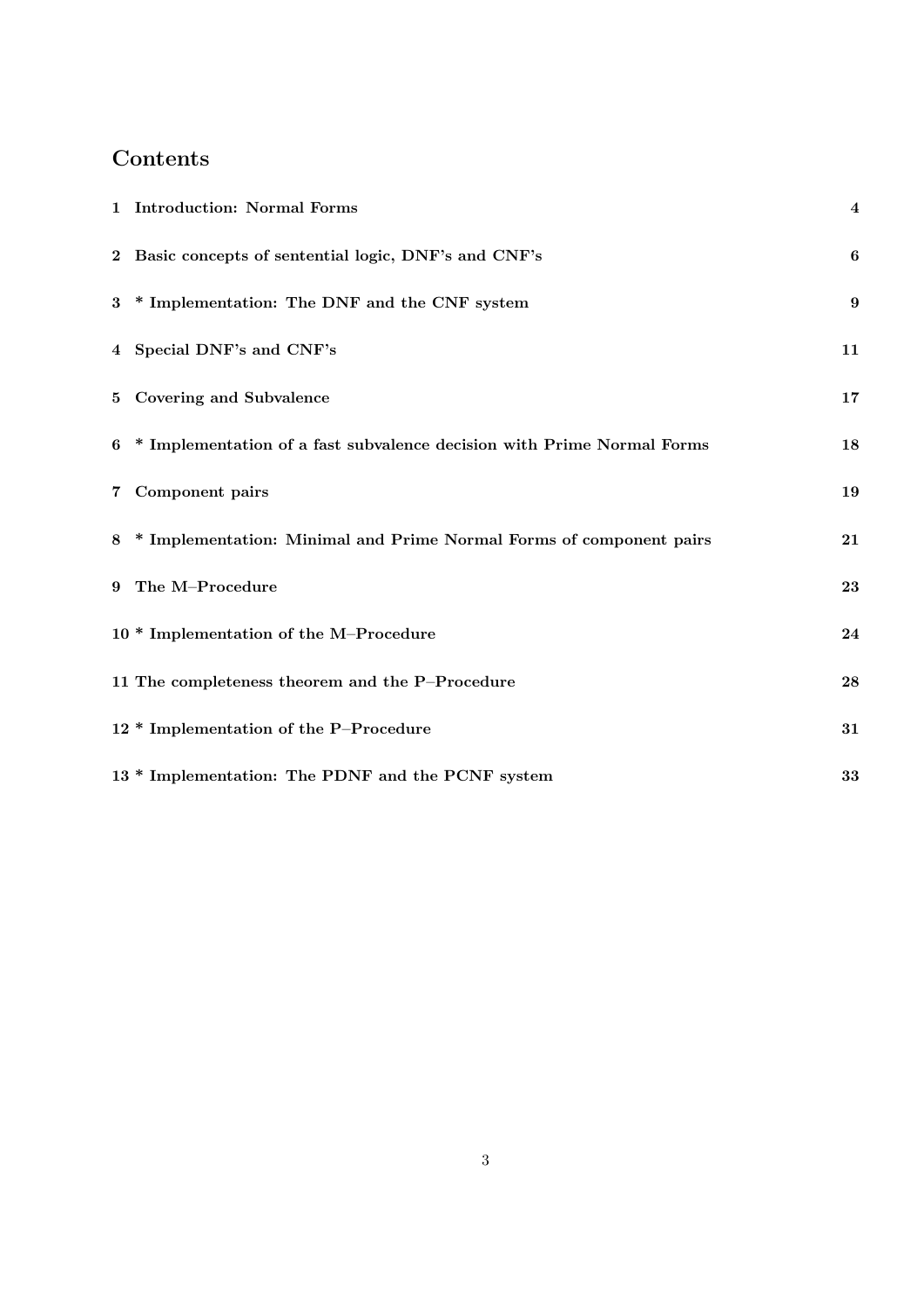## 1 Introduction: Normal Forms

Formal expressions, and logical expressions in particular, can be very different but still denote the same. For instance

- " $5/2$ " and "2.5"
- "¬ $\forall x (f(x) \neq q(x))$ " and " $\exists x (f(x) = q(x))$ "

These examples are quite simple, but this ambiguity is a complex and important problem in general. Algebra, sometimes even the whole of mathematics is often said to be the reasoning about the equivalence of expressions. What is always desired in particular is a transformation of "difficult", "incomprehensible" forms into "simple", "compact", and "understandable" or "standard" forms. In logic we talk about "normal forms".

## Definition

Let  $F$  be the set of all formulas (of a particular language) and  $N \subseteq F$ . If there is for every  $\varphi \in F$  a  $\nu \in N$  such that  $\varphi \Leftrightarrow \nu$  (i.e.  $\varphi$  and  $\nu$  are equivalent), then  $N$  is called a set of **normal forms**. Every function  $nf : F \longrightarrow N$  with  $nf(\varphi) \Leftrightarrow \varphi$  for every  $\varphi \in F$  is called a  $(N-)$ **normalizer** (on F) and  $nf(\varphi)$  is a  $(N-)$ **normalform** of  $\varphi$ .

Most of the time there are several possibilities to define standard or normal forms. The context then determines which of the definitions is preferred. The decimal notation for numbers has a long tradition in daily life, but in computer science it is more practical to use the dual representation.

There is a series of criteria to describe and compare the qualities of normal forms:

- Intuitivity: How comprehensive and readable are the formulas?
- Canonicity: How much do syntactic and semantic similarities coincide?

Definition

- A set N of normal forms is canonic, if for all  $\nu_1, \nu_2 \in N: \nu_1 \Leftrightarrow \nu_2 \text{ iff } \nu_1 = \nu_2.$
- Accordingly a normalizer  $nf : F \longrightarrow N$  is said to be canonic, if  $nf(\varphi_1) = nf(\varphi_2)$  for all  $\varphi_1, \varphi_2 \in F$ with  $\varphi_1 \Leftrightarrow \varphi_2$ .

If a definition of canonic normal forms is possible, the whole semantics of a language can be defined immediately as well: the normal form then is the meaning of an expression or a formula.

- Complexity of the representation: How big are the normal forms?
- Computational complexity: How high is the effort required for the normalizer and how do the normal forms behave in additional operations?
- Conservativity of the normalizer: If  $\varphi$  is a normal form already, is then  $nf(\varphi) = \varphi$ ? This would contribute to the readability.
- Realizability as technical devices: Are the occuring junctors implementable? What is the behaviour of the divice in time? etc.

There is quite a number of possibilities to define normal forms in sentential logic. Most often the so–called "disjunctive" and the "conjunctive normal forms" (DNF's and CNF's) are used.

Arguments for their superiority are:

- $\bullet~$  Their intuitivity:
	- CNF's are like a collection of elementary laws: Axiom systems, deductive systems are essentially CNF's.
	- DNF's are like a collection of elementary possibilities, similar to catalogues or inductive systems.
- As such they can often be modified by just adding or deleting components.
- Their similarity with arithmetics (Boole).

But DNF's and CNF's are not canonic already. Interestingly they are established as standards in sentential logic, but there are hardly any definitions of canonic DNF's and CNF's, not to mention any established standard.<sup>1</sup> I suggest, the reason lies partly in the inner algebraic structure of sentential logic itself, which, at first sight, seems to refuse a canonization that would be superior in all quality criterias: The smallest DNF's (or CNF's) mostly look a little bit different to the, in some respect, most comprehensible  $2$  DNF's etc. Another reason might be, that potential standards are easily defined, but can be constructed only with considerable efforts.

The goal of this paper is first to show, that there is in fact only just one (reasonable) canonization of the

<sup>&</sup>lt;sup>1</sup>In fact there are the often so–called "canonic" DNF's, that consist of all their maximal literal conjunctions. For instance, the "canonic DNF" of  $[A \rightarrow B]$  would be  $[\sqrt{\Delta B}][\sqrt{AB}]]$ . The advantage of this form is that sentential logic turns into set theory in this way: conjunction, disjunction and negation of formulas become the intersection, union, and complementation of sets of maximal literal conjunctions. But these forms, except for simple cases, cannot be handled in practice because of the exponential demands of their representation. (Besides, strictly spoken these forms are not even canonic. For instance,  $[\vee[\wedge]]$  and  $[\vee[\wedge A][\wedge \overline{A}]]$ are both "canonic", but they are equivalent and yet not equal.)

<sup>&</sup>lt;sup>2</sup> see the chapter on subvalence and covering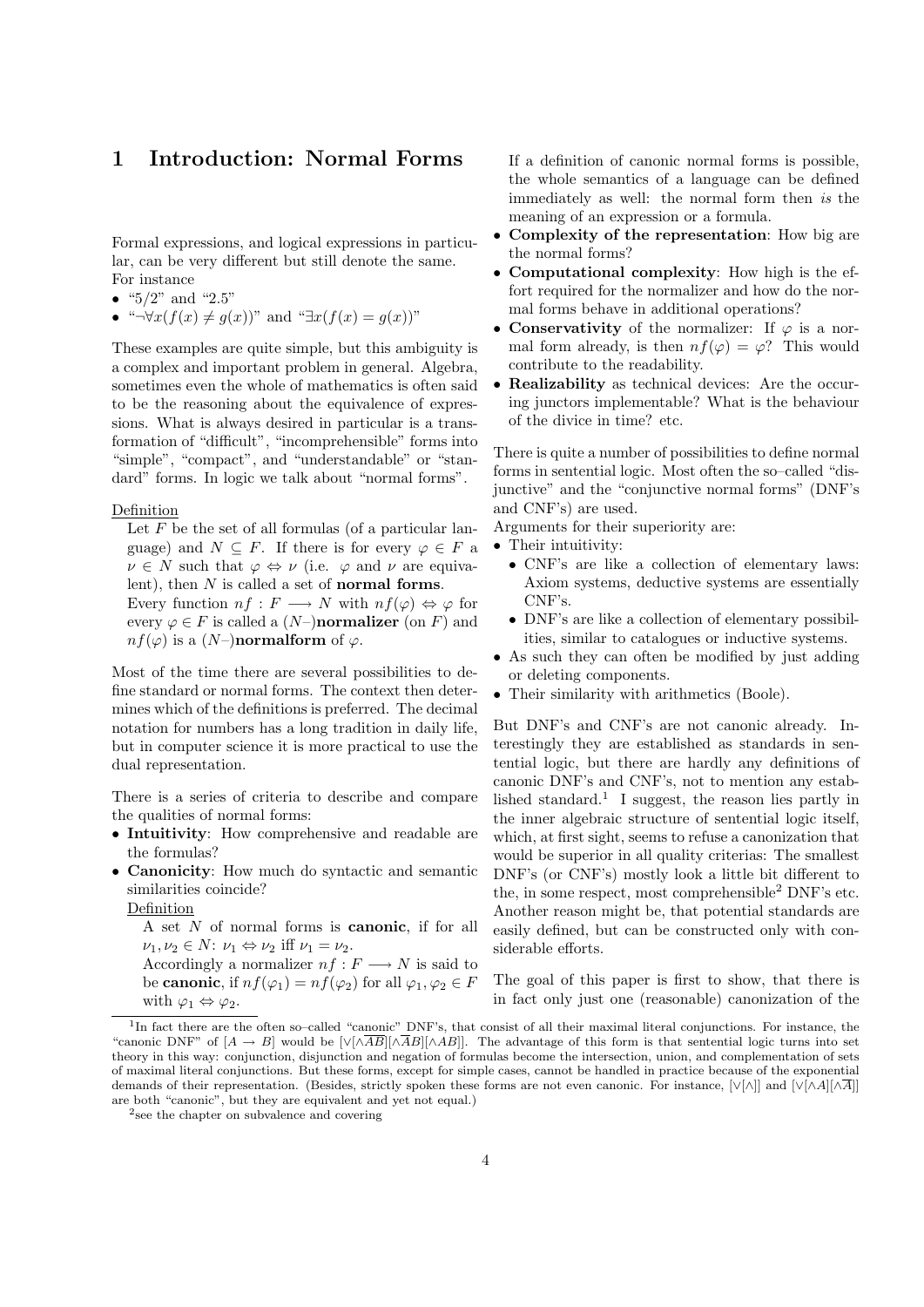DNF's and CNF's, a "natural canonic" so to say, that we will call "(ordered) prime disjunctive/conjunctive normal forms". It doesn't need new theorems and proofs to demonstrate that, one must only consequently ask the question for a canonic. The answer then is a proposal for a standardization of sentential logic. Really new, I think, is the method that constructs all the prime factors of any given formula. Different to the common method of Quine–McCluskey our algorithm is not of exponential, but of polynomial complexity<sup>3</sup> , so that non–trivial applications can be mastered as well. In this way the proposed standardization of the propositional calculus is not only theoretically, but also practically well founded.

The intention is to equally satisfy two kinds of read-

ers: the specialist in Boolean algebras, who is investigating the possibility of "factorizing" the elements of these structures similar to the factorization in integer domains. Secondly the computer scientist who needs to build fast systems based on the sentential calculus and is looking for the quickest algorithms that can be implemented into sequential machines without further modification or refinement and altogether enable the full range of logical operations (i.e. junctions and semantic decisions). Because these two interests are quite conflicting, we separated the implementations from the algebraic core: the chapters that have " \* Implementation: ..." in their title can be seen as appendices and should be skipped.

<sup>&</sup>lt;sup>3</sup> [Comment September 2002: At the time of the first publication I didn't bother with complexity issues and I only mentioned them in footnotes. But obviously, it was a very naive thing to claim polynomial complexity without proving it. A paper about this neglected aspect is currently in progress.]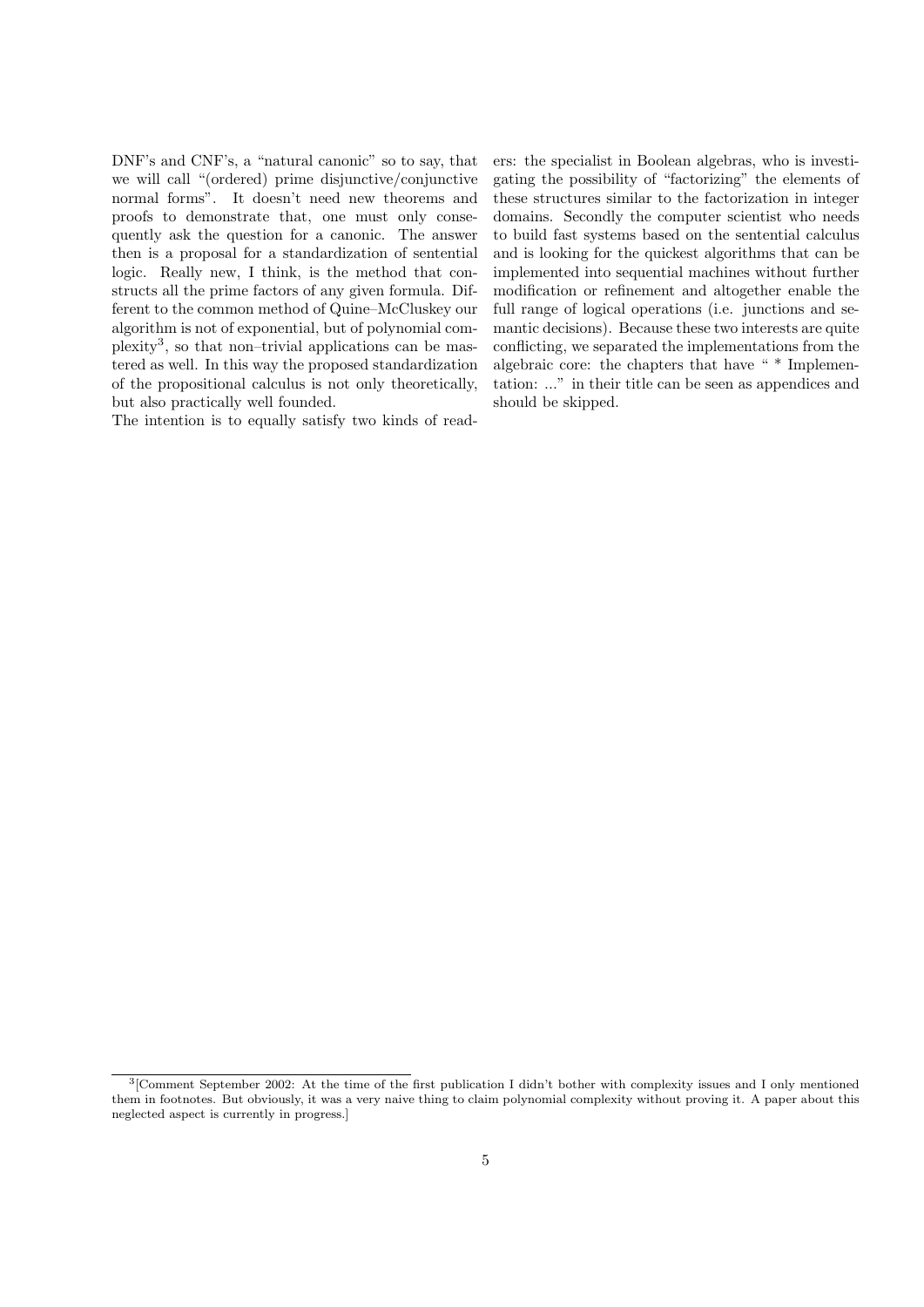## 2 Basic concepts of sentential logic, DNF's and CNF's

## Definition

From now on  $A$  shall be a fixed set of **atoms**. (For example the set of all non–empty strings made of letters and digits.)

We assume that there is a linear order  $\leq_{\mathcal{A}}$  defined on A. (For example, the lexical order).

We also write for  $\alpha_1, \alpha_2 \in \mathcal{A}$ 

 $\alpha_1 <_{\mathcal{A}} \alpha_2$  iff  $(\alpha_1 \leq_{\mathcal{A}} \alpha_2 \text{ and } \alpha_1 \neq \alpha_2)$ 

(Most of the time we will omit the subscript  $A$  and simply write  $\leq$  and  $\lt$ .)

## **Definition**

The set of all **formulas** (on  $\mathcal{A}$ ) is recursively defined as follows:<sup>4</sup>

- Every  $\alpha \in \mathcal{A}$  is an (atomic) formula.
- 0 and 1 are formulas.
- $\neg \varphi$  the **negation** of  $\varphi$  is a formula for every formula  $\varphi$ .
- If  $n \geq 0$  and  $\varphi_1, ..., \varphi_n$  are formulas, so are<sup>5</sup>  $[\wedge \varphi_1...\varphi_n]$  the conjunction of  $\varphi_1,...,\varphi_n$  $[\vee \varphi_1...\varphi_n]$  the disjunction of  $\varphi_1,...,\varphi_n$  $[\overline{\wedge} \varphi_1...\varphi_n]$  the **nand-junction** of  $\varphi_1,...,\varphi_n$  $[\nabla \varphi_1...\varphi_n]$  the **nor-junction** of  $\varphi_1,...,\varphi_n$ .
- For formulas  $\varphi_1$  and  $\varphi_2$  the following expressions are formulas:
	- $[\varphi_1 \rightarrow \varphi_2]$  the subjunction of  $\varphi_1$  and  $\varphi_2$
	- $[\varphi_1 \leftrightarrow \varphi_2]$  the equijunction of  $\varphi_1$  and  $\varphi_2$

## Definition

In formulas of the form  $[*\varphi_1...\varphi_n]$  we call n the **arity** of length and the  $\varphi_1, ..., \varphi_n$  the components of the junction.

 $At(\varphi)$  denotes the set of all atoms occuring in a formula  $\varphi$ .

= denotes the syntactic identity of two formulas.

## Examples

If 
$$
\varphi = [[\land A\neg B] \rightarrow [A \leftrightarrow C]]
$$
 then  $At(\varphi) =$   
 $\{A, B, C\}$ .  
 $[\land AB] = [\land AB]$  but  $[\land AB] \neq [\land BA]$ 

## Definition

Let  $* \in {\wedge, \vee, \overline{\wedge}, \overline{\vee}}$ ,  $\varphi'$  be a formula and  $\varphi =$  $[*\varphi_1...\varphi_n]$  and  $\psi =[*\psi_1...\psi_m]$  be formulas. We write

- $\varphi' \in \varphi$ ,  $\varphi$  is an element or component of  $\varphi$ , iff  $\varphi' \in {\varphi_1, ..., \varphi_n}.$
- $\varphi' \notin \varphi$ , iff  $\varphi'$  is not an element of  $\varphi$ .
- $\varphi \subseteq \psi$ ,  $\varphi$  is contained in  $\psi$ , iff  $\{\varphi_1, ..., \varphi_n\} \subseteq$  $\{\psi_1, ..., \psi_m\}.$
- $\varphi \nsubseteq \psi$  iff  $\varphi$  is not contained in  $\psi$ .
- $\varphi \subset \psi$ ,  $\varphi$  is properly contained in  $\psi$ , iff  $\varphi \subseteq \psi$ and  $\psi \nsubseteq \varphi$ .
- $\varphi \not\subset \psi$  iff  $\varphi$  is not properly contained in  $\psi$ .

## **Definition**

The order  $\Rightarrow$  and the equivalence relation  $\Leftrightarrow$  on the set of formulas are defined as usual. We will only submit the notations and terminology. For any two formulas  $\varphi_1$  and  $\varphi_2$ 

- $\varphi_1 \Rightarrow \varphi_2$  means  $\varphi_1$  is subvalent to  $\varphi_2$  or  $\varphi_2$  follows from  $\varphi_1$ . In that case we say that  $\varphi_1$  is an **implicand** of  $\varphi_2$  and that  $\varphi_2$  is a **consequence** of  $\varphi_2$ .
- $\varphi_1 \nRightarrow \varphi_2$  denotes that  $\varphi_1$  is not subvalent to  $\varphi_2$ .
- $\varphi_1 \Leftrightarrow \varphi_2$  means that  $\varphi_1$  and  $\varphi_2$  are **equivalent**.
- $\varphi_1 \nleftrightarrow \varphi_2$  denotes that  $\varphi_1$  and  $\varphi_2$  are not equivalent.

Furthermore we write

•  $\varphi_1 \Rightarrow \varphi_2$ ,  $\varphi_1$  is properly subvalent to  $\varphi_2$ , iff  $\varphi_1 \Rightarrow \varphi_2$  and  $\varphi_1 \nleftrightarrow \varphi_2$ .

As usual, we call a formula  $\varphi$ 

- valid or a tautology, iff  $\varphi \Leftrightarrow 1$
- satisfiable if  $\varphi \not\Rightarrow 0$
- a contradiction iff  $\varphi \Leftrightarrow 0$

## Definition

- A literal is either an atom (positive literal) or a negated atom (negative literal).
- For a literal  $\lambda$ , its **complement** is defined as  $\overline{\lambda} := \begin{cases} \alpha & \text{if } \lambda = \neg \alpha \text{ is a negative literal} \\ \dots & \text{if } \lambda = \text{a series } \text{arrows!} \end{cases}$  $\neg \alpha$  if  $\lambda = \alpha$  is a positive literal
- Two literals  $\lambda_1$  and  $\lambda_2$  are called **complemen**tary, iff  $\lambda_1 = \lambda_2$ .
- $|\lambda|$  denotes the atom that occurs in a literal  $\lambda$ .

## Definition

- If  $\lambda_1, ..., \lambda_n$  are literals,  $n \geq 0$ , we call  $[\wedge \lambda_1...\lambda_n]$  a literal conjunction, and  $[\vee \lambda_1...\lambda_n]$  a literal disjunction.
- A literal conjunction  $[\wedge \lambda_1...\lambda_n]$  is called a **normal** literal conjunction or NLC iff  $|\lambda_1| < ... < |\lambda_n|$ .
- A literal disjunction  $[\vee \lambda_1...\lambda_n]$  is called a normal

<sup>&</sup>lt;sup>4</sup>We shall see later in our implementations that our system is very flexible in changing the set of junctors. For every new junctor we only need to add two lines in the algorithm  $dnf$  (and  $cnf$ ).

<sup>&</sup>lt;sup>5</sup>If there is a danger of confusion, blanks will be inserted between the components of these junctions, and we would for example write  $\begin{bmatrix} \wedge & \varphi_1 & \varphi_2 & \varphi_3 \end{bmatrix}$  instead of  $\begin{bmatrix} \wedge \varphi_1 \varphi_2 \varphi_3 \end{bmatrix}$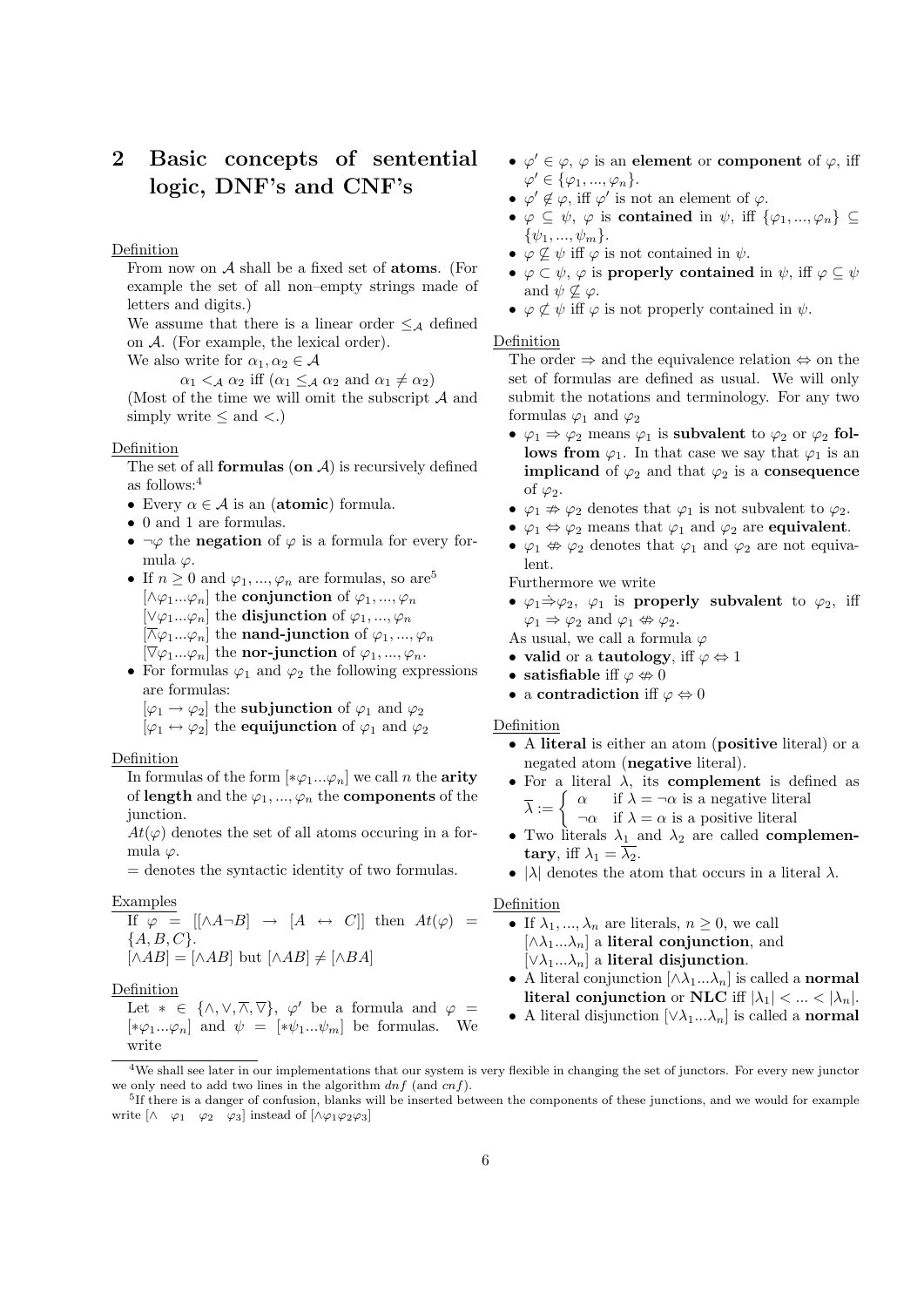literal disjunction or NLD iff  $|\lambda_1| < ... < |\lambda_n|^{.6}$ 

## Theorem

- A literal conjunction is a contradiction if and only if it contains a pair of complementary literals.
- A literal disjunction is a tautology if and only if it contains a pair of complementary literals.

And since neither NLC's nor NLC's contain any pair of literals with the same element, we immediately get the following

Theorem

- $0 \Rightarrow \gamma$  for each NLC  $\gamma$ .
- $\delta \Rightarrow 1$  for each NLD  $\delta$ .

## Theorem

• For any two NLC's  $\gamma_1$  and  $\gamma_2$ 

- $\gamma_1 \Rightarrow \gamma_2$  iff  $\gamma_2 \subseteq \gamma_1$
- $\gamma_1 \Rightarrow \gamma_2$  iff  $\gamma_2 \subset \gamma_1$
- $\gamma_1 \Leftrightarrow \gamma_2$  iff  $\gamma_1 = \gamma_2$
- For any two NLC's  $\delta_1$  and  $\delta_2$ 
	- $\delta_1 \Rightarrow \delta_2$  iff  $\delta_1 \subseteq \delta_2$
	- $\delta_1 \dot{\Rightarrow} \delta_2$  iff  $\delta_1 \subset \delta_2$
	- $\delta_1 \Leftrightarrow \delta_2$  iff  $\delta_1 = \delta_2$

There are infinitely many literal conjunctions equivalent to a given literal conjunction  $\gamma$ . But only one of them is normal. (The same holds for literal disjunctions.)

There are different possibilities to define a reasonable linear order on the set of NLC's and NLD's. We will need this order(s) only for the reason of completion (see the notes on "canonicity" further on), we don't employ it in the main part of our work. We shall choose the usual lexical order (with the convention, that a positive is lexically smaller than the complementary negative literal). The reader may modify the choice as pleased.

## **Definition**

With  $* \in \{\wedge, \vee\}$  let  $[*\lambda_1...\lambda_n]$  and  $[*\lambda'_1...\lambda'_m]$  be either two NLC's or NLD's. We define  $[\ast\lambda_1...\lambda_n]\leq [\ast\lambda_1'...\lambda_m']$ iff  $n = 0$ or  $|\lambda_1| < |\lambda_1'|$ or  $(\lambda_1 = \lambda'_1 \text{ and } [\ast \lambda_2 ... \lambda_n] \leq [\ast \lambda'_2 ... \lambda'_m]).$ Otherwise, we also write  $[*\lambda_1...\lambda_n] \nleq [\ast \lambda'_1...\lambda'_m]$ .

Definition

- If  $\gamma_1, ..., \gamma_n$  are NLC's with  $n \geq 0$ , then  $[\vee \gamma_1 ... \gamma_n]$ is called a disjunctive normal form or DNF.
- If  $\delta_1, ..., \delta_n$  are NLD's with  $n \geq 0$ , then  $[\wedge \delta_1 ... \delta_n]$ is called a conjunctive normal form or CNF.

## Definition

- A DNF  $[\vee \gamma_1...\gamma_n]$  is said to be **ordered** iff  $\gamma_1 \leq$  $\ldots \leq \gamma_n$ .
- A CNF  $[\wedge \delta_1...\delta_n]$  is said to be **ordered** iff  $\delta_1 \leq$  $\ldots \leq \delta_n$ .

(If  $n = 0$  or  $n = 1$ , the forms are ordered by definition.)

At first sight our definition of DNF's (and CNF's) might seem inconsequent, because

- either we follow the common convention and don't demand any syntactic order at all: A "DNF" would then be a disjunction of literal conjunctions
- or we consequently approach canonicity and demand a full order inside the forms: A "DNF" would then be our ordered DNF.

The main reason for our definition is the fact that it allows us to implement the fastest algorithms. To demand that every literal conjunction must be normal is certainly no loss for the readability of the form and it immediately speeds up the processes. To demand that the NLC's must be ordered in a sequence would on the other hand just slow down everything. For this reason we will soon even weaken the concept of canonicity for CNF's and DNF's a little bit.

## Theorem

- For every DNF  $\Delta = [\vee \gamma_1...\gamma_n]$  holds  $\Delta \Leftrightarrow 0$  iff  $n=0.$
- For every CNF  $\Gamma = [\wedge \delta_1 ... \delta_n]$  holds  $\Gamma \Leftrightarrow 1$  iff  $n = 0$ .

## Proof

Because  $0 \Rightarrow \gamma$  for every NLC  $\gamma$  and  $[\vee \varphi_1...\varphi_n] \Rightarrow$  $[\vee \varphi_1...\varphi_n \gamma]$  for every  $n \geq 0$  and all formulas  $\varphi_1, ..., \varphi_n$ , there is  $0 \Rightarrow \Delta$  for every DNF  $\Delta$  = [ $\forall \gamma_1...\gamma_n$ ] with  $n > 0$ . The dual proof holds for CNF's.

Theorem

Every formula  $\varphi$  has an (ordered) DNF as well as an (ordered) CNF.

 $^6$ Instead of being one list of literals, NLC's (and NLD's) can be implemented as two lists of atoms, according to the transformation  $[\wedge \overline{ABCDEF}] \Leftrightarrow [\wedge [\wedge BCF] [\nabla ADE]]$ . Since the atom is the basic unit of sentential logic, one could dispense all junctors with this implementation. The whole system could be managed only by using the data structures atom and list. DNF's (and CNF's) would then be lists of pairs of ordered atom lists. But in practice it is actually more common to take the literal and not the atom as the basis unit. We won't discuss the arguments for doing so.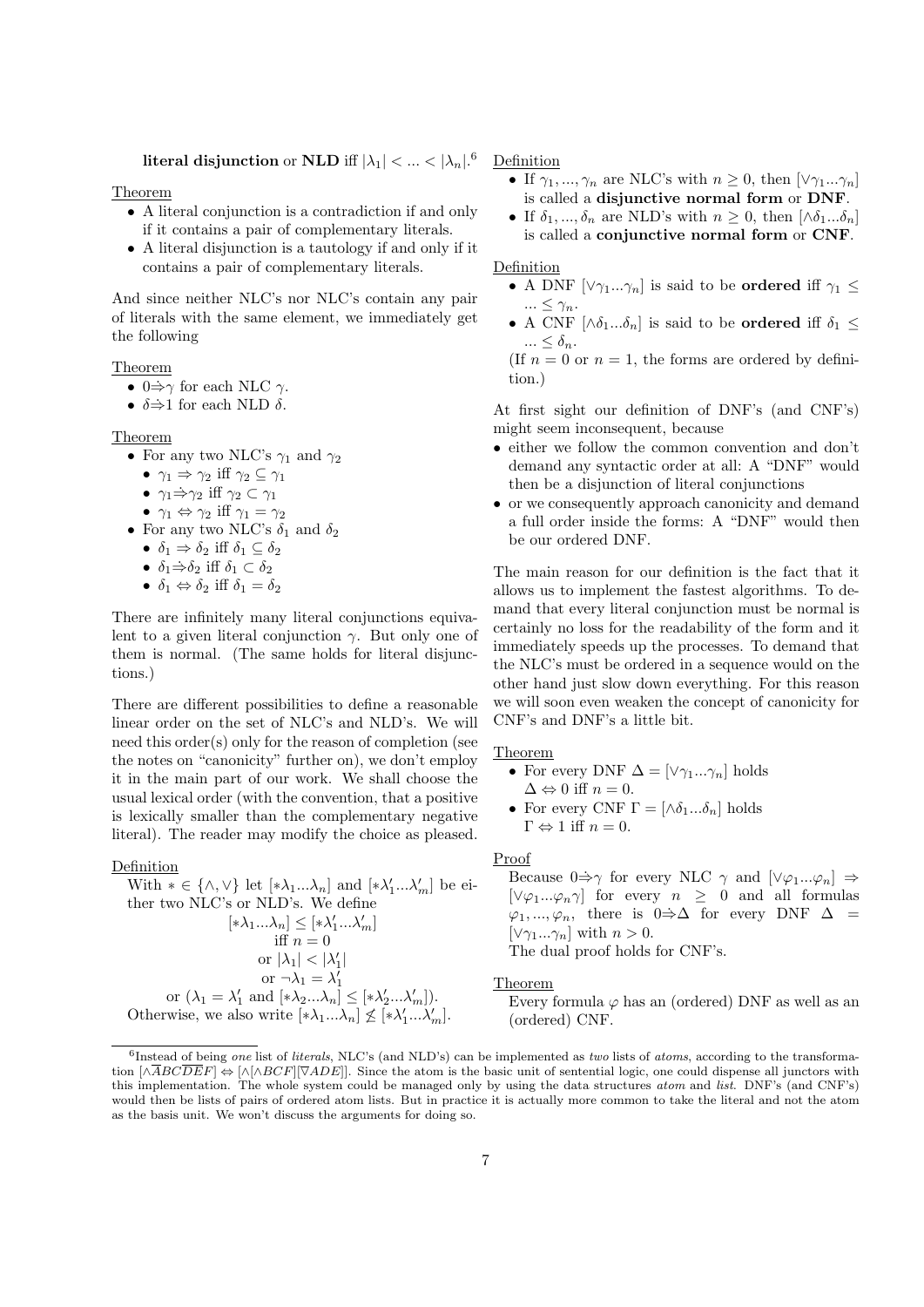This is well known and doesn't need a proof here. Instead we present two sets of algorithms (the "DNF system" and the "CNF system") that include a normalizer each (namely "dnf" and "cnf").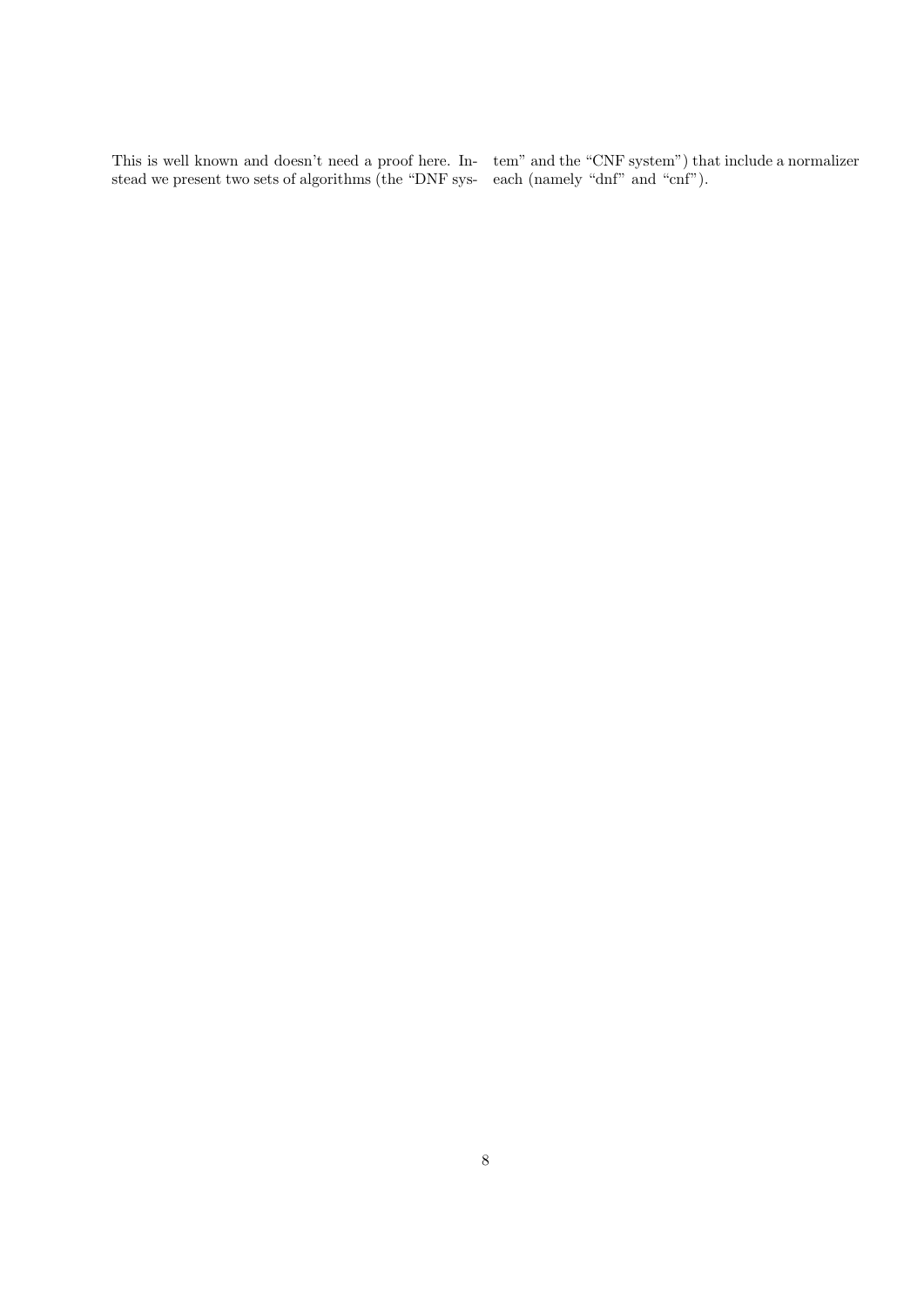# 3 \* Implementation: The DNF and the CNF system

The following DNF and CNF system are some kind of prototype for the final PDNF and PCNF system (see last chapter).

Their central functions are the normalizers  $dnf$  and  $cnf$ . These are recursively implemented by making exhaustive use of de Morgans law and the junctor transformations into the  $\land$ -∨- $\neg$  system, so that only the disjunctions and conjunctions of DNF's and CNF's need to be specified furthermore. These could be done exclusively

by using the distributive laws and the concatenation of conjunctions and disjunctions. But as we insist on the "normality" of literal conjunctions and disjunctions, the two functions nlc-and-nlc for the conjunction of two NLC's and nld-or-nlc for the disjunction of two NLD's must not be implemented as concatenations, but need a more complex treatment. This is done by the auxiliary algorithm jrec.

jrec (the recursive implementation of these junctions) merges its first two parameters stepwise into its third argument, which is returned in the end. We make use of the duality principle and therefore we can use it both for nlc-and-nlc and nld-or-nld.

| The DNF system: Declarations                                                                                                     |                                                                                                                                                                                        | The CNF system: Declarations                             |                                                                          |                                                                                                                                                                    |                                                                  |  |
|----------------------------------------------------------------------------------------------------------------------------------|----------------------------------------------------------------------------------------------------------------------------------------------------------------------------------------|----------------------------------------------------------|--------------------------------------------------------------------------|--------------------------------------------------------------------------------------------------------------------------------------------------------------------|------------------------------------------------------------------|--|
|                                                                                                                                  | The Normalizer                                                                                                                                                                         |                                                          | The Normalizer                                                           |                                                                                                                                                                    |                                                                  |  |
| $dnf(\varphi)$                                                                                                                   | is a DNF of $\varphi$ , for every formula $\varphi$ .                                                                                                                                  |                                                          | dnf $(\varphi)$<br>is a CNF of $\varphi$ , for every formula $\varphi$ . |                                                                                                                                                                    |                                                                  |  |
| Conjunctions and Disjunctions                                                                                                    |                                                                                                                                                                                        |                                                          | Conjunctions and Disjunctions                                            |                                                                                                                                                                    |                                                                  |  |
| nlc-and-nlc $(\gamma_1, \gamma_2)$<br>is a DNF of $[\wedge \gamma_1 \gamma_2]$ , for every two NLC's $\gamma_1$ and $\gamma_2$ . |                                                                                                                                                                                        |                                                          |                                                                          | nld-or-nld $(\delta_1, \delta_2)$<br>is a CNF of $[\sqrt{\delta_1 \delta_2}]$ , for every two NLD's $\delta_1$ and $\delta_2$ .                                    |                                                                  |  |
| nlc-or-nlc $(\gamma_1, \gamma_2)$<br>is a DNF for $[\vee \gamma_1 \gamma_2]$ , for every two NLC's $\gamma_1$ and $\gamma_2$ .   |                                                                                                                                                                                        |                                                          |                                                                          | nld-and-nld $(\delta_1, \delta_2)$<br>is a CNF for $[\wedge \delta_1 \delta_2]$ , for every two NLD's $\delta_1$ and $\delta_2$ .                                  |                                                                  |  |
|                                                                                                                                  | nlc-and-dnf $(\gamma, \Delta)$<br>is a DNF for $[\wedge \gamma \Delta]$ , for every NLC $\gamma$ and DNF $\Delta$ .                                                                    |                                                          |                                                                          | nld-or-cnf $(\delta, \Gamma)$<br>is a CNF for $[\lor \delta \Gamma]$ , for every NLD $\delta$ and CNF $\Gamma$ .                                                   |                                                                  |  |
|                                                                                                                                  | nlc-or-dnf $(\gamma, \Delta)$<br>is a DNF for $[\vee \gamma \Delta]$ , for every NLC $\gamma$ and DNF $\Delta$ .                                                                       |                                                          |                                                                          | nld-and-cnf $(\delta, \Gamma)$<br>is a CNF for $[\wedge \delta \Gamma]$ , for every NLD $\delta$ and CNF $\Gamma$ .                                                |                                                                  |  |
|                                                                                                                                  | dnf-and-dnf $(\Delta_1, \Delta_2)$<br>is a DNF for $[\wedge \Delta_1 \Delta_2]$ , for every two DNF's $\Delta_1$ and $\Delta_2$ .                                                      |                                                          |                                                                          | cnf-or-cnf $(\Gamma_1, \Gamma_2)$<br>is a CNF for $[\vee \Gamma_1 \Gamma_2]$ , for every two CNF's $\Gamma_1$ and $\Gamma_2$ .                                     |                                                                  |  |
|                                                                                                                                  | dnf-or-dnf $(\Delta_1, \Delta_2)$<br>is a DNF for $[\vee \Delta_1 \Delta_2]$ , for every two DNF's $\Delta_1$ and $\Delta_2$ .                                                         |                                                          |                                                                          | cnf-and-cnf $(\Gamma_1, \Gamma_2)$<br>is a CNF for $[\wedge \Gamma_1 \Gamma_2]$ , for every two CNF's $\Gamma_1$ and $\Gamma_2$ .                                  |                                                                  |  |
|                                                                                                                                  | dnf-conj $((\Delta_1, , \Delta_n))$<br>is a DNF for $[\wedge \Delta_1  \Delta_n]$ , for every list $(\Delta_1, , \Delta_n)$ of DNF's with $n \geq 0$ .                                 |                                                          |                                                                          | cnf-disj $((\Gamma_1, , \Gamma_n))$<br>is a CNF for $[\vee \Gamma_1 \dots \Gamma_n]$ , for every list $(\Gamma_1, \dots, \Gamma_n)$ of CNF's with $n \geq 0$ .     |                                                                  |  |
|                                                                                                                                  | dnf-disj $((\Delta_1, , \Delta_n))$<br>is a DNF for $[\vee \Delta_1  \Delta_n]$ , for every list $(\Delta_1, , \Delta_n)$ of DNF's with $n \geq 0$ .                                   |                                                          |                                                                          | cnf-conj $((\Gamma_1, , \Gamma_n))$<br>is a CNF for $[\wedge \Gamma_1 \dots \Gamma_n]$ , for every list $(\Gamma_1, \dots, \Gamma_n)$ of CNF's with $n \geq 0$ .   |                                                                  |  |
|                                                                                                                                  | The DNF system: Implementation                                                                                                                                                         |                                                          | The CNF system: Implementation                                           |                                                                                                                                                                    |                                                                  |  |
| $dnf(\varphi)$                                                                                                                   |                                                                                                                                                                                        |                                                          | $cnf(\varphi)$                                                           |                                                                                                                                                                    |                                                                  |  |
|                                                                                                                                  |                                                                                                                                                                                        |                                                          |                                                                          |                                                                                                                                                                    |                                                                  |  |
|                                                                                                                                  | $[\vee[\wedge \varphi]]$                                                                                                                                                               | if $\varphi$ is an atom                                  |                                                                          | $[\wedge[\vee \varphi]]$                                                                                                                                           | if $\varphi$ is an atom                                          |  |
|                                                                                                                                  | $\lceil \vee \rceil$                                                                                                                                                                   | if $\varphi = 0$                                         |                                                                          | $\left[\wedge\left[\vee\right]\right]$                                                                                                                             | if $\varphi = 0$                                                 |  |
|                                                                                                                                  | $[V(\wedge)]$                                                                                                                                                                          | if $\varphi = 1$                                         |                                                                          | $[\wedge]$                                                                                                                                                         | if $\varphi = 1$                                                 |  |
|                                                                                                                                  | $\lceil v \rceil \wedge \neg \alpha \rceil$                                                                                                                                            | if $\varphi = \neg \alpha$ and $\alpha$ is atom          |                                                                          | $[\wedge[\vee \neg \alpha]]$                                                                                                                                       | if $\varphi = \neg \alpha$ and $\alpha$ is atom                  |  |
|                                                                                                                                  | $[V(\wedge)]$                                                                                                                                                                          | if $\varphi = \neg 0$                                    |                                                                          | $\lceil \wedge \rceil$                                                                                                                                             | if $\varphi = \neg 0$                                            |  |
|                                                                                                                                  | $\lceil v \rceil$                                                                                                                                                                      | if $\varphi = -1$                                        |                                                                          | $\left[\wedge\left[\vee\right]\right]$                                                                                                                             | if $\varphi = -1$                                                |  |
|                                                                                                                                  | $dnf(\varphi')$                                                                                                                                                                        | if $\varphi = \neg \neg \varphi'$                        |                                                                          | $cnf(\varphi')$                                                                                                                                                    | if $\varphi = \neg \neg \varphi'$                                |  |
|                                                                                                                                  | dnf-disj $((dnf(\neg\varphi_1), , dnf(\neg\varphi_n)))$                                                                                                                                | if $\varphi = \neg[\wedge \varphi_1 \dots \varphi_n]$    |                                                                          | cnf-disj $((\text{cnf}(\neg \varphi_1), \ldots, \text{cnf}(\neg \varphi_n)))$                                                                                      | if $\varphi = \neg[\wedge \varphi_1 \dots \varphi_n]$            |  |
|                                                                                                                                  | dnf-conj $((dnf(\neg\varphi_1), , dnf(\neg\varphi_n)))$                                                                                                                                | if $\varphi = \neg[\vee \varphi_1 \dots \varphi_n]$      |                                                                          | cnf-conj $((cnf(\neg\varphi_1), , cnf(\neg\varphi_n)))$                                                                                                            | if $\varphi = \neg[\vee \varphi_1 \dots \varphi_n]$              |  |
|                                                                                                                                  | dnf-conj $((dnf(\varphi_1), , dnf(\varphi_n)))$                                                                                                                                        | if $\varphi = \neg[\neg \varphi_1 \dots \varphi_n]$      |                                                                          | cnf-conj $((\text{cnf }(\varphi_1),,\text{cnf }(\varphi_n)))$                                                                                                      | if $\varphi = \neg[\overline{\wedge} \varphi_1 \dots \varphi_n]$ |  |
| $:=$                                                                                                                             | dnf-disj $((dnf(\varphi_1), , dnf(\varphi_n)))$                                                                                                                                        | if $\varphi = \neg [\nabla \varphi_1 \dots \varphi_n]$   | $:=$                                                                     | cnf-disj $((\text{cnf }(\varphi_1),,\text{cnf }(\varphi_n)))$                                                                                                      | if $\varphi = \neg [\nabla \varphi_1 \dots \varphi_n]$           |  |
|                                                                                                                                  | dnf-and-dnf $(dnf(\varphi_1), dnf(\neg \varphi_2))$                                                                                                                                    | if $\varphi = \neg [\varphi_1 \rightarrow \varphi_2]$    |                                                                          | cnf-and-cnf (cnf $(\varphi_1)$ , cnf $(\neg \varphi_2)$ )                                                                                                          | if $\varphi = \neg [\varphi_1 \rightarrow \varphi_2]$            |  |
|                                                                                                                                  | $dnf$ - $or$ - $dnf$ $($<br>dnf-and-dnf $(dnf(\varphi_1), dnf(\neg \varphi_2)),$<br>dnf-and-dnf $(dnf(\neg\varphi_1), dnf(\varphi_2)))$                                                | if $\varphi = \neg[\varphi_1 \leftrightarrow \varphi_2]$ |                                                                          | $cnf\text{-}or\text{-}cnf$ (<br>cnf-and-cnf (cnf $(\varphi_1)$ , cnf $(\neg \varphi_2)$ ),<br>cnf-and-cnf $(\text{cnf }(\neg \varphi_1), \text{cnf }(\varphi_2)))$ | if $\varphi = \neg[\varphi_1 \leftrightarrow \varphi_2]$         |  |
|                                                                                                                                  | dnf-conj $(dnf(\varphi_1), , dnf(\varphi_n))$                                                                                                                                          | if $\varphi = [\wedge \varphi_1 \dots \varphi_n]$        |                                                                          | cnf-conj $(\text{cnf }(\varphi_1), \ldots, \text{cnf }(\varphi_n))$                                                                                                | if $\varphi = [\wedge \varphi_1 \dots \varphi_n]$                |  |
|                                                                                                                                  | dnf-disj $(dnf(\varphi_1), , dnf(\varphi_n))$                                                                                                                                          | if $\varphi = [\vee \varphi_1  \varphi_n]$               |                                                                          | cnf-disj $(\text{cnf }(\varphi_1), \ldots, \text{cnf }(\varphi_n))$                                                                                                | if $\varphi = [\vee \varphi_1  \varphi_n]$                       |  |
|                                                                                                                                  | dnf-disj $(dnf(\neg\varphi_1),, dnf(\neg\varphi_n))$                                                                                                                                   | if $\varphi = [\overline{\wedge} \varphi_1  \varphi_n]$  |                                                                          | cnf-disj $(\text{cnf}(\neg \varphi_1), \dots, \text{cnf}(\neg \varphi_n))$                                                                                         | if $\varphi = [\overline{\wedge} \varphi_1  \varphi_n]$          |  |
|                                                                                                                                  | dnf-conj $(dnf(\neg\varphi_1),, dnf(\neg\varphi_n))$                                                                                                                                   | if $\varphi = [\nabla \varphi_1 \dots \varphi_n]$        |                                                                          | cnf-conj $(\text{cnf}(\neg \varphi_1), \ldots, \text{cnf}(\neg \varphi_n))$                                                                                        | if $\varphi = [\nabla \varphi_1 \dots \varphi_n]$                |  |
|                                                                                                                                  | dnf-or-dnf $(dnf(\neg\varphi_1), dnf(\varphi_2))$                                                                                                                                      | if $\varphi = [\varphi_1 \rightarrow \varphi_2]$         |                                                                          | cnf-or-cnf $(\text{cnf }(\neg \varphi_1) \text{cnf }(\varphi_2))$                                                                                                  | if $\varphi = [\varphi_1 \rightarrow \varphi_2]$                 |  |
|                                                                                                                                  | $dnf-or-dnf$ (                                                                                                                                                                         |                                                          |                                                                          | $cnf-or-cnf$ (                                                                                                                                                     |                                                                  |  |
|                                                                                                                                  | dnf-and-dnf $(dnf(\varphi_1), dnf(\varphi_2))$<br>$\textit{dnf-and-dnf} \left( \textit{dnf} \left( \neg \varphi_1 \right), \textit{dnf} \left( \neg \varphi_2 \right) \right) \right)$ | if $\varphi = [\varphi_1 \leftrightarrow \varphi_2]$     |                                                                          | cnf-and-cnf (cnf $(\varphi_1)$ , cnf $(\varphi_2)$ )<br>$\mathit{cnf\text{-}and\text{-}cnf}$ $(\mathit{cnf}~(\neg\varphi_1),\mathit{cnf}~(\neg\varphi_2)))$        | if $\varphi = [\varphi_1 \leftrightarrow \varphi_2]$             |  |
|                                                                                                                                  |                                                                                                                                                                                        |                                                          |                                                                          |                                                                                                                                                                    |                                                                  |  |
|                                                                                                                                  | nlc-and-nlc $(\gamma_1, \gamma_2)$                                                                                                                                                     |                                                          | nld-or-nld $(\delta_1, \delta_2)$                                        |                                                                                                                                                                    |                                                                  |  |
| $:=$ $\text{if} \{ \gamma_1, \gamma_2, [\wedge] \}$                                                                              |                                                                                                                                                                                        | $:= \text{prec} (\delta_1, \delta_2, [\vee])$            |                                                                          |                                                                                                                                                                    |                                                                  |  |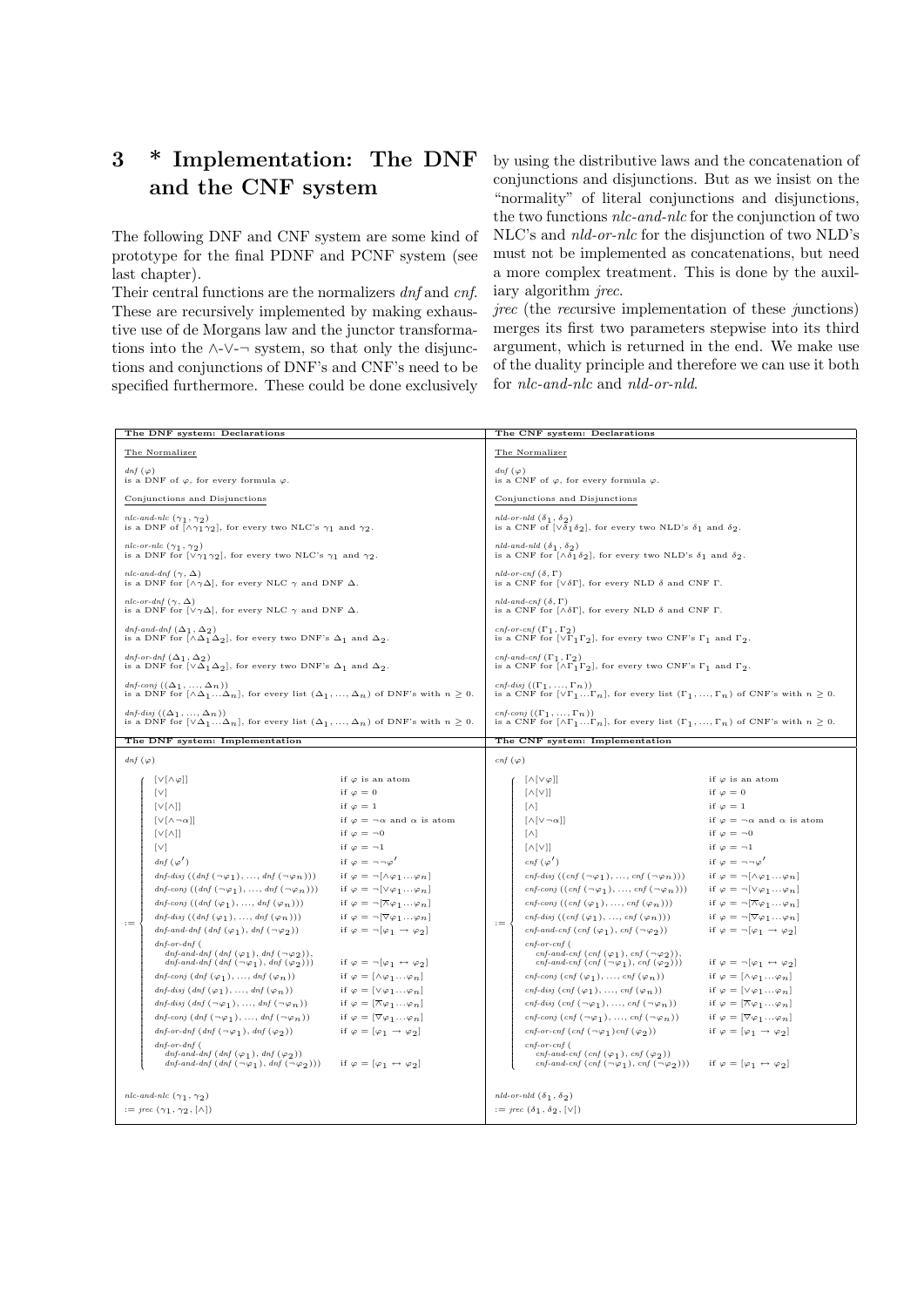| nlc-or-nlc $(\gamma_1, \gamma_2)$                                                                                                                                                                                                                                                                              | nld-and-nld $(\delta_1, \delta_2)$                                                                                                                                                                          |  |  |
|----------------------------------------------------------------------------------------------------------------------------------------------------------------------------------------------------------------------------------------------------------------------------------------------------------------|-------------------------------------------------------------------------------------------------------------------------------------------------------------------------------------------------------------|--|--|
| $:= [\vee \gamma_1 \gamma_2]$                                                                                                                                                                                                                                                                                  | $:= [\wedge \delta_1 \delta_2]$                                                                                                                                                                             |  |  |
| nlc-and-dnf $(\gamma, [\vee \gamma_1 \ldots \gamma_n])$                                                                                                                                                                                                                                                        | nld-or-cnf $(\delta, [\wedge \delta_1 \dots \delta_n])$                                                                                                                                                     |  |  |
| $:=$ dnf-disj ((nlc-and-nlc $(\gamma, \gamma_1), ,$ nlc-and-nlc $(\gamma, \gamma_n))$ )                                                                                                                                                                                                                        | $:= cnf\text{-}conj((nld\text{-}or\text{-}nld(\delta, \delta_1), , nld\text{-}or\text{-}nld(\delta, \delta_n)))$                                                                                            |  |  |
| nlc-or-dnf $(\gamma, [\vee \gamma_1 \ldots \gamma_n])$                                                                                                                                                                                                                                                         | nld-and-cnf $(\delta, [\wedge \delta_1 \dots \delta_n])$                                                                                                                                                    |  |  |
| $:= [\vee \gamma \gamma_1  \gamma_n]$                                                                                                                                                                                                                                                                          | $:= [\wedge \delta \delta_1 \dots \delta_n]$                                                                                                                                                                |  |  |
| dnf-and-dnf $(\lceil \vee \gamma_1 \ldots \gamma_n \rceil, \Delta)$                                                                                                                                                                                                                                            | cnf-or-cnf $(\lceil \wedge \delta_1 \ldots \delta_n \rceil, \Gamma)$                                                                                                                                        |  |  |
| $:=$ dnf-disj $((nlc\text{-}and\text{-}dnf(\gamma_1,\Delta),,nlc\text{-}and\text{-}dnf(\gamma_n,\Delta)))$                                                                                                                                                                                                     | $:=$ cnf-conj ((nld-or-cnf $(\delta_1, \Gamma), ,$ nld-or-cnf $(\delta_n, \Gamma))$ )                                                                                                                       |  |  |
| dnf-or-dnf $([\vee \gamma_1 \ldots \gamma_n], [\vee \gamma'_1 \ldots \gamma'_m])$<br>$:= [\vee \gamma_1  \gamma_n \gamma'_1  \gamma'_m]$                                                                                                                                                                       | $\begin{split} & \textit{cnf-and-cnf} \ (\ [\wedge \delta_1 \ldots \delta_n\ ], \ [\wedge \delta_1' \ldots \delta_m'] \ ) \\ & := [\wedge \delta_1 \ldots \delta_n \delta_1' \ldots \delta_m'] \end{split}$ |  |  |
| dnf-conj $((\Delta_1, , \Delta_n))$<br>if $n=0$<br>$\lceil v \rceil \wedge \rceil$<br>if $n=1$<br>$\begin{aligned} \Delta_1 &\qquad \qquad \text{if }n=1\\ &\textit{dnf-and-dnf}\left(\Delta_1,\textit{dnf-conj}\left(\left(\Delta_2,\ldots,\Delta_n\right)\right)\right) &\qquad \text{if }n>1 \end{aligned}$ | cnf-disj $((\Gamma_1, , \Gamma_n))$<br>$[\wedge[\vee]]$<br>if $n=0$<br>$:=\begin{cases} \Gamma_1 & \text{if } n=1 \\ \Gamma_1 & \text{if } n>1 \end{cases}$                                                 |  |  |
| dnf-disj $((\Delta_1, , \Delta_n))$<br>$[\vee]$<br>if $n=0$<br>if $n=1$<br>$\Delta_1$<br>$:=$<br>$\Delta_1$ it $n = 1$<br>dnf-or-dnf $(\Delta_1, dnf$ -disj $((\Delta_2, , \Delta_n)))$ if $n > 1$                                                                                                             | cnf-conj $((\Gamma_1, , \Gamma_n))$<br>if $n=0$<br>$[\wedge]$<br>$\Gamma_1$<br>$\Gamma_2$ it $n = 1$<br>$\text{cnf-and-cnf} (\Gamma_1, \text{cnf-conj} ((\Gamma_2,  \Gamma_n)))$ if $n > 1$<br>$:=$         |  |  |

Auxiliary algorithms  $\overline{*} := \left\{ \begin{array}{cc} \vee & \text{if } * = \wedge \\ \wedge & \text{if } * = \vee \end{array} \right\} \text{ for } * \in \{\wedge, \vee\}$ jrec  $([\ast \lambda_1 ... \lambda_n], [\ast \lambda_1' ... \lambda_m'], [\ast \mu_1 ... \mu_k])$  $\label{eq:3.1} [\overline{\ast}[\ast \mu_1 \ldots \mu_k \, \lambda_1' \ldots \lambda_m'] ] \qquad \qquad \text{if } n=0$  $\sqrt{2}$  $\overline{\phantom{a}}$  $\label{eq:3.1} [\overline{\ast }[\ast \mu _{1}...\mu _{k}\lambda _{1}...\lambda _{n}]] \hskip 1.0cm \mbox{if $m=0$}$  $\label{eq:spec} jrec\left( [\ast \lambda_2\dots \lambda_n], [\ast \lambda_1' \dots \lambda_m'], [\ast \mu_1\dots \mu_k \lambda_1]\right) \quad \ \ \text{if}\ n>0 \ \text{and} \ m>0 \ \text{and} \ |\lambda_1|<|\lambda_1'|\$ :=  $\label{eq:spec} jrec\,\left([\ast\lambda_1\ldots\lambda_n],[\ast\lambda_2'\ldots\lambda_m'],[\ast\mu_1\ldots\mu_k\lambda_1']\right) \quad\quad \text{if }n>0\,\,\text{and}\,\,m>0\,\,\text{and}\,\,|\lambda_1'|<|\lambda_1|$  $\begin{array}{c} \hline \end{array}$  $\text{if } n > 0 \text{ and } m > 0 \text{ and } \lambda_1 = \lambda_1'$ <br> $\text{if } n > 0 \text{ and } m > 0 \text{ and } \lambda_1 = \lambda_1'$  $\mathsf{l}$  $\text{if } n \, > \, 0 \, \text{ and } \, m \, > \, 0 \, \text{ and } \, \overline{\lambda_1} \, = \, \lambda_1'$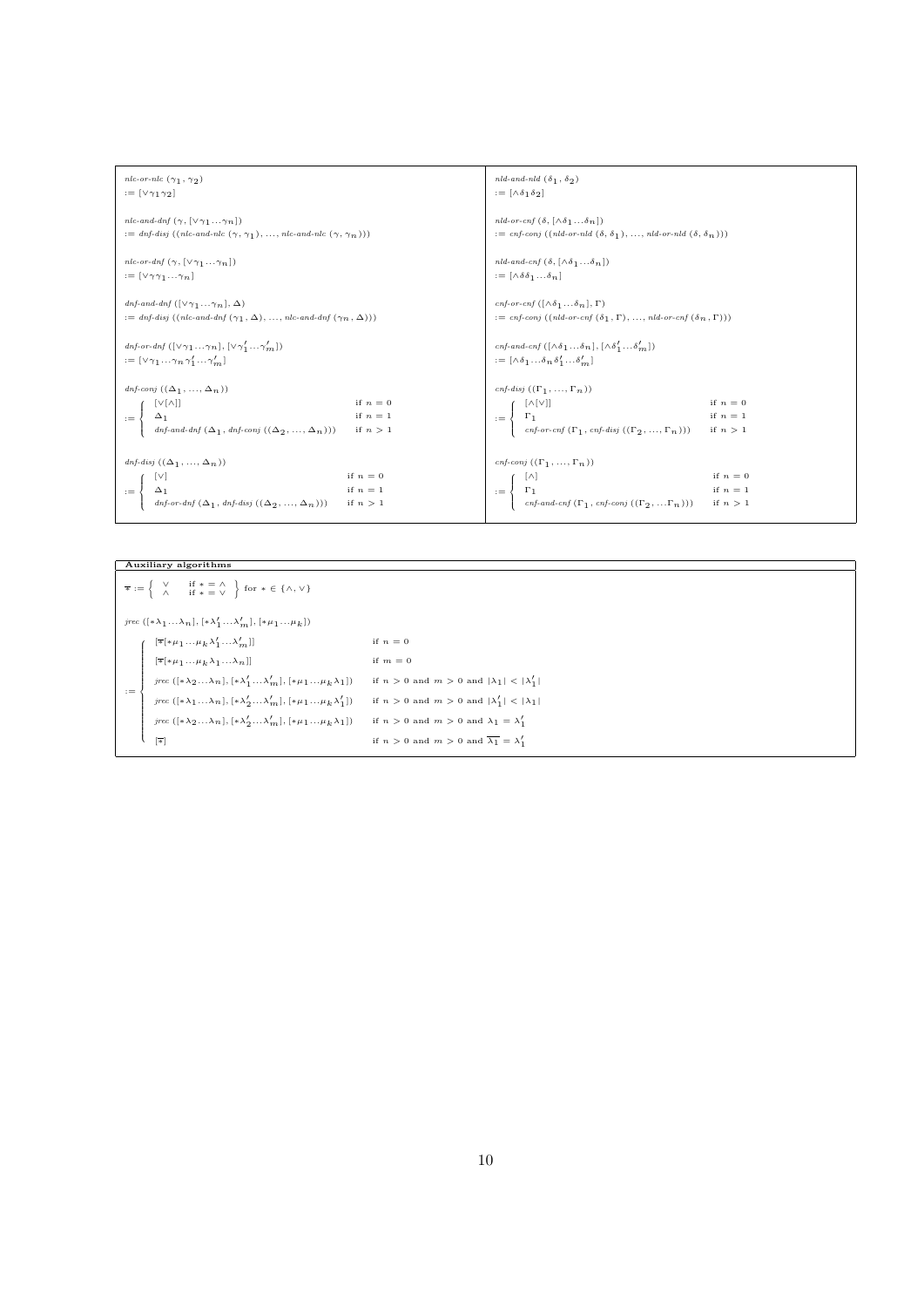## 4 Special DNF's and CNF's

## **Introduction**

A major disadvantage of the DNF system<sup>7</sup> is the often unnecessary length of the normal forms which impairs the readability and increases the costs for its representations and further operations.

The following two examples are equivalent DNF's:

- $[\vee[\wedge \overline{ABC}][\wedge A\overline{B}][\wedge B][\wedge C][\wedge C]]$
- [∨[∧]]

But the second form will certainly be prefered in all practical means.

In our search for a good canonic we will therefore start off with an attempt to find as "small" and "handy" forms as possible. But a remarkable and, on a first view may be even astonishing phenomenon of sentential logic is the fact, that here "small" and "handy" are quite close together, but nevertheless might mean significantly different forms in many cases.

In this chapter we will formally conceptualize the desired criteria and we will find three differend special kinds of DNF's:

- MDNF's or minimal DNF's,which are in fact the absolutely shortest DNF's.
- M2DNF's or pairwise minimal DNF's, where each two components are a 2–ary MDNF  $[\vee \gamma_i \gamma_j]$ .
- PDNF's or prime DNF's, where the components are exactly the set of all "prime factors".

As we said, these forms are quite often identical. But in fact they are different concepts and for the construction and comparison of DNF systems it is important to work out these differences and to analyse the properties of these forms.

## Canonicity

First of all we are going to weaken the concept of canonicity, because we want to neglect the order of the components in the normal forms. It only obstructs the flow of our argumentation and unnecessarily increases the costs of the algorithms. Besides, normalizations that are not canonic in general, but still canonic in certain semantically distinguished cases, deserve an extra attention. For example a normalizer  $nf$  that is at least "1–canonic", provides us with a subvalence and equivalence decision, because

$$
\varphi_1 \Rightarrow \varphi_2
$$
 iff  $nf([\varphi_1 \rightarrow \varphi_2]) = nf(1)$ .

These kind of normalizers might not define a whole semantic, but at least they enable the definitions of "tautology / contradiction" and "validity / satisfiability".

## Definition

- Two DNF's  $\Delta_1 = [\vee \gamma_1 ... \gamma_n]$  and  $\Delta_2 = [\vee \gamma'_1 ... \gamma'_m]$ are said to be identical up to the order of their components, or similar in short, written  $\Delta_1 \approx \Delta_2$ , iff there is a bijection  $i: \{1, ..., n\} \longrightarrow$  $\{1, ..., m\}$  such that  $[\vee \gamma_{i(1)} ... \gamma_{i(n)}] = [\vee \gamma'_1 ... \gamma'_m].$
- Two CNF's  $\Gamma_1 = [\Delta \delta_1 ... \delta_n]$  and  $\Gamma_2 = [\Delta \delta'_1 ... \delta'_m]$ are said to be identical up to the order of their components, or similar in short, written  $\Gamma_1 \approx \Gamma_2$ , iff there is a bijection  $i : \{1, ..., n\}$  –  $\{1, ..., m\}$  such that  $[\vee \delta_{i(1)}...\delta_{i(n)}] = [\vee \delta'_{1}...\delta'_{m}].$

## Definition

Let  $N$  be a set of DNF's (CNF's) that is itself a set of normal forms (i.e. for every formula there is an equivalent formula in  $N$ ). We say that  $N$  is

- canonic, when for all  $\nu_1, \nu_2 \in N$
- $\nu_1 \Leftrightarrow \nu_2$  iff  $\nu_1 = \nu_2$ • pre-canonic, when for all  $\nu_1, \nu_2 \in N$ 
	- $\nu_1 \Leftrightarrow \nu_2$  iff  $\nu_1 \approx \nu_2$
- 0–canonic, when there is only one contradiction in N
- 1–canonic, when there is only one tautology in N.

Accordingly a  $N$ -normalizer  $nf$  is called

- canonic, if  $nf(\varphi_1) = nf(\varphi_2)$  for all formulas  $\varphi_1$ and  $\varphi_2$  with  $\varphi_1 \Leftrightarrow \varphi_2$
- pre-canonic, if  $nf(\varphi_1) \approx nf(\varphi_2)$  for all formulas  $\varphi_1$  and  $\varphi_2$  with  $\varphi_1 \Leftrightarrow \varphi_2$
- 0-canonic, if  $nf(\varphi) = nf(0)$  for all contradictory formulas  $\varphi$ .
- 1–canonic, if  $nf(\varphi) = nf(1)$  for all contradictory formulas  $\varphi$ .

The following theorem immediately follows from this definition and it guarantees that a pre–canonic normalizer is actually as good as a canonic one.

## Theorem

If  $nf$  is a pre–canonic normalizer and *ord* the function, that transforms an arbitrary formula into its ordered normal form, then  $\operatorname{ord} \circ nf$  is a canonic normalizer.<sup>8</sup>

## Theorem

<sup>7</sup>The "principle of duality" guarantees that all true statements about DNF's turn into true statements about CNF's by inverting all occuring junctors. Therefore we will restrict ourselves mainly to DNF's in the following explanations and proofs.  $^8ord \circ nf(\varphi) := ord(n f(\varphi))$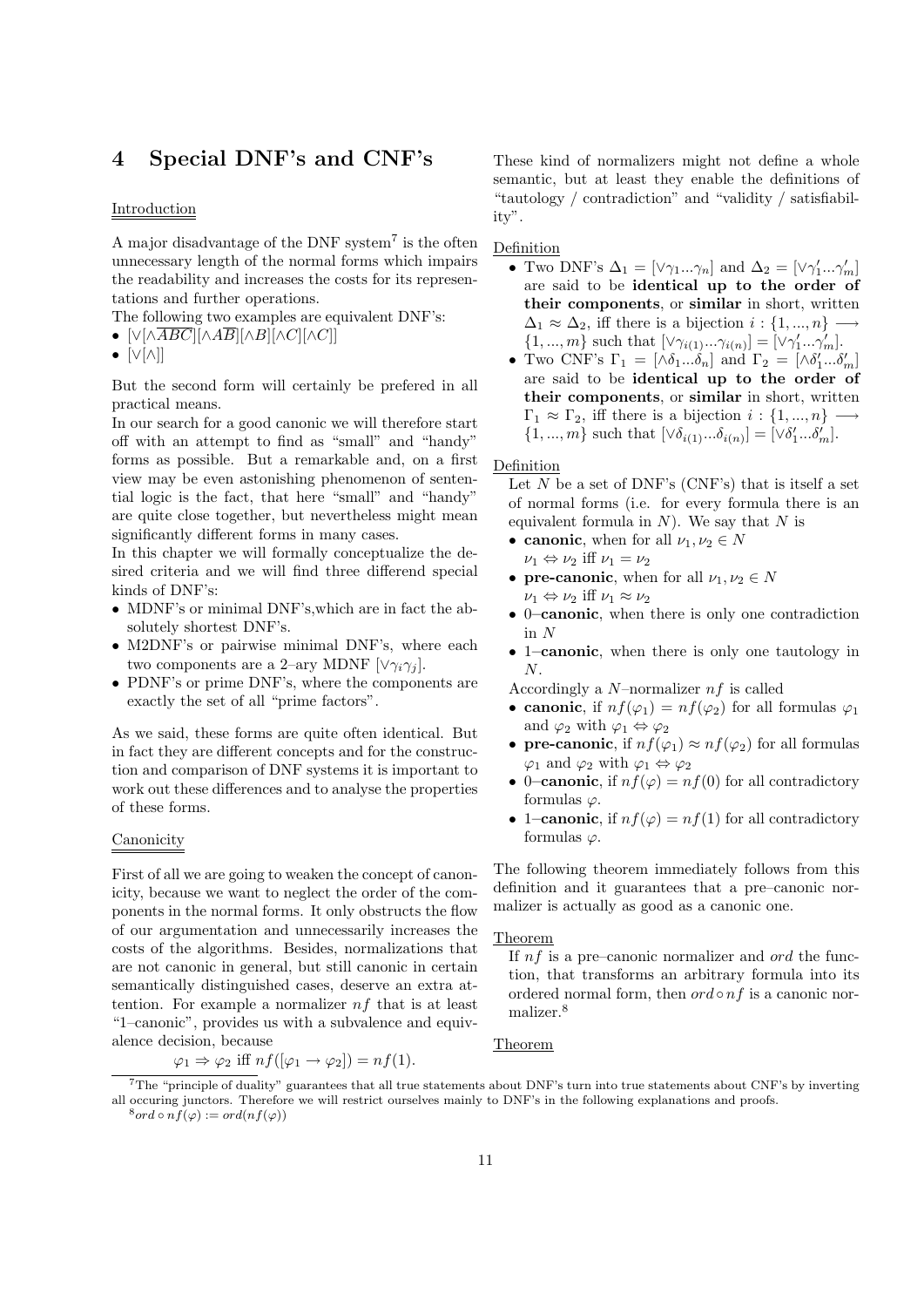DNF's are

- neither canonic nor pre–canonic
- not 1–canonic

• 0–canonic

CNF's are

- neither canonic nor pre–canonic
- not 0–canonic
- 1–canonic

Proof

- [∨[∧A]] and [∨[∧ $\widehat{AB}$ ][∧ $AB$ ]] are equivalent DNF's, but they are neither equal, nor similar.
- $[\vee[\wedge \overline{A}][\wedge A]] \Leftrightarrow [\vee[\wedge]] \Leftrightarrow 1$ . Thus DNF's are not 1–canonic.
- According to a theorem in chapter 2 it holds for each DNF  $\Delta$  that  $\Delta \Leftrightarrow 0$  iff  $\Delta = [\vee]$ . Thus DNF's are 0–canonic.

## Factors

Definition

- Let  $\gamma$  be a NLC and  $\Delta = [\vee \gamma_1...\gamma_n]$  a DNF.  $\gamma$  is called a (disjunctive) factor or implicand of  $\Delta$ , iff  $\gamma \Rightarrow \Delta$ . In other words, iff  $\Delta \Leftrightarrow [\vee \gamma \gamma_1 ... \gamma_n].$ In particular each component  $\gamma_i \in \Delta$  is a factor of ∆.
- Let  $\delta$  be a NLD and  $\Gamma = [\wedge \delta_1...\delta_n]$  a CNF.  $\delta$  is called a (conjunctive) factor or consequence of  $\Gamma$ , iff  $\Gamma \Rightarrow \delta$ . In other words, iff  $\Gamma \Leftrightarrow [\wedge \delta \delta_1 ... \delta_n]$ . In particular each component  $\delta_i \in \Gamma$  is a factor of Γ.

## Definition

• A factor  $\gamma$  of a DNF  $\Delta$  is prime, iff there is no factor  $\gamma'$  of  $\Delta$  with  $\gamma \Rightarrow \gamma'$ .

Thus "prime" means here not further reducible. No literal can be deleted in  $\gamma$  such that  $\gamma$  is still a factor of  $\Delta$ .

• A factor  $\delta$  of a CNF  $\Gamma$  is **prime**, iff there is no factor  $\delta'$  of  $\Gamma$  with  $\delta' \dot{\Rightarrow} \delta$ .

Again "prime" means here not further reducible. For each NLD  $\delta'$  the case  $\delta' \subset \delta$  would imply that δ 0 is not a factor of Γ.

## Remark

- [∨] is the only DNF that has no factors.
- [∧] is the only CNF that has no factors.
- Every NLC  $\gamma$  is a factor of  $[\vee[\wedge]].$
- Every NLC  $\delta$  is a factor of  $\lceil \wedge |\vee| \rceil$ .

Each DNF different to  $\lfloor \vee \rfloor$  has infinitely many factors. (The same holds for CNF's.) This is because the DNF would then at least have one component  $\gamma = [\wedge \lambda_1 ... \lambda_n].$ Every NLC of the form  $\gamma' = [\wedge \lambda_1 ... \lambda_n \lambda_{n+1} ... \lambda_{n+m}]$  is

a factor of  $\Delta$  too, since  $\gamma' \Rightarrow \gamma \Rightarrow \Delta$ .

But although the number of factors is (almost) always infinite, the number of prime factors is always finite, as follows directly from the following

## Theorem

- For each prime factor  $\gamma$  of a DNF  $\Delta$  holds:  $At(\gamma) \subseteq At(\Delta).$
- For each prime factor  $\delta$  of a CNF  $\Gamma$  holds:  $At(\delta) \subseteq$  $At(\Gamma).$

## Proof

Again we only proof the first half of the theorem.

Let  $\Gamma = [\wedge [\vee \lambda_{11} ... \lambda_{1m_1}] ... [\vee \lambda_{n1} ... \lambda_{nm_n}]]$  be a CNF equivalent to  $\Delta$  and let  $\gamma = [\Delta \lambda_1 ... \lambda_l].$  It holds that  $\gamma$  is a factor of  $\Delta$  iff  $\gamma \Rightarrow \Delta$  iff  $[\wedge \gamma \neg \Gamma] \Leftrightarrow$ 0 iff  $[\wedge \gamma [\vee [\wedge \lambda_{11}...\lambda_{1m_1}]...[\wedge \lambda_{n1}...\lambda_{nm_n}]]] \Leftrightarrow$  0 iff  $[\vee[\wedge\lambda_1...\lambda_l\lambda_{11}...\lambda_{1m_1}]\dots[\wedge\lambda_1...\lambda_l\lambda_{n1}...\lambda_{nm_n}]] \Leftrightarrow 0$  iff  $[\wedge \lambda_1 ... \lambda_l \lambda_{i1} ... \lambda_{i m_i}] \Leftrightarrow 0$  for each  $i = 1, ..., n$  iff  $\{\lambda_1, ..., \lambda_l\} \cap \{\lambda_{i1}, ..., \lambda_{im_i}\} \neq \{\}\$ for each  $i = 1, ..., n$ . Suppose now  $At(\gamma) \nsubseteq At(\Delta)$ . So there must be a literal in  $\gamma$  — let it be  $\lambda_1$  — such that  $|\lambda_1| \notin At(\Delta)$ . But in that case  $\{\lambda_1, ..., \lambda_l\} \cap \{\lambda_{i1}, ..., \lambda_{im_i}\}$  =  $\{\lambda_2, ..., \lambda_l\} \cap \{\lambda_{i1}, ..., \lambda_{im_i}\}$  for each  $i = 1, ..., n$ . And so  $[\wedge \lambda_2...\lambda_l]$  would be a factor of  $\Delta$ , too. But then  $\gamma$ wouldn't be a prime, and that would contradict the initial assumption.

## Corollary

The number of prime factors of a given DNF or CNF is finite.

## Prime Normal Forms

## Definition

- Suppose  $\varphi$  is a formula
- Let  $\Delta$  be any arbitrary DNF of  $\varphi$  and  $\{\gamma_1, ..., \gamma_n\}$ the set of all prime factors of  $\Delta$ . We call  $\Delta' :=$  $[\vee \gamma_1...\gamma_n]$  a prime disjunctive normal form or **PDNF** (of  $\varphi$  or of  $\Delta$ ).
- Let  $\Gamma$  be any arbitrary CNF of  $\varphi$  and  $\{\delta_1, ..., \delta_n\}$ the set of all prime factors of  $\Gamma$ . We call  $\Gamma'$  :=  $[\wedge \delta_1...\delta_n]$  a prime conjunctive normal form or **PCNF** (of  $\varphi$  or of Γ).

Each formula  $\varphi$  has a DNF  $\Delta$ . The set of all prime factor of  $\Delta$  is always finite and so the PDNF  $\Delta'$  is always well defined (up to the order of its components).  $\Delta'$  is uniquely defined, no matter which DNF  $\Delta$  of  $\varphi$ was chosen.

Furthermore  $\Delta' \Leftrightarrow \Delta$ , because:

- Each prime factor  $\gamma_i$  is a factor of  $\Delta$ , thus  $\gamma_i \Rightarrow \Delta$ and  $\Delta' \Rightarrow \Delta$ .
- Every component  $\gamma \in \Delta$  has a prime component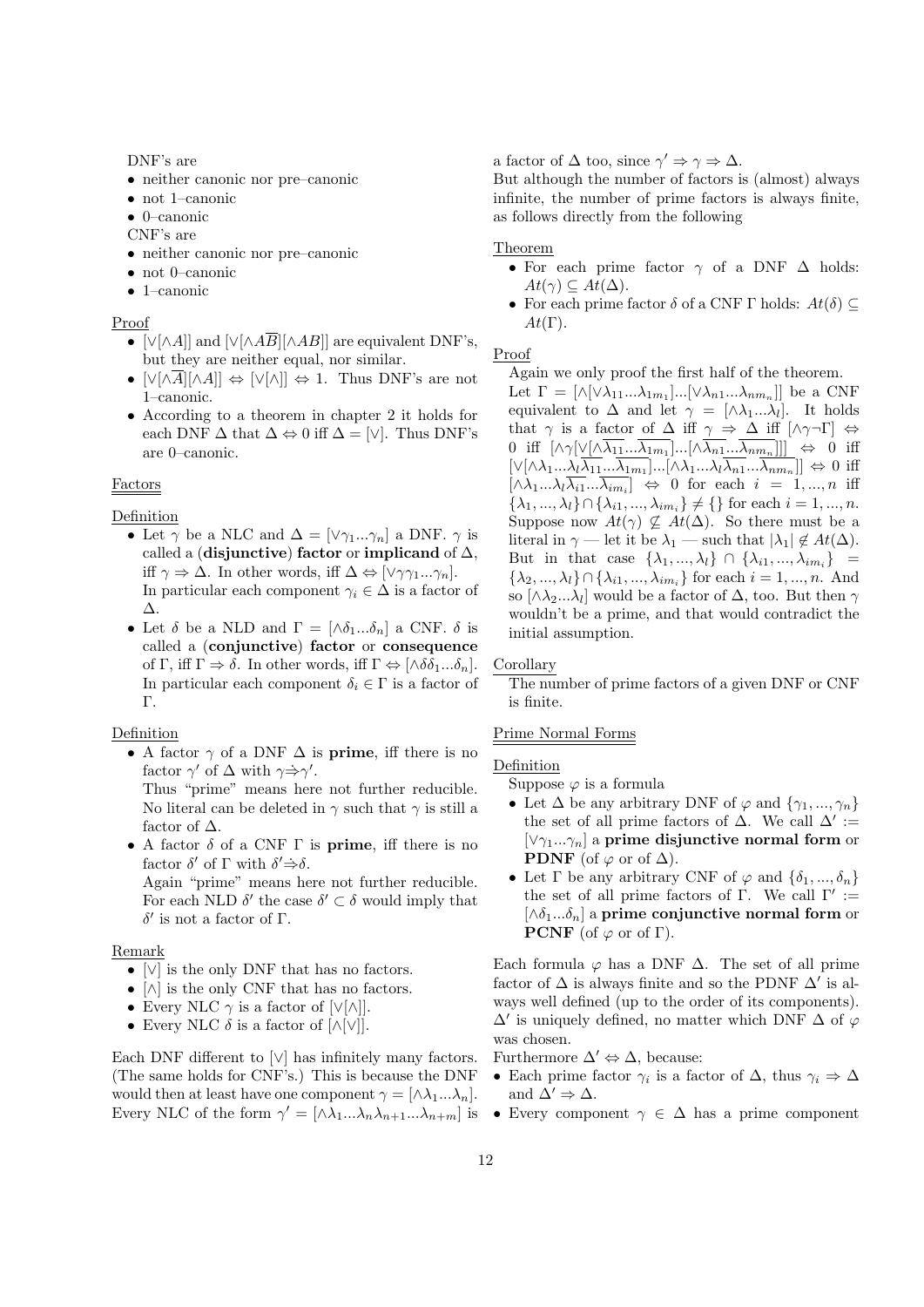$\gamma_i \in \Delta'$  such that  $\gamma \Rightarrow \gamma_i$ , and so  $\Delta \Rightarrow \Delta'$ .

This proofs the following

Theorem

- For each formula  $\varphi$  there is
- one (up to the order of its components) uniquely defined PDNF  $\Delta'$  with  $\Delta' \Leftrightarrow \varphi$ , called the PDNF of  $\varphi$ .
- one (up te the order of its components) uniquely defined PCNF Γ' with  $\Gamma' \Leftrightarrow \varphi$ , called the PCNF of  $\varphi$ .

In other words: PDNF's and PCNF's are pre– canonic and the two according normalizers are well defined.

## Corollary

- For each PDNF  $\Delta$ •  $\Delta \Leftrightarrow 0$  iff  $\Delta = [\vee]$ •  $\Delta \Leftrightarrow 1$  iff  $\Delta = [\vee[\wedge]]$ For each PCNF Γ
- $\Gamma \Leftrightarrow 0$  iff  $\Gamma = [\wedge[\vee]]$
- $\Gamma \Leftrightarrow 1$  iff  $\Gamma = [\wedge]$

The next theorem about 0– and 1–ary DNF's and CNF's, together with one about 2–ary forms stated later on, will be the starting point for our algorithms that can handle all  $n$ –ary formulas.

## Theorem

- $[\vee]$  is a PDNF.
- $[\wedge]$  is a PCNF.
- Every DNF  $[\vee \gamma]$  with one component is a PDNF.
- Every CNF  $[\wedge \delta]$  with one component is a PCNF.

This won't need an explicit proof.

## Syntactic measures

We will new seek for a precise concept of syntactic "size" and propose two syntactic measures: length and volume.

## Definition

put

For a DNF  $\Delta = [\vee[\wedge \lambda_{11}...\lambda_{1n}]...[\wedge \lambda_{m1}...\lambda_{mn}]]$  we put •  $lg(\Delta) := m$  the length of  $\Delta$ •  $vol(\Delta) := n_1 + n_2 + \dots + n_m$  the volume of  $\Delta$ . For a CNF  $\Gamma = [\wedge [\vee \lambda_{11} ... \lambda_{1n_1}] ... [\vee \lambda_{m1} ... \lambda_{mn_m}]]$  we

- $lg(\Gamma) := m$  the length of  $\Gamma$
- $vol(\Gamma) := n_1 + n_2 + ... + n_m$  the volume of  $\Gamma$ .

For example, for  $\Delta = |\sqrt{\triangle ABC}| |\overline{\triangle ABC}|$  there is  $lg(\Delta) = 2$  and  $vol(\Delta) = 6$ .

## Minimal Normal Forms

## **Definition**

A DNF  $\Delta$  is said to be

- of minimal length, if there is no DNF  $\Delta'$  such that  $\Delta' \Leftrightarrow \Delta$  and  $lg(\Delta') < lg(\Delta)$
- of minimal volume, if there is no DNF  $\Delta'$  such that  $\Delta' \Leftrightarrow \Delta$  and  $vol(\Delta') < vol(\Delta)$
- a minimal disjunctive normal form or **MDNF**, if  $\Delta$  is of minimal length and minimal volume.

A CNF Γ is said to be

- of minimal length, if there is no CNF  $\Gamma'$  such that  $\Gamma' \Leftrightarrow \Gamma$  and  $lg(\Gamma') < lg(\Gamma)$
- of minimal volume, if there is no CNF  $\Gamma'$  such that  $\Gamma' \Leftrightarrow \Gamma$  and  $vol(\Gamma') < vol(\Gamma)$
- a minimal conjunctive normal form or MCNF, if  $\Gamma$  is of minimal length and minimal volume.

Remark

• In general, minimal length does not imply minimal volume. If we take the following two DNF's as an example

$$
\bullet \ \Delta_1 = [\vee[\wedge A][\wedge \overline{A}B]]
$$

$$
\bullet \ \Delta_2 = [\vee[\wedge A][\wedge B]]
$$

we can easily verify that they are equivalent and both of minimal length, but obviously  $2 =$  $vol(\Delta_2) < vol(\Delta_1) = 3.$ 

• It remains an open question here if a minimal volume implies a minimal length.<sup>9</sup>

If  $\gamma$  is a component of a DNF  $\Delta$ , but not prime, then there must be a shorter factor  $\gamma'$  of  $\Delta$ . If  $\Delta'$  is obtained from  $\Delta$  by replacing  $\gamma$  with  $\gamma'$ , then  $\Delta' \Leftrightarrow \Delta$ and  $vol(\Delta') < vol(\Delta)$ . So, if a DNF is minimal, all its components must be prime factors.

Theorem

- All components of a MDNF are prime factors: Let  $\Delta_m$  be a MDNF and  $\Delta_p$  a PDNF with  $\Delta_m \Leftrightarrow$  $\Delta_p$ , then  $\Delta_m \subseteq \Delta_p$ .
- All components of a MCNF are prime factors:

 $91$  conjecture that this is actually the case: Normal forms of minimal volume are always of minimal length. If this wouldn't be correct, then there wouldn't be a MDNF for every formula and thus MDNF's wouldn't make a proper set of normal forms. To avoid this, we could have identified minimality with minimality of the volume. But eventually, only the MDNF's of 0–,1–, and 2–ary DNF's are of interest in our paper. And restricted to these cases the normalizer is well defined and even pre-canonic, as we will see later on.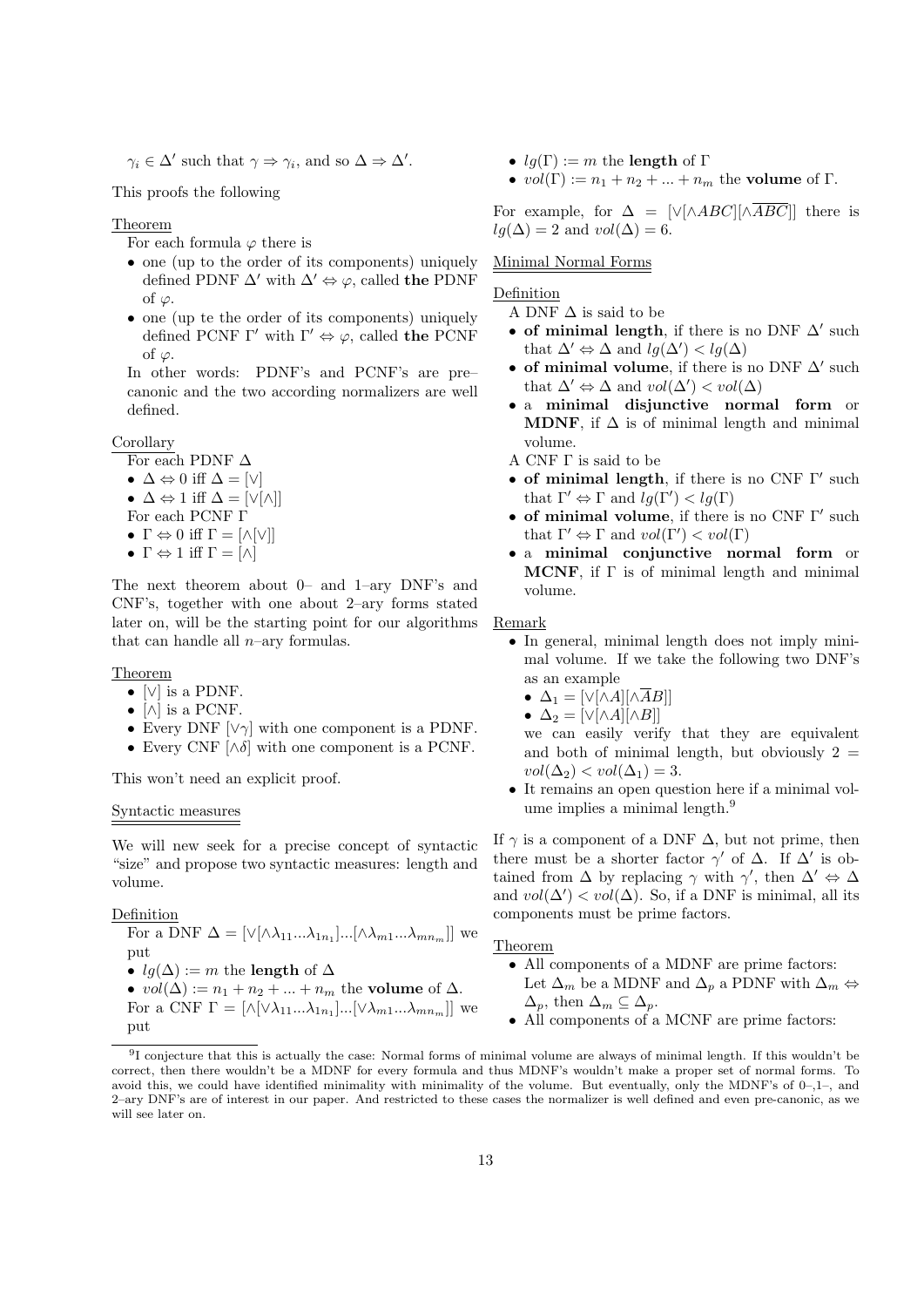Let  $\Gamma_m$  be a MCNF and  $\Gamma_p$  a PCNF with  $\Gamma_m \Leftrightarrow$ Γ<sub>p</sub>, then Γ<sub>m</sub>  $\subseteq$  Γ<sub>p</sub>.

For many formulas, the MDNF and PDNF are identic.  $[\vee[\wedge A][\wedge B]]$  for instance is both a MDNF and a PDNF.

But very often, they are differnt, as in the following example of two equivalent forms:

- $[\vee[\wedge AB][\wedge\overline BC]]$  is a MDNF
- [∨[∧ $AB$ ][∧ $\overline{BC}$ ][∧ $AC$ ]] is the PDNF

The last theorem indicates a method how MDNF's can be constructed: First, find all prime factors (later on we introduce an algorithm that solves this problem). Then find out which of the subsets of the PDNF still makes an equivalent formula and select the best of them.

But, different to PDNF's MDNF's are not always unique:

Theorem

- MDNF's are not pre–canonic (thus not canonic), but 0– and 1–canonic.
- MCNF's are not pre–canonic (thus not canonic), but 0– and 1–canonic.

Proof

- Both of the following DNF's are minimal
	- $\Delta_1 = [\sqrt{|\wedge BC|}|\wedge B\overline{C}] |\wedge AB|]$

• 
$$
\Delta_2 = [\vee[\wedge \overline{BC}][\wedge B\overline{C}][\wedge AC]]
$$

- and  $\Delta_1 \Leftrightarrow \Delta_2$ , but obviously not  $\Delta_1 \approx \Delta_2$ . So, MDNF's are not (pre–)canonic.
- DNF's are 0–canonic according to a theorem in chapter 4 and as such MDNF's are 0–canonic.
- All components of a MDNF  $\Delta$  are prime factors. The only prime factor of a tautologic DNF is  $[\wedge]$ . So  $\Delta \Leftrightarrow 1$  iff  $\Delta = [\vee[\wedge]]$ . In other words, MDNF's are 1–canonic.

## Theorem

- [∨] is a MDNF.
- $[\wedge]$  is a MCNF.
- Every DNF  $[\vee \gamma]$  with one component is a MDNF.
- Every CNF  $[\wedge \delta]$  with one component is a MCNF.

So, altogether we have " $DNF = PDNF = MDNF$ ", if the length of the form doesn't exceed 1.

## Pairwise Minimal Normal Forms

In a later chapter we are going to proof that every 2–ary DNF  $\Delta = [\vee \gamma_L \gamma_R]$  has a (up to the order of the components) unique MDNF  $\Delta'$ , that has at least one and at most two components. We will implement an algorithm to construct  $\Delta'$  and we write it as  $min(\gamma_L, \gamma_R) = \Delta'$ .

By definition the length (thus either 1 or 2) and the volume of  $\Gamma'$  are at most as big as the length (=2) and volume of  $\Delta$ .

This algorithm min can be used for the following method to minimize pairwise, called the Minimizing Procedure or the M–Procedure:

(i) Choose any two components  $\gamma_L$  and  $\gamma_R$  of a given DNF  $\Delta$  and replace them by components of  $min(\gamma_L, \gamma_R)$ .

(ii) Repeat step (i) until every pair of components of  $\Delta$  is a MDNF.

M-Procedure  $(\Delta)$  shall denote the result.

An example: From a given DNF two components are selected (indexed by the two underbraces), their MDNF is computed and its components are inserted into the DNF again (indexed by the one or two overbraces).

[∨[∧ABC][∧AB][∧B] [∧C] [∧C] ] |{z} |{z} min([∧C], [∧C]) = [∨[∧C]] [∨[∧ABC] | {z } [∧AB] | {z } [∧B] z}|{ [∧C]] min([∧ABC], [∧AB]) = [∨[∧BC][∧AB]] [∨ z }| { [∧BC] | {z } z }| { [∧AB] [∧B] | {z } [∧C]] min([∧BC], [∧B]) = [∨[∧C][∧B]] [∨ z}|{ [∧C] |{z} [∧AB] z }| { [∧B] [∧C] |{z} ] min([∧C], [∧C]) = [∨[∧]] [∨ z}|{ [∧] |{z} [∧AB] | {z } ] min([∧], [∧AB]) = [∨[∧]] [∨ z}|{ [∧] |{z} [∧B] | {z } ]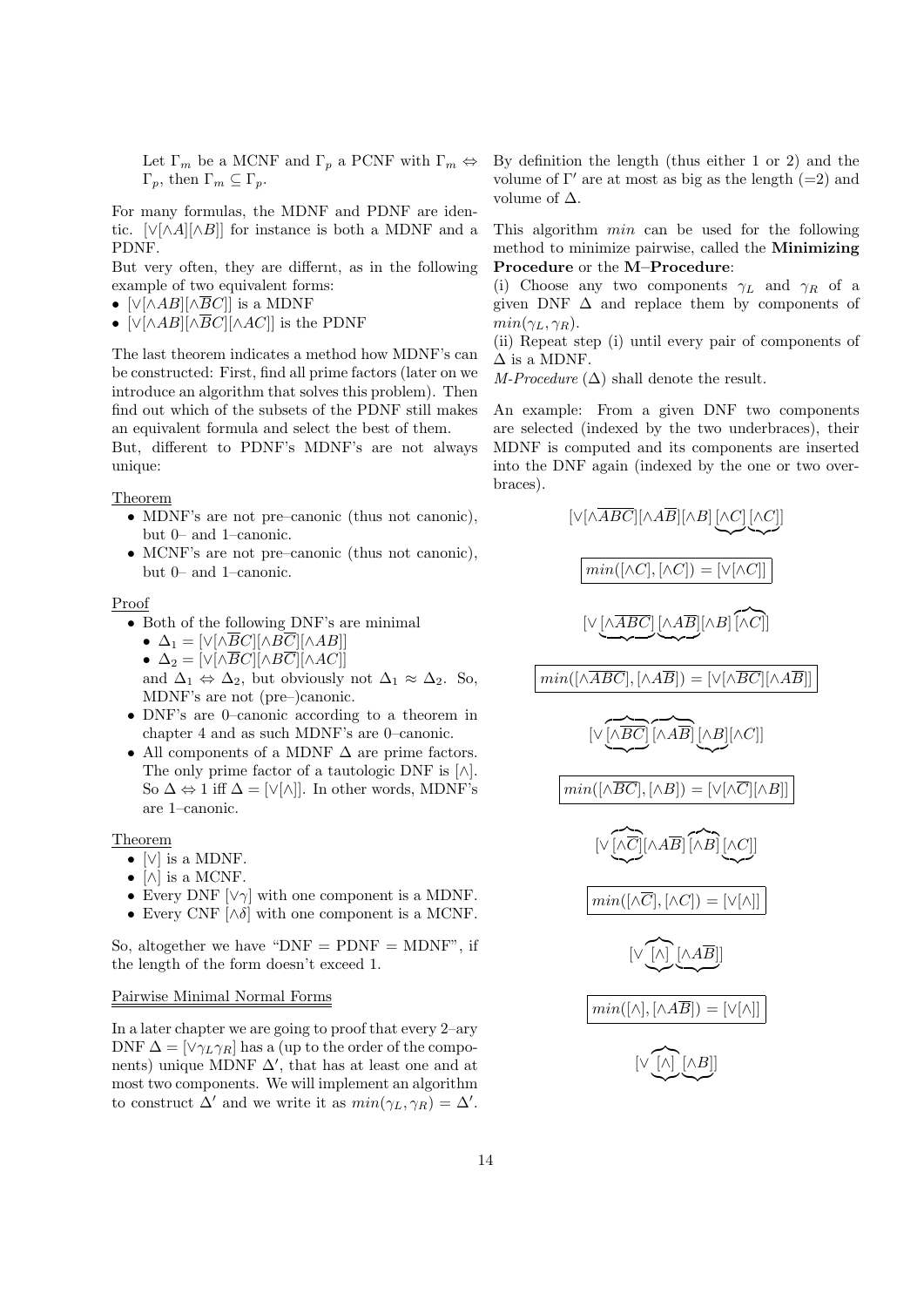$$
min([\wedge], [\wedge B]) = [\vee[\wedge]]
$$
  

$$
[\vee \widehat{[\wedge]}]
$$

Later on we implement an effective version of the M– Procedure, in which the vague instruction "choose any two components" in (i) and the test in (ii) are merged into a single step.

Obviously this whole method is monotone shortening, the DNF is constantly getting better in this respect. One might be tempted to suggest that the finite result is always a MDNF. It therefore might surprise that this is very often the case indeed, but not always. And neither is the result a PDNF in general. Therefore we give the forms that satisfy the terminating condition of the method, an own title:

## Definition

- A DNF  $\Delta = [\vee \gamma_1...\gamma_n]$  is called **pairwise minimal** or a **M2DNF** iff  $[\vee \gamma_i \gamma_j]$  is minimal for all  $i, j \in \{1, ..., n\}$  with  $i \neq j$ .
- A CNF  $\Gamma = [\Delta \delta_1 ... \delta_n]$  is called pairwise minimal or a M2CNF iff  $[\wedge \delta_i \delta_j]$  is minimal for all  $i, j \in \{1, ..., n\}$  with  $i \neq j$ .

## Theorem

- Every MDNF is a M2DNF.
- Not every M2DNF is a MDNF.
- Every PDNF is a M2DNF.
- Not every M2DNF is a PDNF
- Every MCNF is a M2CNF.
- Not every M2CNF is a MCNF.
- Every PCNF is a M2CNF.
- Not every M2CNF is a PCNF.



## Proof

- Obviously, every MDNF is a M2DNF.
- $\Delta = \left[\sqrt{\left|\langle AB\right|}\right] \left[\sqrt{AC}\right]$  is an example for a M2DNF that isn't a MDNF. The MDNF of  $\Delta$  is  $\Delta' = [\vee[\wedge A][\wedge B\overline{C}]].$
- Suppose there is a PDNF  $\Delta = [\vee \gamma_1...\gamma_n]$  that isn't a M2DNF. So there must be  $\gamma_i, \gamma_j \in \Delta$  such that there is either a 1–ary DNF  $[\vee \gamma'] \Leftrightarrow [\vee \gamma_i \gamma_j]$  or a 2– ary DNF  $[\vee \gamma_i' \gamma_j'] \Leftrightarrow [\vee \gamma_i \gamma_j]$  with  $\gamma_i \Rightarrow \gamma_i'$  or  $\gamma_j \Rightarrow \gamma_j'$ . (We will show that in detail later on.). But that would contradict the premise that  $\gamma_i$  and  $\gamma_j$  both have to be prime factors of  $\Delta$ .
- Again  $\Delta = [\sqrt{\Delta A} \overline{B}] [\Delta B \overline{C}] [\Delta AC]]$  is an example for a M2DNF that isn't a PDNF, which is again  $\Delta'$ .

## Theorem

- M2DNF's are 0–canonic, but not 1–canonic and thus not (pre–)canonic.
- M2CNF's are 1–canonic, but not 0–canonic and thus not (pre–)canonic.

## Proof

DNF's are 0–canonic in general, so are M2DNF's.

 $\Delta = [\vee[\wedge]]$  and  $\Delta' = [\vee] [\wedge \overline{BCD}]$   $[\wedge AC\overline{D}] [\wedge \overline{ABC}]$  $[\wedge AB\overline{C}]$   $[\wedge \overline{AB}\overline{D}]$   $[\wedge BCD]$   $[\wedge \overline{AC}D]$   $[\wedge A\overline{B}D]$  are both tautologies and pairwise minimal, and so the M2DNF's are not 1–canonic.

## Quality comparison

Let us now compare the three special types of DNF's according to the given criteria in the introduction.

• Intuitivity

PDNF's have the big advantage against the other two types that all factors can be read off directly from the form, and thus all subvalent formulas become directly identifiable, if they are given in DNF.<sup>10</sup> In this respect, the PDNF's are the most transparent of all DNF's.

• Canonicity

Of all three sets of DNF's, only the PDNF's are canonic.

• Complexity of the representation

Actually all three types of normal forms are relatively condensed — this goal was our initial starting point. But the MDNF's are the absolutely shortest by definition. PDNF's and M2DNF's both allow examples for which one type is shorter than the other.<sup>11</sup> • Computational complexity

Later on we are going to introduce an algorithm

 $10$ see next chapter about "covering"

<sup>&</sup>lt;sup>11</sup>We already saw that a MDNF is always a subset of the equivalent PDNF. I conjecture that the MDNF is always at least half as long as the PDNF. [Comment September 2002: Actually, this conjecture is not correct in general.]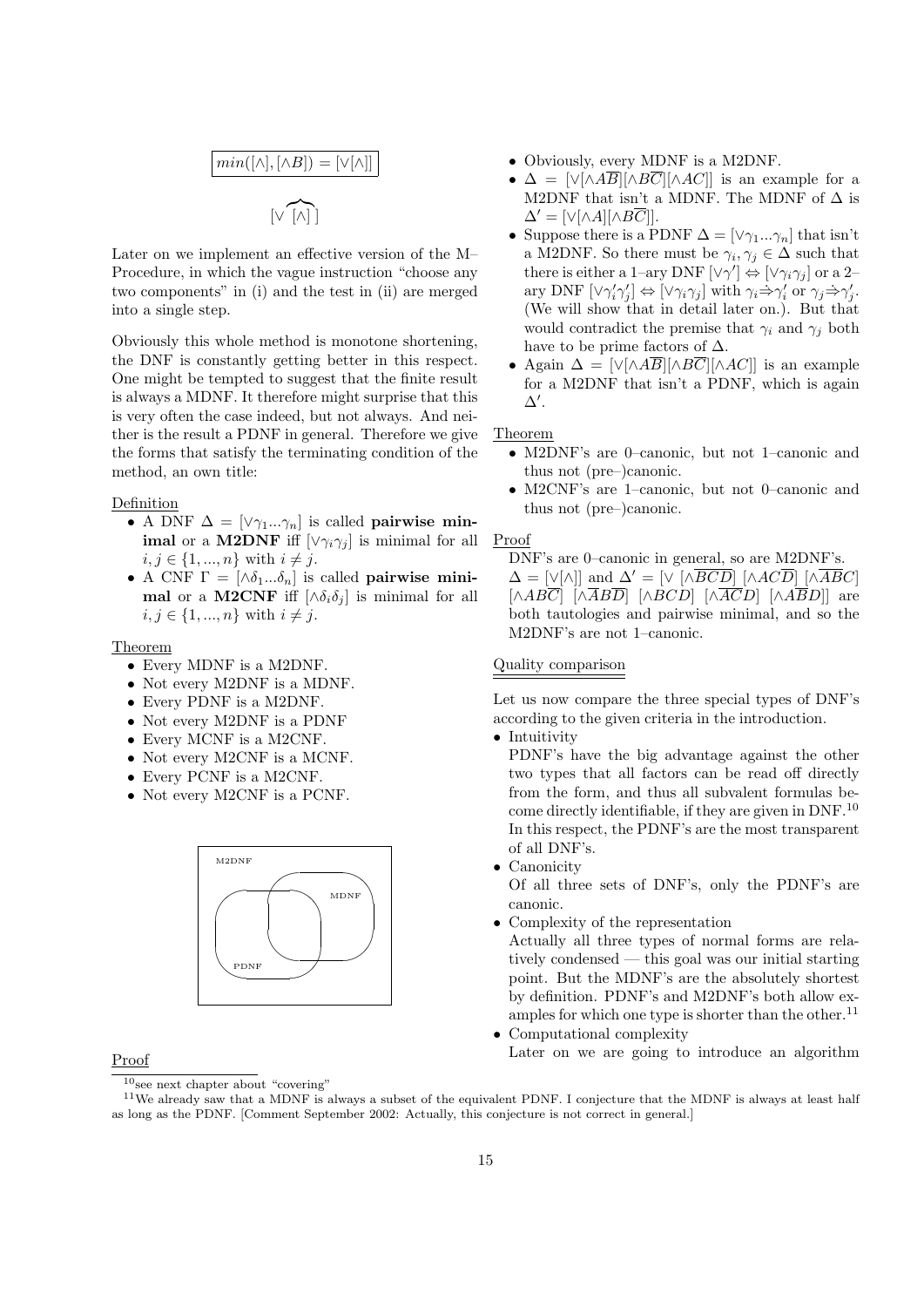of polynomial complexity to transform DNF's into M2DNF's. We will extend this idea to build a PDNF–normalizer. PDNF's are very efficient for the test on subvalence (see next chapter). Usually MDNF's are constructed out of PDNF's and thus MDNF's have the highest computational costs.

• Conservativity

The transformation of an arbitrary formula into a DNF usually changes the whole structure of the form. A further reduction into one of the three special DNF's is, compare to that, very moderate.

• Realizability as technical devices I suppose, this is the real domain for the MDNF's.

## Conclusion

M2DNF's are not very interesting for practical applications. Nevertheless they are indispensable for the theory and implementation of our PDNF system.

MDNF's are only superior when the representational complexity is the only and most important aspect. There are established methods to construct MDNF's out of given PDNF's and I wouldn't know how to improve them. Therefore we will neglect these forms in the sequel.

PDNF's are the only canonic forms. The rest of this paper is devoted to the construction of an effective PDNF system.

The analysis of the relation between two NLC's stands at the center of our method and therefore this investigation is a chapter on its own. Subsequently we will first build a M2DNF and then a PDNF system. But first of all we demonstate the subvalence test with prime normal forms, that also provides us with a criterion to decide between a PDNF and a PCNF system in concrete applications.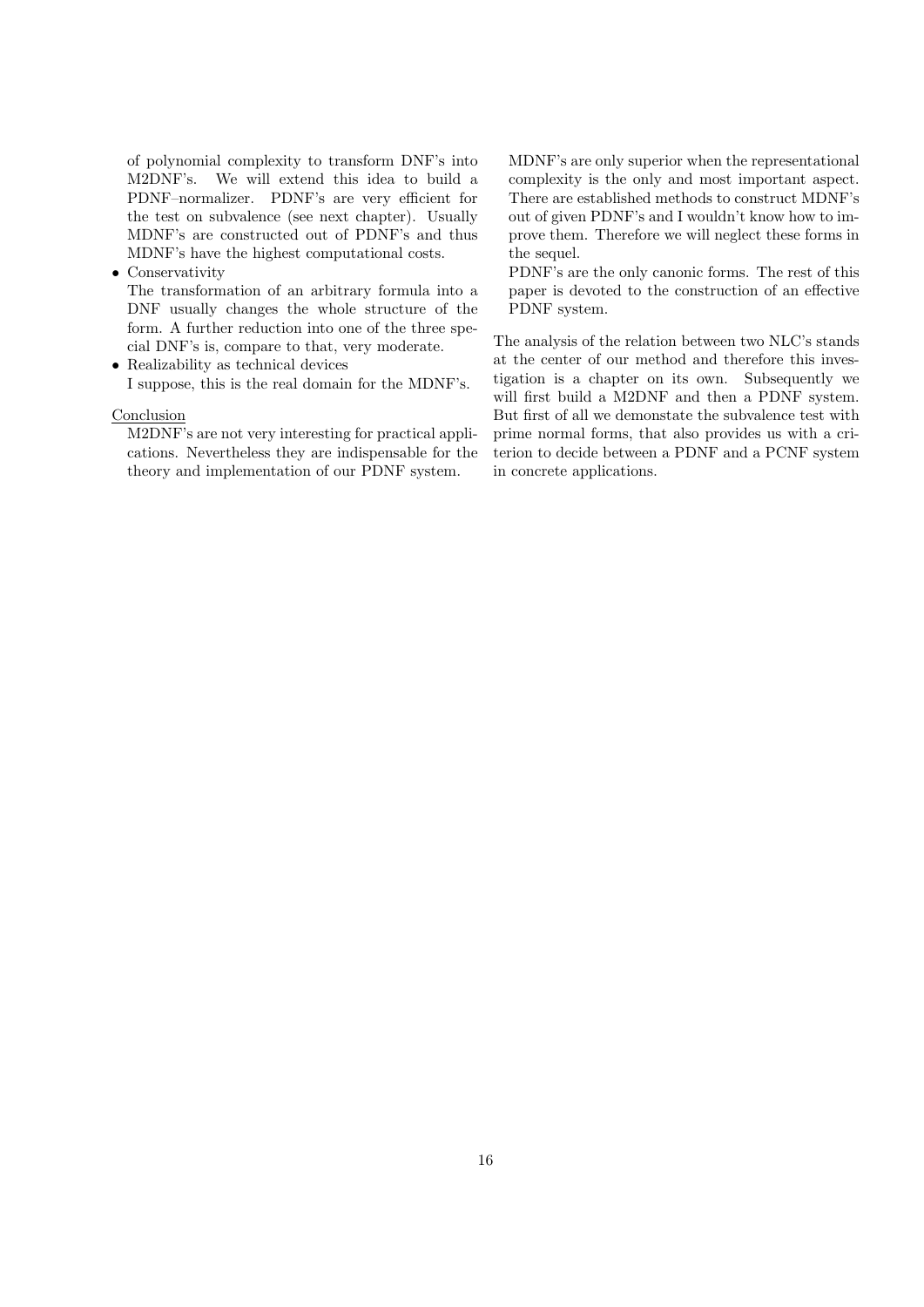## 5 Covering and Subvalence

Because the PDNF-normalizer is 1–canonic, it holds for any two formulas  $\varphi_1$  and  $\varphi_2$  that

 $\varphi_1 \Rightarrow \varphi_2$  iff  $pdnf([\varphi_1 \rightarrow \varphi_2]) = [\vee[\wedge]]$ 

In this way it is possible to implement the subvalence problem, i.e. the question, whether or not a formular implies another one.

In actual applications it is very often the case that one side is relatively constant (and then it is often called "program", "data bank", "axiom system", etc.), while the other side (called "input", "request", etc.) varies. We could name application systems of the sort  $\varphi_{constant} \Rightarrow \varphi_{variable}$  "consequence systems" and the others of the sort  $\varphi_{variable} \Rightarrow \varphi_{constant}$  "implicand systems".

For these two kind of systems there is a much more efficient method for the subvalence problem than the one just mentioned:

- For consequence systems we construct the PCNF  $\Gamma_{constant}$  of  $\varphi_{constant}$  and a CNF  $\Gamma_{variable}$  of  $\varphi_{variable}$ and we decide the truth of  $\Gamma_{constant} \Rightarrow \Gamma_{variable}$  by using the following covering concept.
- Accordingly the application of DNF's suits very well for imlicand systems.

The "covering method" reduces the subvalence problem to the pairwise comparison of NLC's (NLD's) and that doesn't only accelerate the computer, it also supports the comprehension and mental arithmetic of formulas. The semantic of prime normal forms is exceptionally intuitive.

We noticed earlier that:

- For any two NLC's  $\gamma_1$  and  $\gamma_2$ :  $\gamma_1 \Rightarrow \gamma_2$  iff  $\gamma_2 \subseteq \gamma_1$ .
- For any two NLD's  $\delta_1$  and  $\delta_2$ :  $\delta_1 \Rightarrow \delta_2$  iff  $\delta_1 \subseteq \delta_2$ .

Definition

For each NLC  $\gamma$  and DNF's  $\Delta = [\vee \gamma_1...\gamma_n]$  and  $\Delta'$ we define:

- $\gamma \sqsubset \Delta$ ,  $\gamma$  is covered by  $\Delta$ , iff there is a  $\gamma_i \in \Delta$ such that  $\gamma \Rightarrow \gamma_i$ .
- $\gamma \not\sqsubseteq \Delta$  iff  $\gamma$  is not covered by  $\Delta$ .
- $\Delta \sqsubseteq \Delta'$ ,  $\Delta$  is **covered by**  $\Delta'$ , iff  $\gamma_i \sqsubseteq \Delta'$  for every  $\gamma_i \in \Delta$ .
- $\Delta \not\sqsubseteq \Delta'$  iff  $\Delta$  is not covered by  $\Delta'$ .

For each NLD  $\delta$  and CNF's  $\Gamma = [\wedge \delta_1 ... \delta_n]$  and  $\Gamma'$  we define:

- $\delta \subseteq \Gamma$ ,  $\delta$  is **covered by**  $\Gamma$ , iff there is a  $\delta_i \in \Gamma$  such that  $\delta_i \Rightarrow \delta$ .
- $\delta \not\sqsubseteq \Gamma$  iff  $\delta$  is not covered by  $\Gamma$ .
- $\Gamma \subseteq \Gamma'$ ,  $\Gamma$  is **covered by**  $\Gamma'$ , iff  $\delta_i \subseteq \Gamma'$  for every δ<sup>i</sup> ∈ Γ.
- $\Gamma \not\sqsubseteq \Gamma'$  iff  $\Gamma$  is not covered by  $\Gamma'.$

For DNF's  $\Delta \subseteq \Delta'$  always implies  $\Delta \Rightarrow \Delta'$ . But the reverse is generally only the case if  $\Delta'$  is prime<sup>12</sup>.

Theorem

- Let  $\Delta$  be a DNF and  $\Delta_p$  a PDNF. Then  $\Delta \Rightarrow \Delta_p$ iff  $\Delta \sqsubseteq \Delta_p$ .
- Let  $\Gamma_p$  be a PCNF and  $\Gamma$  a CNF. Then  $\Gamma_p \Rightarrow \Gamma$  iff  $\Gamma \sqsubseteq \Gamma_p$ .

Proof

For  $\Delta = [\vee \gamma_1...\gamma_n]$  there is  $\Delta \Rightarrow \Delta'$  iff  $[[\vee \gamma_1...\gamma_n] \to \Delta'] \Leftrightarrow 1$  iff  $[\vee [\wedge \neg \gamma_1...\neg \gamma_n]\Delta'] \Leftrightarrow 1$  iff  $[\wedge[\vee \neg \gamma_1 \Delta']...[\vee \neg \gamma_n \Delta']] \Leftrightarrow 1$  iff  $[\wedge[\gamma_1 \rightarrow \Delta']...[\gamma_n \rightarrow$  $\Delta'$ ]  $\Leftrightarrow$  1 iff  $\gamma_i \Rightarrow \Delta'$  for each  $i = 1, ..., n$ . Thus every  $\gamma_i \in \Delta$  has to be a factor of  $\Delta'$ . Since  $\Delta'$  contains all prime factors, there must be a  $\gamma'_j \in \Delta'$  for each  $\gamma_i \in \Delta$  such that  $\gamma_i \Rightarrow \gamma'_j$ . Thus  $\gamma_i \subseteq \Delta'$  for each  $i = 1, ..., n$  and thus  $\Delta \sqsubseteq \Delta'$ .

Theorem

 $\Box$  is a quasi-order<sup>13</sup> on the set of all DNF's (CNF's).

<sup>&</sup>lt;sup>12</sup>More general, if  $\Delta'$  is "f–complete" (see below).

<sup>&</sup>lt;sup>13</sup>reflexive and transitive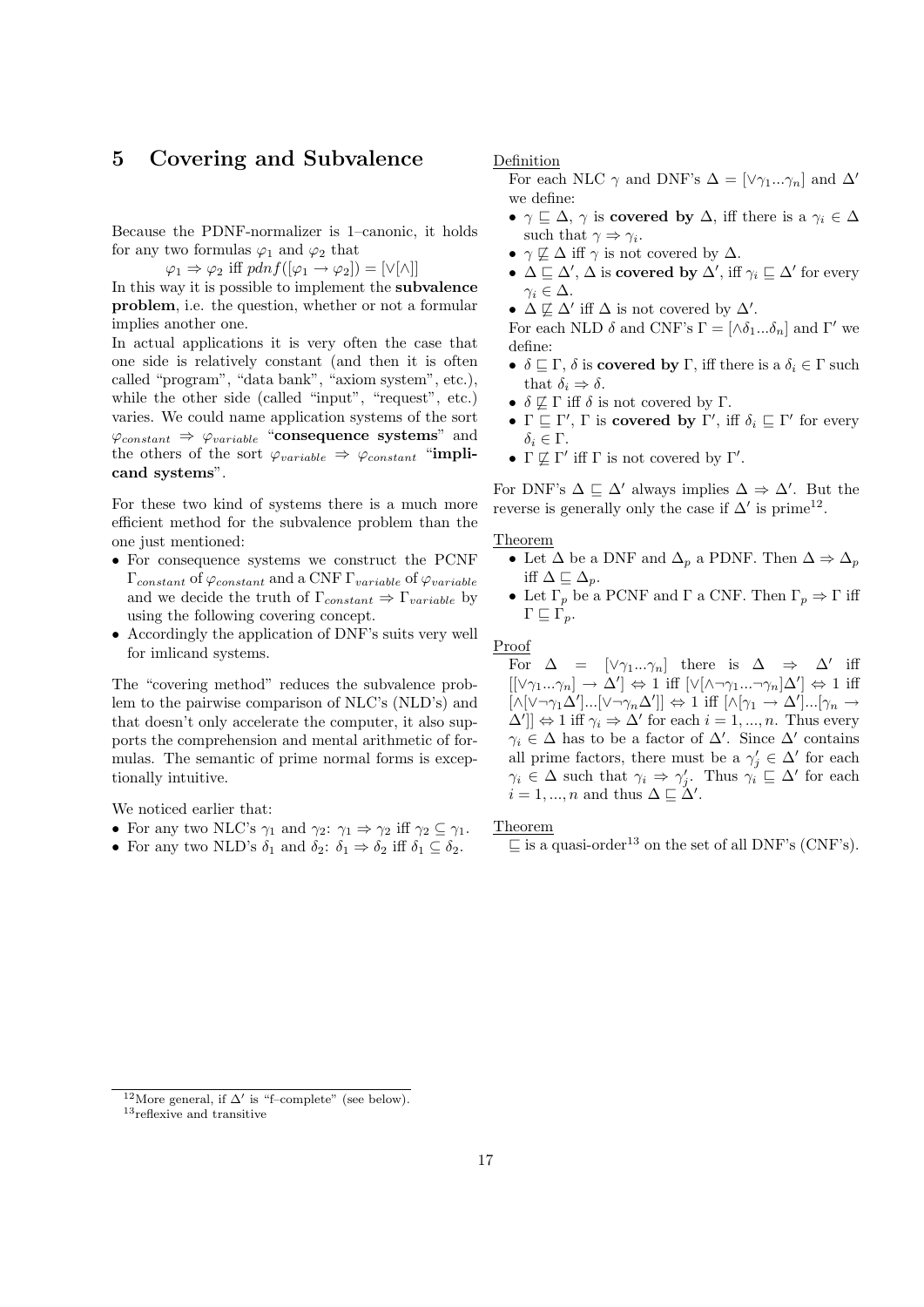# 6 \* Implementation of a fast be attached to the fully developed PDNF and PCNF subvalence decision with Prime Normal Forms

system.

The following table of algorithms gives an example of how these results can be implemented. It can later

| The PDNF system: Declarations                                                                                                                                                                                                                                                                                                                                                                                                                               | The PCNF system: Declarations                                                                                                                                                                                                                                                                                                                                                                                                                                                                                                                                               |
|-------------------------------------------------------------------------------------------------------------------------------------------------------------------------------------------------------------------------------------------------------------------------------------------------------------------------------------------------------------------------------------------------------------------------------------------------------------|-----------------------------------------------------------------------------------------------------------------------------------------------------------------------------------------------------------------------------------------------------------------------------------------------------------------------------------------------------------------------------------------------------------------------------------------------------------------------------------------------------------------------------------------------------------------------------|
| For NLC's $\gamma_1$ and $\gamma_2$                                                                                                                                                                                                                                                                                                                                                                                                                         | For NLD's $\delta_1$ and $\delta_2$                                                                                                                                                                                                                                                                                                                                                                                                                                                                                                                                         |
| nlc-sub-nlc( $\gamma_1$ , $\gamma_2$ ) = $\begin{cases} 0 & \text{if } \gamma_1 \neq \gamma_2 \\ 1 & \text{if } \gamma_1 \Rightarrow \gamma_2 \end{cases}$                                                                                                                                                                                                                                                                                                  | nld-sub-nld $(\delta_1, \delta_2) = \begin{cases} 0 & \text{if } \delta_1 \neq \delta_2 \\ 1 & \text{if } \delta_1 \Rightarrow \delta_2 \end{cases}$                                                                                                                                                                                                                                                                                                                                                                                                                        |
| For a NLC $\gamma$ and a DNF $\Delta$                                                                                                                                                                                                                                                                                                                                                                                                                       | For a NLD $\delta$ and a CNF $\Gamma$                                                                                                                                                                                                                                                                                                                                                                                                                                                                                                                                       |
| $\text{nlc-cov-dnf}(\gamma, \Delta) = \begin{cases} 0 & \text{if } \gamma \not\sqsubseteq \Delta \\ 1 & \text{if } \gamma \subseteq \Delta \end{cases}$                                                                                                                                                                                                                                                                                                     | $\mathrm{nd}\text{-cov}\text{-}\mathrm{cnf}(\delta,\Gamma)=\left\{\begin{array}{cc} 0 & \text{if } \delta \not\sqsubseteq \Gamma \\ 1 & \text{if } \delta \sqsubseteq \Gamma \end{array}\right.$                                                                                                                                                                                                                                                                                                                                                                            |
| For DNF's $\Delta_1$ and $\Delta_2$<br>$\text{dnf-cov-dnf}(\Delta_1, \Delta_2) = \begin{cases} 0 & \text{if } \Delta_1 \not\sqsubseteq \Delta_2 \\ 1 & \text{if } \Delta_1 \sqsubseteq \Delta_2 \end{cases}$                                                                                                                                                                                                                                                | For CNF's $\Gamma_1$ and $\Gamma_2$<br>cnf-cov-cnf( $\Gamma_1, \Gamma_2$ ) = $\begin{cases} 0 & \text{if } \Gamma_1 \not\sqsubseteq \Gamma_2 \\ 1 & \text{if } \Gamma_1 \sqsubseteq \Gamma_2 \end{cases}$                                                                                                                                                                                                                                                                                                                                                                   |
| For a DNF $\Delta_1$ and a PDNF $\Delta_2$                                                                                                                                                                                                                                                                                                                                                                                                                  | For a PCNF $\Gamma_1$ and a CNF $\Gamma_2$                                                                                                                                                                                                                                                                                                                                                                                                                                                                                                                                  |
| dnf-sub-pdnf( $\Delta_1$ , $\Delta_2$ ) = $\begin{cases} 0 & \text{if } \Delta_1 \neq \Delta_2 \\ 1 & \text{if } \Delta_1 \Rightarrow \Delta_2 \end{cases}$                                                                                                                                                                                                                                                                                                 | pcnf-sub-cnf( $\Gamma_1, \Gamma_2$ ) = $\begin{cases} 0 & \text{if } \Gamma_1 \nRightarrow \Gamma_2 \\ 1 & \text{if } \Gamma_1 \Rightarrow \Gamma_2 \end{cases}$                                                                                                                                                                                                                                                                                                                                                                                                            |
| The PDNF system: Implementations                                                                                                                                                                                                                                                                                                                                                                                                                            | The PCNF system: Implementations                                                                                                                                                                                                                                                                                                                                                                                                                                                                                                                                            |
|                                                                                                                                                                                                                                                                                                                                                                                                                                                             | nld-sub-nld $([\vee \lambda_1  \lambda_n], [\vee \lambda'_1  \lambda'_m])$<br>$\begin{aligned} &\text{min-sum}(\{\vee\wedge_1\wedge\cdots\wedge_{i\in I}\})\;\;\;\text{if}\;\;n=0\\ &\text{if}\;\;n>0\;\;\text{and}\;m\\ &\text{if}\;\;n>0\;\;\text{and}\;m\\ &\text{and--sub-nld}([\vee\lambda_1\ldots\lambda_n],[\vee\lambda_2'\ldots\lambda_m'])\;\;\;\text{if}\;\; \;\lambda_1 \leq \;\lambda_1\; \\ &\text{and--sub-nld}([\vee\lambda_2\ldots\lambda_n],[\vee\lambda_2'\ldots\lambda_m])\;\;\;\;\text{if}\;\;\lambda_1=\lambda_1'\\ &\text{$<br>if $n > 0$ and $m = 0$ |
| $\begin{array}{ll} \mathsf{nlc}\textup{-cov-dnf}(\gamma,[\vee\gamma_1\ldots\gamma_n])\qquad \qquad \mathrm{if}\ n=0\\ :=\left\{\begin{array}{ll} 0 & \mathrm{if}\ n\mathrm{lc}\textup{-sub-nlc}(\gamma,\gamma_1)=1\\ 1 & \mathrm{if}\ \mathrm{nlc}\textup{-sub-nlc}(\gamma,\gamma_1)=1\\ \mathrm{nlc}\textup{-cov-dnf}(\gamma,[\vee\gamma_2\ldots\gamma_n]) & \mathrm{if}\ \mathrm{nlc}\textup{-sub-nlc}(\gamma,\gamma_1)=0 \end{array}\right. \end{array}$ | nld-cov-cnf( $\delta$ , [ $\wedge \delta_1 \dots \delta_n$ ]<br>$\begin{aligned} \text{ind-cov-cm}(v, \text{ }&\text{for } v_1, \\ \text{ind} &\text{if } n = 0 \\ \text{ind-cov-cn}( \delta, \text{ } [\wedge \delta_2 \dots \delta_n]) \hspace{15pt} &\text{if } n \text{Id-sub-nld}( \delta_1, \delta ) = 1 \\ \text{ind-cov-cn}( \delta, \text{ } [\wedge \delta_2 \dots \delta_n]) \hspace{15pt} &\text{if } n \text{Id-sub-nld}( \delta_1, \delta ) = 0 \end{aligned}$                                                                                                |
| dnf-cov-dnf( $[\vee \gamma_1 \ldots \gamma_n], \Delta$ )                                                                                                                                                                                                                                                                                                                                                                                                    | cnf-cov-cnf( $[\wedge \delta_1 \dots \delta_n]$ , $\Gamma$ )                                                                                                                                                                                                                                                                                                                                                                                                                                                                                                                |
| $\begin{array}{lll} \mathrm{an} \text{-}\mathrm{cov}\text{-}\mathrm{an}_1(\text{v}\text{-}\eta_1\cdots\text{m}_1,\rightarrow) & & \text{if }n=0 \\ \text{1} & \text{if }n\text{--}\mathrm{cov}\text{-}\mathrm{dnf}(\gamma_1,\Delta)=0 \\ \text{d}\text{-}\mathrm{cov}\text{-}\mathrm{dnf}([\text{V}\gamma_2\ldots\gamma_n],\Delta) & & \text{if }n\text{--}\mathrm{cov}\text{-}\mathrm{dnf}(\gamma_1,\Delta)=1 \end{array}$                                 | $:= \left\{ \begin{array}{ll} 1 & \mbox{if $n=0$} \\ 0 & \mbox{if } n\!=\!0 \\ \mbox{onf-cov-cnf}([\wedge \delta_2 \dots \delta_n], \Gamma) & \mbox{if } n \mbox{ld-cov-cnf}(\delta_1, \Gamma) = 1 \\ \end{array} \right.$                                                                                                                                                                                                                                                                                                                                                  |
| dnf-sub-pdnf $(\Delta_1, \Delta_2)$                                                                                                                                                                                                                                                                                                                                                                                                                         | pcnf-sub-cnf( $\Gamma_1$ , $\Gamma_2$ )                                                                                                                                                                                                                                                                                                                                                                                                                                                                                                                                     |
| $:= \text{dnf-cov-dnf}(\Delta_1, \Delta_2)$                                                                                                                                                                                                                                                                                                                                                                                                                 | $:=$ cnf-cov-cnf( $\Gamma_1$ , $\Gamma_2$ )                                                                                                                                                                                                                                                                                                                                                                                                                                                                                                                                 |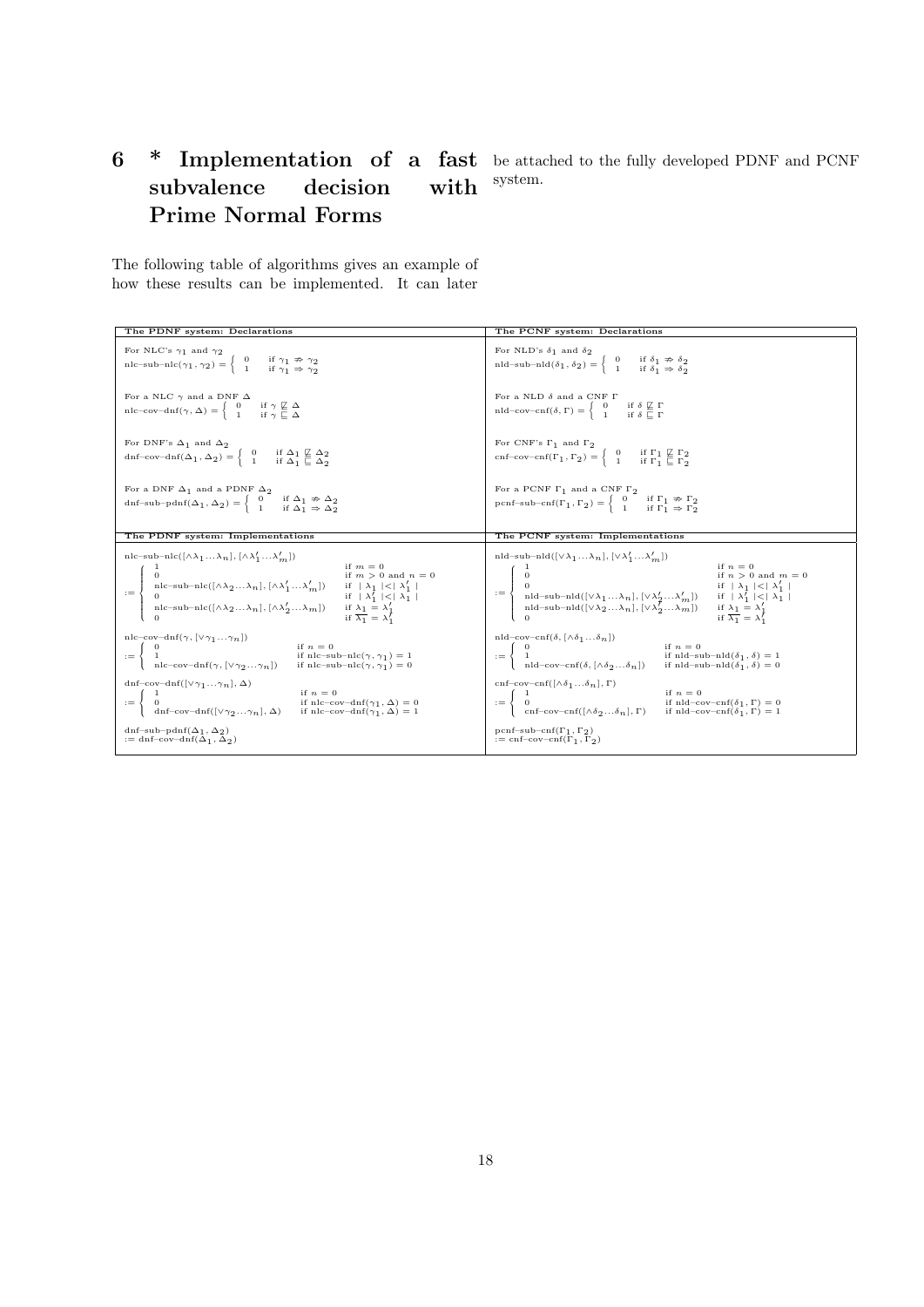## 7 Component pairs

In this chapter we will construct an algorithm that determines the MDNF and the PDNF of a 2-ary DNF  $[\vee \gamma_L \gamma_R]$ <sup>14</sup> Both do exist and they are unique (up to the order of their components.)

First we introduce a special notation for a literal conjunction that might not be normal yet, but doesn't contain doubles or complementary literals, and thus can easily be normalized by changing the order of the components:

Notation

Let  $[\wedge \lambda_1...\lambda_n]$  be a literal conjunction and *i* :  $\{1, ..., n\}$   $\longrightarrow$   $\{1, ..., n\}$  a bijection such that  $[\wedge \lambda_{i(1)}...\lambda_{i(n)}]$  is a NLC. (Note that this bijection is unique if it exists.) We then write

$$
[\dot{\wedge}\lambda_1...\lambda_n]:=[\wedge\lambda_{i(1)}...\lambda_{i(n)}]
$$

Definition

Let

•  $\gamma_L = [\wedge \lambda_1 ... \lambda_x]$  be a NLC

•  $\gamma_R = [\wedge \lambda'_1 ... \lambda'_y]$  be a NLC

We define the following sets (the order of the elements is of no interest here):

- $\{\pi_1, ..., \pi_p\} := \{\lambda_1, ..., \lambda_x\} \cap \{\lambda'_1, ..., \lambda'_y\}$
- $\bullet \ \{\rho_1,...,\rho_r\}:=\{\lambda_1,...,\lambda_x\}\cap\{\overline{\lambda'_1},...,\overline{\lambda'_y}\}$
- $\bullet \ \ \{\sigma_1,...,\sigma_s\}:=\{\lambda_1,...,\lambda_x\}-\{\lambda_1',...,\lambda_y',\overline{\lambda_1'},...,\overline{\lambda_y'}\}$
- $\bullet \ \{\tau_1,...,\tau_t\}:=\{\lambda'_1,...,\lambda'_y\}-\{\lambda_1,...,\lambda_x,\overline{\lambda_1},...,\overline{\lambda_x}\}$

Thus

- $\gamma_L = [\dot{\wedge}\pi_1...\pi_p\rho_1...\rho_r\sigma_1...\sigma_s]$
- $\gamma_R = [\dot{\wedge} \pi_1 ... \pi_p \overline{\rho_1} ... \overline{\rho_r} \tau_1 ... \tau_t]$
- We define
- $min(\gamma_L, \gamma_R)$
- $prim(\gamma_L, \gamma_R)$

according to the following table, depending on the values of  $p, r, s$ , and  $t$ . In this table we use the ab- $\rm breviations^{15}$ 

- "N" for any Number, i.e.  $\geq 0$
- "P" for Positive, i.e.  $> 1$

• "M" for *Multiple*, i.e.  $> 1$ 

Without its long and non–informative proof we state the following

Theorem

- $min(\gamma_L, \gamma_R)$  is the (up to the order of its components) uniquely defined MDNF of  $[\vee \gamma_L \gamma_R]$ .
- $prim(\gamma_L, \gamma_R)$  is the (up to the order of its components) uniquely defined PDNF of  $[\vee \gamma_L \gamma_R]$ .

## Example

 $\gamma_L := [\wedge ABDEGK]$  $\gamma_R := [\wedge A \overline{B} C E \overline{H} I J \overline{K} L]$ For these two NLC's we have  $\{\pi_1, ..., \pi_p\} = \{A, \overline{K}\}\$  thus  $p = 2$  $\{\rho_1, ..., \rho_r\} = \{B, \overline{E}\}\$  thus  $r = 2$  $\{\sigma_1, ..., \sigma_s\} = \{D, \overline{G}\}\$  thus  $s = 2$  $\{\tau_1, ..., \tau_t\} = \{C, \overline{H}, I, J, L\}$  thus  $t = 5$ This is the case "NMNN"in the table and so  $min(\gamma_L, \gamma_R) = prim(\gamma_L, \gamma_R) = [\vee \gamma_L \gamma_R].$ 

We can see in the table that the number  $p$  of literals that occur both in  $\gamma_L$  and in  $\gamma_R$ , doesn't have any influence on the MDNF and PDNF solution, while the number r of literals that occur in  $\gamma_L$  and complemented in  $\gamma_R$  is very decisive. Therefore we call  $[\vee \gamma_L \gamma_R]$  or the relation between  $\gamma_L$  and  $\gamma_R$ 

- incomplementary, if  $r = 0$
- complementary, if  $r = 1$
- hyper–complementary if  $r > 1$ .

Furthermore we call  $[\vee \gamma_L \gamma_R]$  (or  $\gamma_L$  and  $\gamma_R$ ) minimal, iff  $min(\gamma_L, \gamma_R) = [\vee \gamma_L \gamma_R].$ 

As the table shows, this is exactly the case when

 $r > 1$  or  $(s > 0 \text{ and } t > 0)$ .

In case  $\gamma_L$  and  $\gamma_R$  are complementary and minimal and only in this case — the PDNF and the MDNF of  $[\vee \gamma_L, \gamma_R]$  are different: the PDNF contains one additional prime factor. We call it the complementary **prime factor** or shorter the **c–prime factor** of  $\gamma_L$ and  $\gamma_R$  (or  $[\vee \gamma_L \gamma_R]).$ 

<sup>14</sup>The subscripts "L" and "R" stand for "left" and "right".

<sup>&</sup>lt;sup>15</sup>We introduce these symbols, because in later algorithms we will make use the **case symbols** "N000", "N00P", ..., "NMNN" as identification symbols for the nine different cases.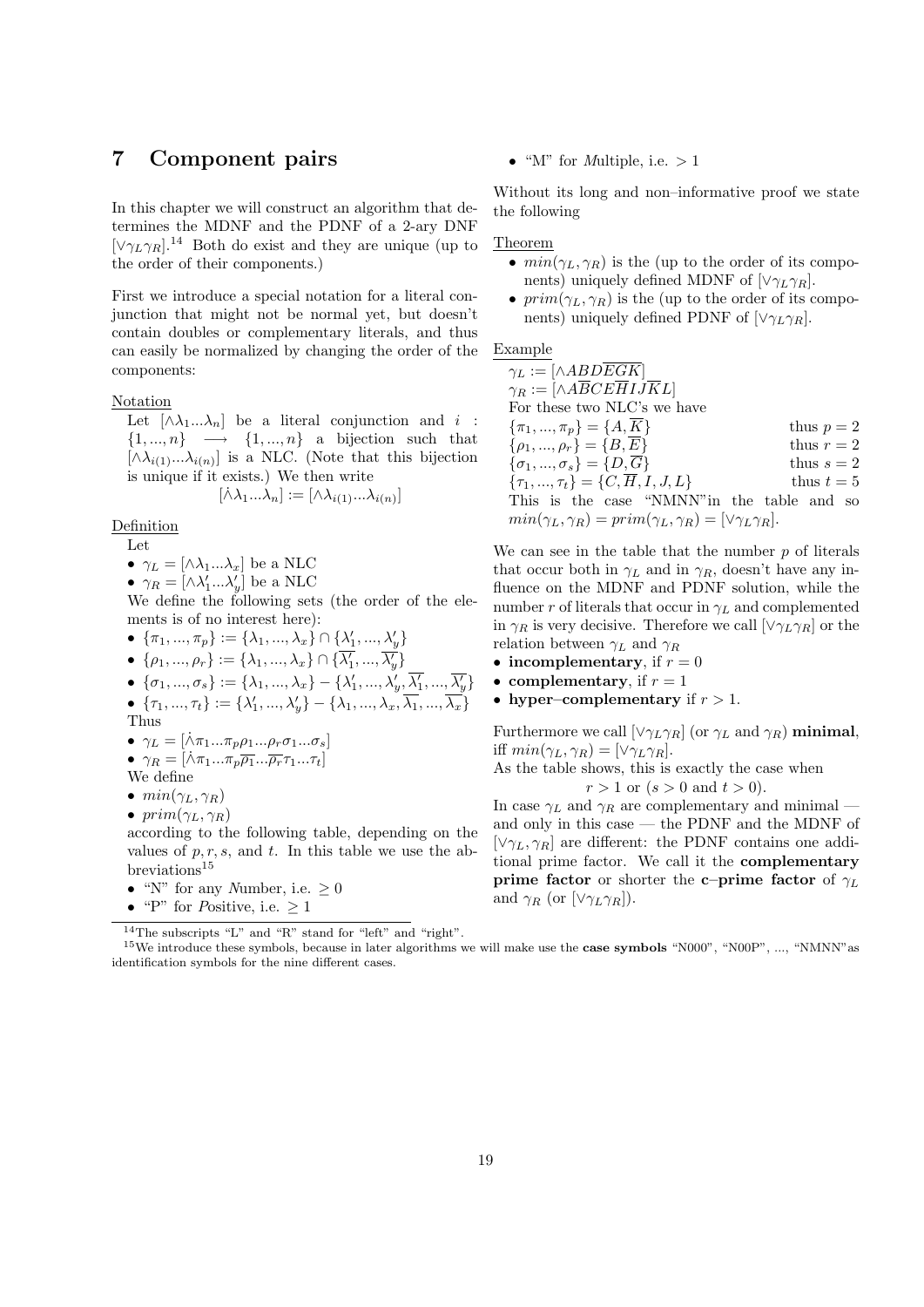| $\boldsymbol{p}$ | $\boldsymbol{r}$ | $\boldsymbol{s}$ | $\frac{t}{t}$ | $\gamma_L$                                                               | $\gamma_R$                                                                   | $min(\gamma_L, \gamma_R)$                                                                                          | prim $(\gamma_L, \gamma_R)$                                                                                                              |
|------------------|------------------|------------------|---------------|--------------------------------------------------------------------------|------------------------------------------------------------------------------|--------------------------------------------------------------------------------------------------------------------|------------------------------------------------------------------------------------------------------------------------------------------|
| N                | $\theta$         | $\theta$         | $\mathbf{0}$  | $[\lambda \pi_1 \dots \pi_p]$                                            | $[\lambda \pi_1 \dots \pi_p]$                                                | $[\vee \gamma_L] = [\vee \gamma_R]$                                                                                | $[\vee \gamma_L] = [\vee \gamma_R]$                                                                                                      |
| N                | $\theta$         | $\Omega$         | $\mathbf{P}$  | $[\lambda \pi_1 \dots \pi_p]$                                            | $[\wedge \pi_1 \dots \pi_p \tau_1 \dots \tau_t]$                             | $[\vee \gamma_L]$                                                                                                  | $[\vee \gamma_L]$                                                                                                                        |
| N                | $\theta$         | $\mathbf{P}$     | $\mathbf{0}$  | $[\lambda \pi_1  \pi_p \sigma_1  \sigma_s]$                              | $[\lambda \pi_1  \pi_p]$                                                     | $[\vee \gamma_R]$                                                                                                  | $[\vee \gamma_R]$                                                                                                                        |
| N                | $\Omega$         | $\mathbf{P}$     | $\mathbf{P}$  | $[\lambda \pi_1  \pi_p \sigma_1  \sigma_s]$                              | $[\lambda \pi_1 \ldots \pi_p \tau_1 \ldots \tau_t]$                          | $[\vee \gamma_L \gamma_R]$                                                                                         | $[\vee \gamma_L \gamma_R]$                                                                                                               |
| N                | $\mathbf{1}$     | $\mathbf{0}$     | $\mathbf{0}$  | $[\lambda \pi_1 \ldots \pi_p \rho_1]$                                    | $[\lambda \pi_1  \pi_p \overline{\rho_1}]$                                   | $[\vee \gamma']$ with<br>$\gamma' := [\lambda \pi_1  \pi_p]$                                                       | $[\vee \gamma']$ with<br>$\gamma' := [\lambda \pi_1  \pi_p]$                                                                             |
| N                | 1                | $\theta$         | $\mathbf P$   | $[\lambda \pi_1 \ldots \pi_p \rho_1]$                                    | $[\lambda \pi_1  \pi_p \overline{\rho_1} \tau_1  \tau_t]$                    | $[\vee \gamma_L \gamma_R']$ with<br>$\gamma'_B := [\lambda \pi_1  \pi_p \tau_1  \tau_t]$                           | $[\vee \gamma_L \gamma'_R]$ with<br>$\gamma'_B := [\lambda \pi_1  \pi_p \tau_1  \tau_t]$                                                 |
| N                | $\mathbf{1}$     | $\mathbf{P}$     | $\Omega$      | $[\lambda \pi_1  \pi_p \rho_1 \sigma_1  \sigma_s]$                       | $[\lambda \pi_1  \pi_p \overline{\rho_1}]$                                   | $[\vee \gamma'_L \gamma_R]$ with<br>$\gamma_L' := [\lambda \overline{\pi}_1  \overline{\pi}_p \sigma_1  \sigma_s]$ | $[\vee \gamma'_L \gamma_R]$ with<br>$\gamma'_L := [\lambda \overline{\pi}_1  \overline{\pi}_p \sigma_1  \sigma_s]$                       |
| N                | $\mathbf{1}$     | $\mathbf{P}$     | $\mathbf{P}$  | $[\lambda \pi_1  \pi_p \rho_1 \sigma_1  \sigma_s]$                       | $[\wedge \pi_1 \dots \pi_p \overline{\rho_1} \tau_1 \dots \tau_t]$           | $[\vee \gamma_L \gamma_R]$                                                                                         | $[\vee \gamma_L \gamma_R \gamma_c]$ with<br>$\gamma_c := [\lambda \pi_1  \pi_p \sigma_1  \sigma_s \tau_1  \tau_t]$<br>the c-prime factor |
| N                | M                | N                | N             | $[\wedge \pi_1 \dots \pi_p \rho_1 \dots \rho_r \sigma_1 \dots \sigma_s]$ | $[\lambda \pi_1  \pi_p \overline{\rho_1}  \overline{\rho_r} \tau_1  \tau_t]$ | $[\vee \gamma_L \gamma_R]$                                                                                         | $[\vee \gamma_L \gamma_R]$                                                                                                               |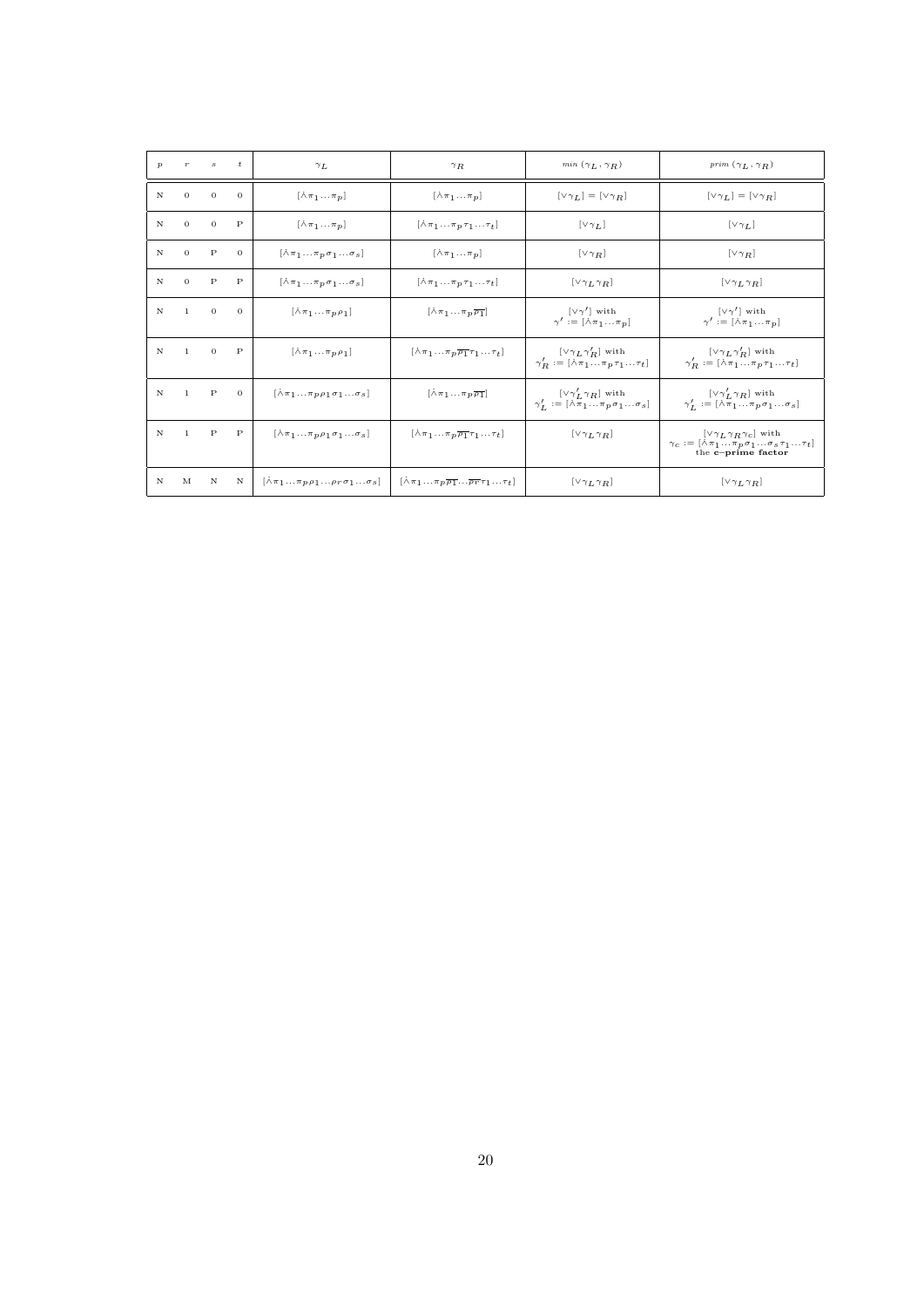# 8 \* Implementation: and Prime Normal Forms of component pairs

The implementation of the two functions  $min(\gamma_L, \gamma_R)$ and  $prim(\gamma_L, \gamma_R)$  could be straightforward: first, determine the four sets  $\{\pi_1, ..., \pi_p\}, \{\rho_1, ..., \rho_r\},\$  $\{\sigma_1, ..., \sigma_s\}$ , and  $\{\tau_1, ..., \tau_t\}$ . Then, look up the case and the according instruction in the table and finally construct the formula. But we are eager to create a fast system. min is the core of the M2DNF system, prim will be the most often applied function in the PDNF system.

In fact, the algorithms will not use  $min$  and prim, but the "extended" versions xmin and xprim, where  $xmin(\gamma_L, \gamma_R) := (\xi, min(\gamma_L, \gamma_R))$  and  $xprim(\gamma_L, \gamma_R) := (\xi, prim(\gamma_L, \gamma_R))$  and  $\xi$  is the case

**Minimal** symbol, i.e. the abbreviations for the numbers of  $p,r,s$ , and  $t$  in the table.

## Example

- For  $\gamma_L = [\wedge A \overline{B} DF]$  and  $\gamma_R = [\wedge BC]$  there are
- $xmin(\gamma_L, \gamma_R) = ("N1PP", [\vee[\wedge ABDF][\wedge BC]])$
- $xprim (\gamma_L, \gamma_R) =$  ("N1PP", [ $\vee$  [ $\wedge ABDF$ ] [ $\wedge BC$ ]  $[\wedge ACDF]]$

For the implementation of xprim we use the auxiliary recursive function xprec. xprec terminates as soon as the case is clear, and that is mainly what makes it faster than the straightforward version. xprec is not the only version that would do the job, we don't need to discuss it and the reader is free to use an own version.

The duality allows us to formulate xprec for DNF's and CNF's together and we use ∗ as the junctor symbol and  $\overline{*}$  for the dual junctor.

| Disjunctive component pairs: Declarations                                                                      | Conjunctive component pairs: Declarations                                                                          |
|----------------------------------------------------------------------------------------------------------------|--------------------------------------------------------------------------------------------------------------------|
| $prim(\gamma_L, \gamma_R)$                                                                                     | $prim(\delta_L, \delta_R)$                                                                                         |
| is the PDNF of $[\vee \gamma_L \gamma_R]$ , for any two NLC's $\gamma_L$ and $\gamma_R$                        | is the PCNF of $[\wedge \delta_L \delta_R]$ , for any two NLD's $\delta_L$ and $\delta_R$                          |
| $min(\gamma_L, \gamma_R)$                                                                                      | $min(\delta_I, \delta_B)$                                                                                          |
| is the MDNF of $[\vee \gamma_L \gamma_R]$ , for any two NLC's $\gamma_L$ and $\gamma_R$                        | is the MCNF of $[\wedge \delta_I \delta_R]$ , for any two NLD's $\delta_I$ and $\delta_R$                          |
| $xprim(\gamma_L, \gamma_R)$                                                                                    | $x \, prim(\delta_{L}, \delta_{R})$                                                                                |
| $\mathbf{f} = (\xi, \text{prim}(\gamma_L, \gamma_R))$ where $\xi$ is the case symbol according to the table in | $\mathbf{z} = (\xi, pr\overline{i}m(\delta_L, \delta_R))$ where $\xi$ is the case symbol according to the table in |
| chapter 7                                                                                                      | chapter 7                                                                                                          |
| $xmin(\gamma_L, \gamma_R)$                                                                                     | $xmin(\delta_I, \delta_B)$                                                                                         |
| $\mathbf{z} = (\xi, \min(\gamma_L, \gamma_R))$ where $\xi$ is the case symbol according to the table in        | $\mathcal{L} = (\xi, min(\delta_L, \delta_R))$ where $\xi$ is the case symbol according to the table in            |
| chapter 7                                                                                                      | chapter 7                                                                                                          |

| Disjunctive component pairs: Implementations                                                                                                                    | Conjunctive component pairs: Implementations                                                                                                                                 |
|-----------------------------------------------------------------------------------------------------------------------------------------------------------------|------------------------------------------------------------------------------------------------------------------------------------------------------------------------------|
| $xprim(\gamma_L, \gamma_R)$                                                                                                                                     | $x\,\delta_L, \delta_R)$                                                                                                                                                     |
| $:= \text{spec}([\wedge], \gamma_L, [\wedge], \gamma_B, [\wedge], [\wedge], [\wedge], 0, 0, 0)$                                                                 | $:= \, \text{spec}([\vee], \, \delta_L, [\vee], \, \delta_L, [\vee], [\vee], [\vee], 0, 0, 0)$                                                                               |
| $prim(\gamma_L, \gamma_R)$                                                                                                                                      | $prim(\delta_L, \delta_R)$                                                                                                                                                   |
| $\tau := \Delta$ , where $\Delta$ is defined by $(\xi, \Delta) := x \text{prim}(\gamma_L, \gamma_R)$                                                            | $:= \Gamma$ , where $\Gamma$ is defined by $(\xi, \Gamma) := x \, \text{prim}(\delta_L, \delta_R)$                                                                           |
| $xmin(\gamma_L, \gamma_R)$                                                                                                                                      | $xmin(\delta_L, \delta_R)$                                                                                                                                                   |
| $\mathbf{L} := (\xi, \Delta')$ defined by $(\xi, \Delta) := x \text{prim}(\gamma_L, \gamma_R)$ and                                                              | $\mathbf{r} := (\xi, \Gamma')$ defined by $(\xi, \Gamma) := x \, \text{prim}(\delta_L, \delta_R)$ and                                                                        |
| $\Delta' := \left\{ \begin{array}{ll} \Delta & \text{if } lg(\Delta) \in \{1, 2\} \\ [\vee \gamma_L, \gamma_R] & \text{if } lg(\Delta) = 3 \end{array} \right.$ | $\Gamma' := \left\{ \begin{array}{ll} \Gamma & \quad \text{if } lg(\Gamma) \in \{1,2\} \\ [\wedge \delta_L, \delta_R] & \quad \text{if } lg(\Gamma) = 3 \end{array} \right.$ |
| $min(\gamma_L, \gamma_R)$                                                                                                                                       | $min(\delta_L, \delta_R)$                                                                                                                                                    |
| $:= \Delta$ , where $\Delta$ is defined by $(\xi, \Delta) := xmin(\gamma_L, \gamma_R)$                                                                          | $:= \Gamma$ , where $\Gamma$ is defined by $(\xi, \Gamma) := x \min(\delta_L, \delta_R)$                                                                                     |

#### Auxiliary algorithms

```
\overline{*} := \left\{ \begin{array}{cc} \vee & \text{if } * = \wedge \\ \wedge & \text{if } * = \vee \end{array} \right\} \text{ for } * \in \{\wedge, \vee\}\emph{algorithm\_spec~}(\textrm{[}*\lambda_1\ldots\lambda_i\rbrack,\textrm{[}*\lambda_{i+1}\ldots\lambda_x\rbrack,\textrm{[}*\lambda_1'\ldots\lambda_j'\textrm{],\textrm{[}*\lambda_{j+1}'\ldots\lambda_y'\textrm{],\textrm{[}*\pi_1\ldots\pi_a\rbrack,\textrm{[}*\pi_1'\ldots\pi_b'\textrm{],\textrm{[}*\pi_1''\ldots\pi_c'']\textrm{,}\textrm{,}\textrm{,}\textrm{,}\textrm{,}\textrm{,}\textrm{,}\textrm{,}\textrm{,}\textrbegin
      if r > 1then ("NMNN", [*[*\lambda_1 \ldots \lambda_i \lambda_{i+1} \ldots \lambda_x][*\lambda'_1 \ldots \lambda'_j \lambda'_{j+1} \ldots \lambda'_y]])
      else if x = ithen if r = 0then if s = 0
```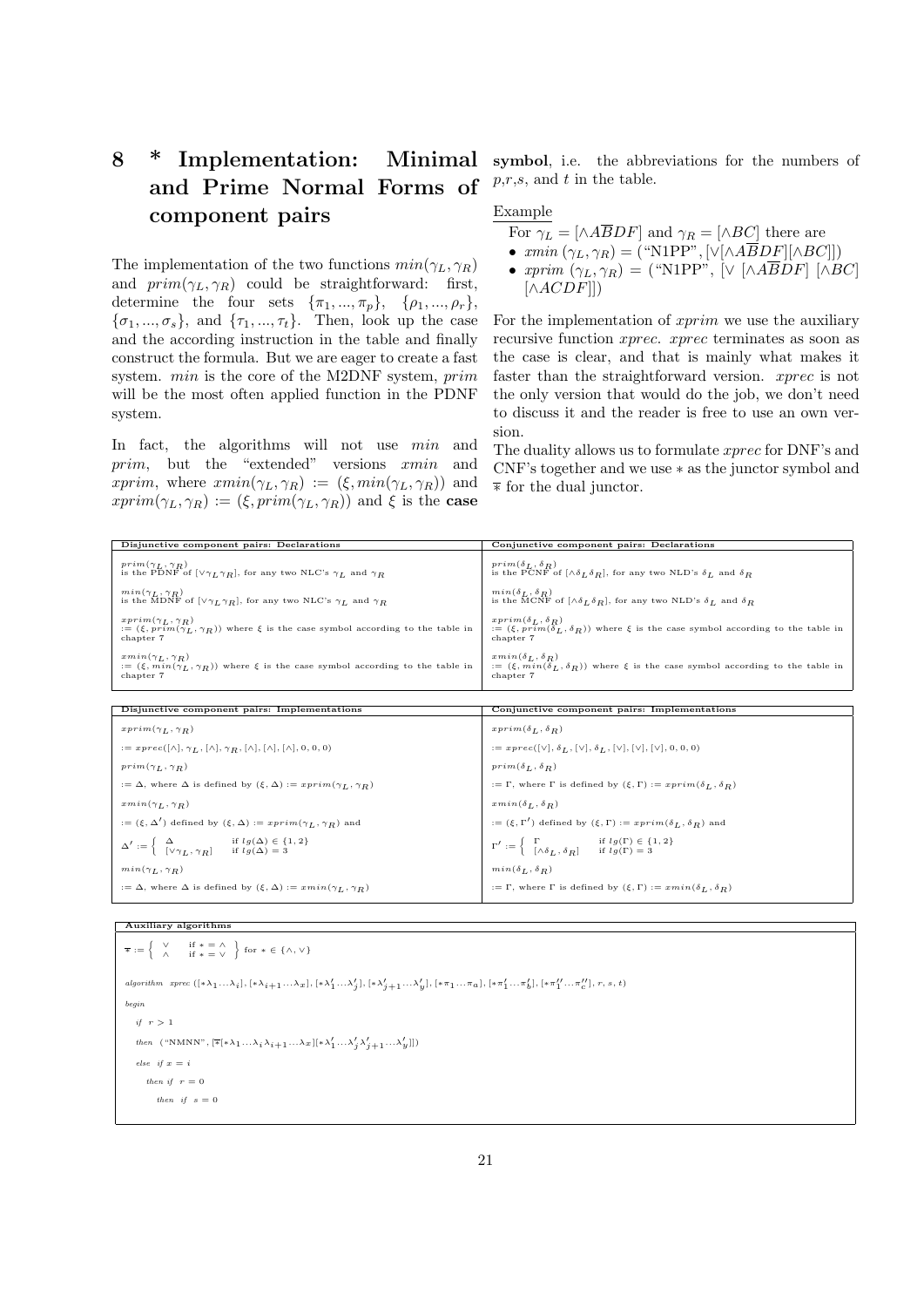```
then \ \ if \ \ (j\,=\,y\ \ \text{and}\ \ t\,=\,0)then ("N000", [\overline{*}(*\lambda_1...\lambda_i]])else ("N00P", [\overline{\ast}[\ast \lambda_1 ... \lambda_i]])else if (j = y \text{ and } t = 0)then ("N0P0", [\overline{\ast}[\ast \lambda'_1 \dots \lambda'_j]])
                           else ("N0PP", [*[*\lambda_1 \ldots \lambda_i][*\lambda'_1 \ldots \lambda'_j \lambda'_{j+1} \ldots \lambda'_y]])
              else if s = 0then if (j = y \text{ and } t = 0)then ("N100", [\overline{\ast}[\ast\pi_1\ldots\pi_a]])else ("N10P", \lbrack\mathbb{\ast}\lbrack\ast\lbrack\ast\lambda_{1}\ldots\lambda_{i}\rbrack\lbrack\ast\pi_{1}'\ldots\pi_{b}'\lambda_{j+1}'\ldots\lambda_{y}'\rbrack\rbrack\rbrackelse if (j = y \text{ and } t = 0)then ("N1P0", [\bar{\ast}[\ast \pi_1 ... \pi_a][\ast \lambda'_1 ... \lambda'_j \lambda'_{j+1} ... \lambda'_y]])
                           \label{eq:edge} else\,\, ("N1PP", [\overline{\ast} [ \ast \lambda_1 \ldots \lambda_i] [ \ast \lambda_1' \ldots \lambda_j' \lambda_{j+1}' \ldots \lambda_{y}'] [ \ast \pi_1'' \ldots \pi_c'' \lambda_{j+1}' \ldots \lambda_{y}']])else if j = ythen if r = 0then if t = 0then ("N0P0", [\overline{\ast}[\ast \lambda'_1 \dots \lambda'_j]])
                           else ("N0PP", [*[*\lambda_1 \ldots \lambda_i \lambda_{i+1} \ldots \lambda_x][*\lambda'_1 \ldots \lambda'_j]])
                    else if t = 0then ("N1P0", [\overline{\ast}[\ast \pi_1 ... \pi_a \lambda_{i+1} ... \lambda_x] [\ast \lambda'_1 ... \lambda'_j]])
                           else ("N1PP", [\overline{\ast}[\ast \lambda_1 \ldots \lambda_i \lambda_{i+1} \ldots \lambda_x] [\ast \lambda_1' \ldots \lambda_j'] [\ast \pi_1'' \ldots \pi_c'' \lambda_{i+1} \ldots \lambda_x]])else if |\lambda_{i+1}| < |\lambda'_{j+1}|then\space zprec\;([\ast\lambda_1\ldots\lambda_i\lambda_{i+1}],[\ast\lambda_{i+2}\ldots\lambda_x],[\ast\lambda_1'\ldots\lambda_j'],[\ast\lambda_{j+1}'\ldots\lambda_y'],[\ast\pi_1\ldots\pi_{a}\lambda_{i+1}],[\ast\pi_1'\ldots\pi_b'],[\ast\pi_1'\ldots\pi_c'\lambda_{i+1}],r,s+1,t)else if |\lambda'_{j+1}| < |\lambda_{i+1}|then\space\space{ there}\space\begin{bmatrix}(*\lambda_1\ldots\lambda_i],[*\lambda_{i+1}\ldots\lambda_x],[*\lambda_1'\ldots\lambda_j'\lambda_{j+1}'],[*\lambda_{j+2}'\ldots\lambda_y'],[\ast\pi_1\ldots\pi_a],[*\pi_1'\ldots\pi_b'\lambda_{j+1}'],[\ast\pi_1''\ldots\pi_c''\lambda_{j+1}'],r,s,t+1)\end{bmatrix}else if \lambda_{i+1} = \lambda_{j+1}then\spacespec\;([\ast\lambda_1\ldots\lambda_i\lambda_{i+1}],[\ast\lambda_{i+2}\ldots\lambda_x],[\ast\lambda_1'\ldots\lambda_j'\lambda_{j+1}'],[\ast\lambda_{j+2}'\ldots\lambda_y'],[\ast\pi_1\ldots\pi_a\lambda_{i+1}],[\ast\pi_1'\ldots\pi_b'\lambda_{j+1}'],\ast\pi_1''\ldots\pi_c''\lambda_{j+1}'],r,s,t)\label{eq:edge} \textit{else~\textit{zprec}}~([\ast\lambda_1\dots\lambda_i],[\ast\lambda_{i+2}\dots\lambda_x],[\ast\lambda_1'\dots\lambda_j'],[\ast\lambda_{j+2}'\dots\lambda_y'],[\ast\pi_1\dots\pi_a],[\ast\pi_1'\dots\pi_b'],[\ast\pi_1''\dots\pi_c''],r+1,s,t)end.
```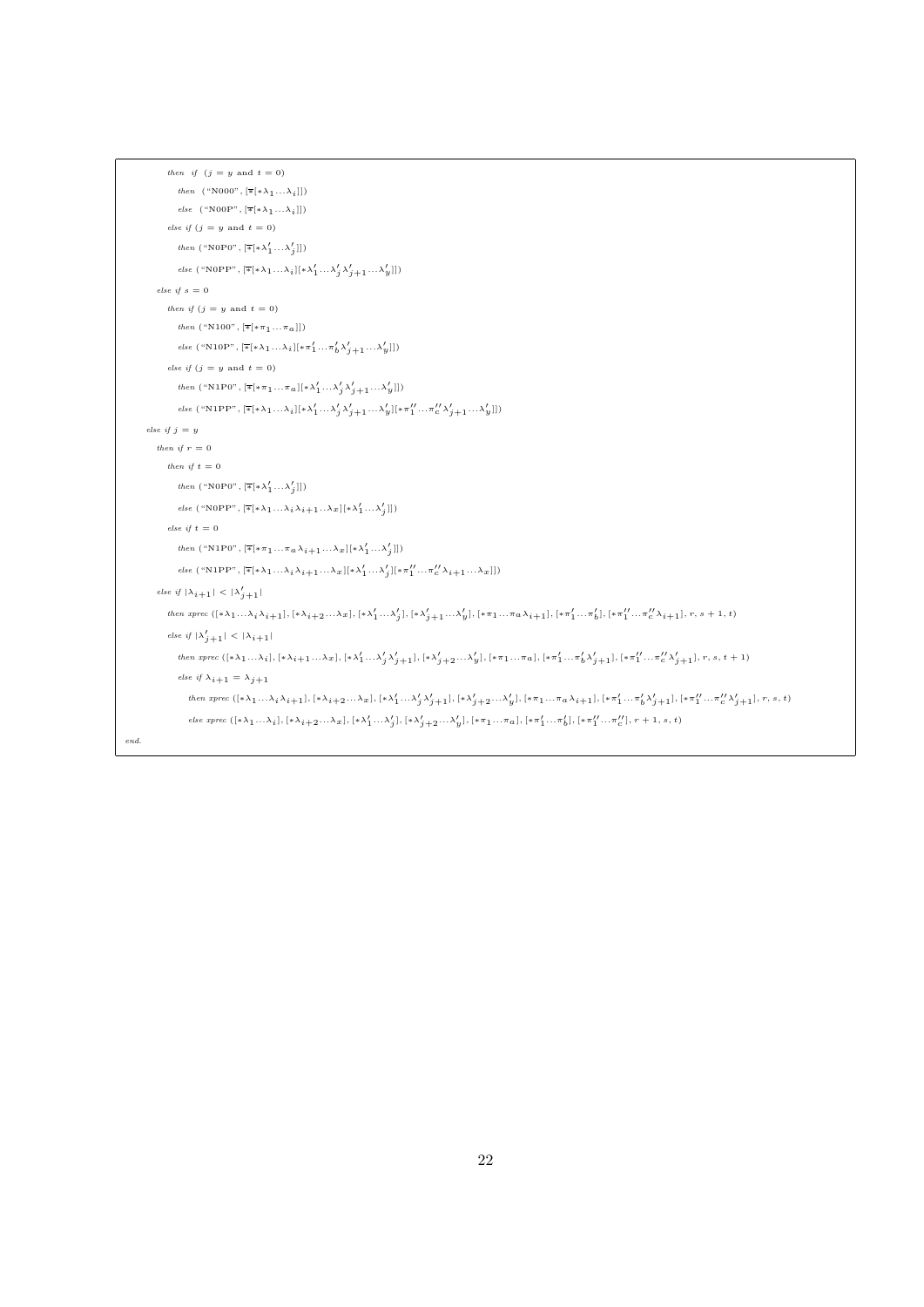## 9 The M–Procedure

We already mentioned the M-Procedure: Given a DNF  $\Delta$ , then

(i) Choose any two components  $\gamma_L$  and  $\gamma_R$  of  $\Delta$  and replace them by the components of  $min(\gamma_L, \gamma_R)$ . (ii) Repeat step (i) until every pair of components of  $\Delta$  is minimal.

 $M–Proceedure (\Delta)$  shall denote the final result.

The result M-Procedure  $(\Delta)$  is not uniquely defined. Depending on how the instruction "Choose any two components ..." is implemented, the result can be different (i.e. not equal and not similar), as the following example demonstrates. This shows again that the set of M2DNF's is not (pre-)canonic.

## Example

First version:

$$
\Delta = [\vee \underbrace{[\wedge ABC]} [\wedge ABC][\wedge \overline{BC}][\wedge \overline{ABC}]]
$$
\n
$$
\underbrace{min([\wedge AB\overline{C}], [\wedge ABC]) = [\vee[\wedge AB]]}_{\big[ \vee [\wedge AB] \underbrace{[\wedge \overline{ABC}][\wedge \overline{ABC}]]}_{\text{min}([\wedge \overline{ABC}], [\wedge \overline{ABC}] = [\vee[\wedge \overline{BC}]]}
$$

$$
[\vee[\wedge AB] \overbrace{[\wedge \overline{BC}]}] =: \Delta_1
$$

Second version:

$$
\Delta = [\vee \underbrace{[\wedge AB\overline{C}]}_{\text{min}} \underbrace{[\wedge ABC]}_{\text{min}} [\wedge \overline{ABC}][\wedge \overline{ABC}][\wedge \overline{ABC}]]
$$
\n
$$
\underbrace{[\wedge \overline{[A\overline{BC}]}, [\wedge ABC]]}_{\text{min}} = [\vee \underbrace{[\wedge AB]}_{\text{min}} \underbrace{[\wedge \overline{AB}C]}_{\text{min}}]
$$
\n
$$
\underbrace{[\wedge \overline{AB}]}_{\text{min}} \underbrace{[\wedge \overline{AB}C]}_{\text{max}} = [\vee \overline{[\wedge AB]}_{\text{max}} \underbrace{[\wedge \overline{AC}]}_{\text{max}}]
$$
\n
$$
\underbrace{[\wedge \overline{AB}C]}_{\text{min}} = [\vee \overline{[\wedge AC]}_{\text{max}} \underbrace{[\wedge \overline{BC}]]}_{\text{max}} =: \Delta_2
$$

Depending on the order in which the components are chosen, the result of M–Procedure ( $\Delta$ ) is  $\Delta_1$  in the first version and  $\Delta_2$  in the second version, with  $\Delta_1 \not\approx \Delta_2$ . (By the way,  $\Delta_1$  is the MDNF and  $\Delta_2$  is the PDNF of ∆.)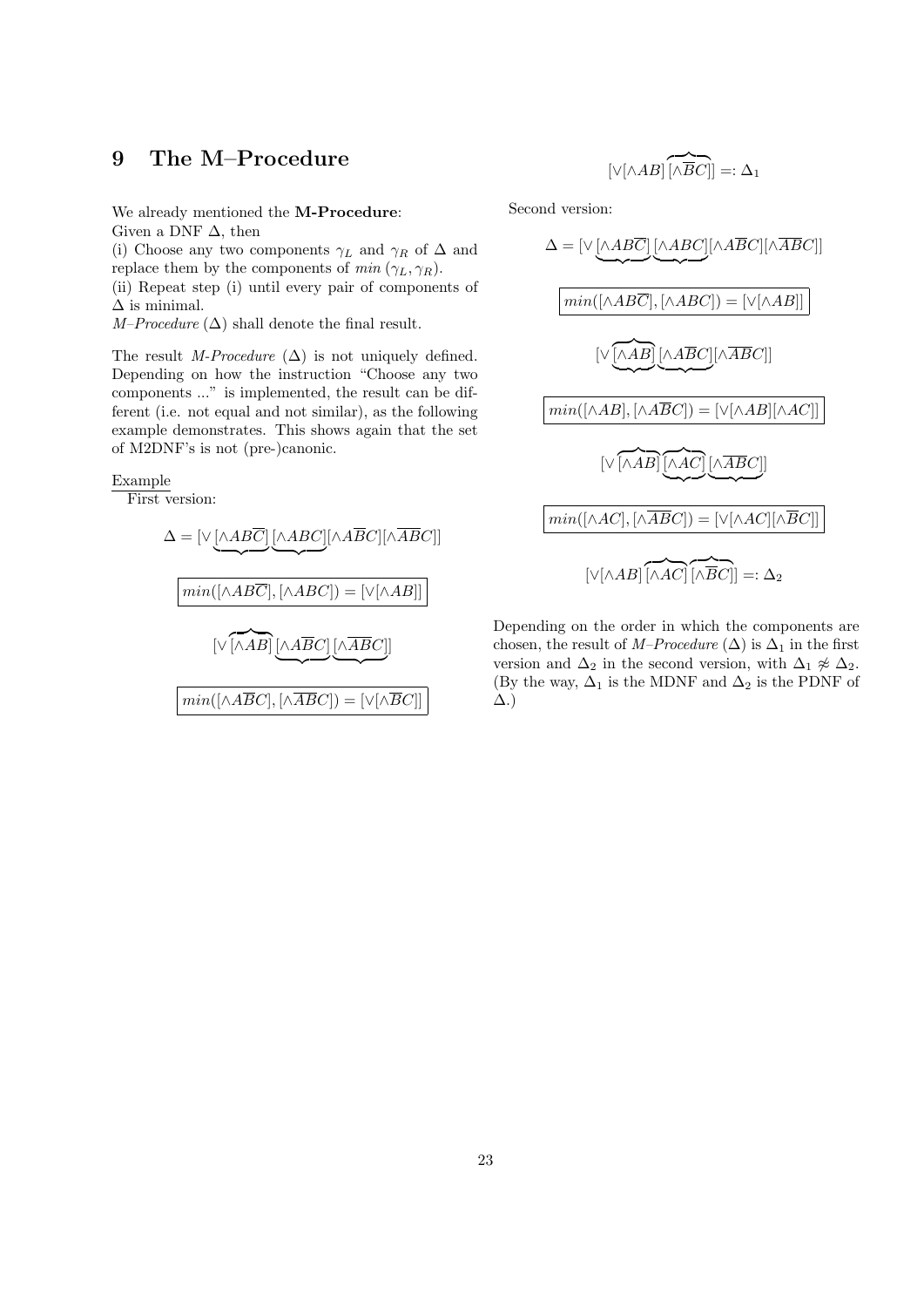# 10 \* Implementation of the M- to note that Procedure

Notation

Let 
$$
\Delta = [\vee \gamma_1...\gamma_n]
$$
 and  $\Delta' = [\vee \gamma'_1...\gamma'_m]$  be two  
DNF's. We define  
 $\Delta \vee \Delta' := [\vee \gamma_1...\gamma_n \gamma'_1...\gamma'_m]$ 

Accordingly we write  $\Delta_1 \vee ... \vee \Delta_d$  for more than two

DNF's.

We are going to create the recursive algorithm  $mrec$ to implement the M–Procedure.

Let  $\Delta$  be an arbitrary DNF that is going to be tansformed into a M2DNF.

First of all we split  $\Delta$  into two DNF's

$$
\underbrace{\overset{\Delta}{\underset{\Delta_0}{[\vee\ldots\ldots]}}\vee\underset{\Psi_2}{[\vee\ldots\ldots]}
$$

called  $\Delta_0$  and  $\Psi_2$ , so  $\Delta = \Delta_0 \vee \Psi_2$ . In particular

- $\Delta_0$  is the part of  $\Delta$  that isn't pairwise minimal yet, while
- $\Psi_2$  is the part of  $\Delta$ , that is already a M2DNF.

At the beginning, of course there is

- $\Delta_0 = \Delta$
- $\Psi_2 = [\vee]$

As the procedure proceeds we attempt to increase  $\Psi_2$ , while  $\Delta_0$  is getting smaller, until finally  $\Delta_0 = [\vee]$  and  $\Psi_2$  is returned as the result of the procedure. Therefore in each single step we take the first component  $\gamma_1$  of  $\Delta_0$  and for every component  $\mu_i$  of  $\Psi_2$  we minimize by means of  $min(\gamma_1, \mu_i)$ . We further split  $\Psi_2$  into  $\Psi_2 = \Delta_1 \vee \Delta_2$  where

- $\Delta_1$  is the part of  $\Psi_2$  that already is a M2DNF together with  $\gamma_1$  (we call it  $\Psi_1$ ) and
- $\Delta_2$  is the remaining part of  $\Psi_2$ .

$$
\underbrace{\frac{\Delta}{\sqrt{\frac{\Psi_1}{\lambda_1}}\gamma_2...\gamma_c}\}\vee\underbrace{\frac{\Psi_1}{\sqrt{\mu_1...\mu_n}}\vee\underbrace{\left[\vee\mu_{n+1}...\mu_{n+m}\right]}_{\Delta_2}}_{\Psi_2}
$$

At the beginning of this inner loop we initialize •  $\Delta_1 := [\vee]$ 

•  $\Delta_2 := \Psi_2$ 

When we continue and if we reach  $\Delta_2 = [\vee]$ , we put  $\Psi_2 := [\vee \gamma_1] \vee \Psi_2$  and erase  $\gamma_1$  from  $\Delta_0$ .

In the following full definition of mrec it is important

- at each step the conditions for  $\Psi_1$  and  $\Psi_2$  are satisfied
- the whole expression  $\Delta = \Delta_0 \vee \Delta_1 \vee \Delta_2$  is constantly getting shorter, or it remains the same while  $\Psi_1$  or  $\Psi_2$  is increasing

so that finally  $\Psi_2$  is returned as the M2DNF of  $\Delta$ .

## Definition and theorem

Let

- $\Delta_0 = [\vee \gamma_1 ... \gamma_c]$  be a DNF with  $c \geq 0$
- $\Delta_1 = [\vee \mu_1...\mu_n]$  be a M2DNF with  $n \geq 0$
- $\Delta_2 = [\vee \mu_{n+1}...\mu_{n+m}]$  be a M2DNF with  $m \ge 0$ such that
- $\Psi_1 := \begin{cases} [\vee \mu_1...\mu_n] & \text{if } c = 0 \\ [\vee \alpha, \mu_1...\mu_n] & \text{if } c > 0 \end{cases}$  $[\vee \gamma_1 \mu_1 ... \mu_n]$  if  $c > 0$  $\}$  is a M2DNF
- $\Psi_2 := \Delta_1 \vee \Delta_2 = [\vee \mu_1...\mu_n\mu_{n+1}...\mu_{n+m}]$  is a M2DNF.

Then we define

mrec  $(\Delta_0, \Delta_1, \Delta_2)$ according to the table at the end of this chapter. Then it holds that

- mrec  $(\Delta_0, \Delta_1, \Delta_2) \Leftrightarrow \Delta_0 \vee \Delta_1 \vee \Delta_2$
- $mrec$  ( $\Delta_0$ ,  $\Delta_1$ ,  $\Delta_2$ ) is a M2DNF.

The definition of *mrec* immediately allows to derive:

• An implementation of the M–Procedure: Definition

 $M–Proceedure (\Delta) := mrec (\Delta, [\vee], [\vee])$ for every DNF  $\Delta$ .

Theorem

*M–Proceedure* (
$$
\Delta
$$
) is a M2DNF of  $\Delta$ , for every DNF  $\Delta$ .

• A M2DNF normalizer:

Definition

 $m2dnf(\varphi) := M-Proceedure (dnf(\varphi))$ 

for every formula  $\varphi$ 

Theorem

 $m2dnf(\varphi)$  is a M2DNF of  $\varphi$ , for every formula  $\varphi$ . • A special fast disjunctor:

Definition  $dnf-or-m2dnf(\Delta_1,\Delta_2) := mrec(\Delta_1, [\vee], \Delta_2)$ for every DNF  $\Delta_1$  and M2DNF  $\Delta_2$ .

Theorem

 $dnf$ –or–m2dnf ( $\Delta_1$ ,  $\Delta_2$ ) is a M2DNF of  $\Delta_1 \vee \Delta_2$ , for every DNF  $\Delta_1$  and M2DNF  $\Delta_2$ .

## Proof of the correctness of *mrec*

We want to proof that *mrec* is well defined and does exactly what is told. This proof actually comprises four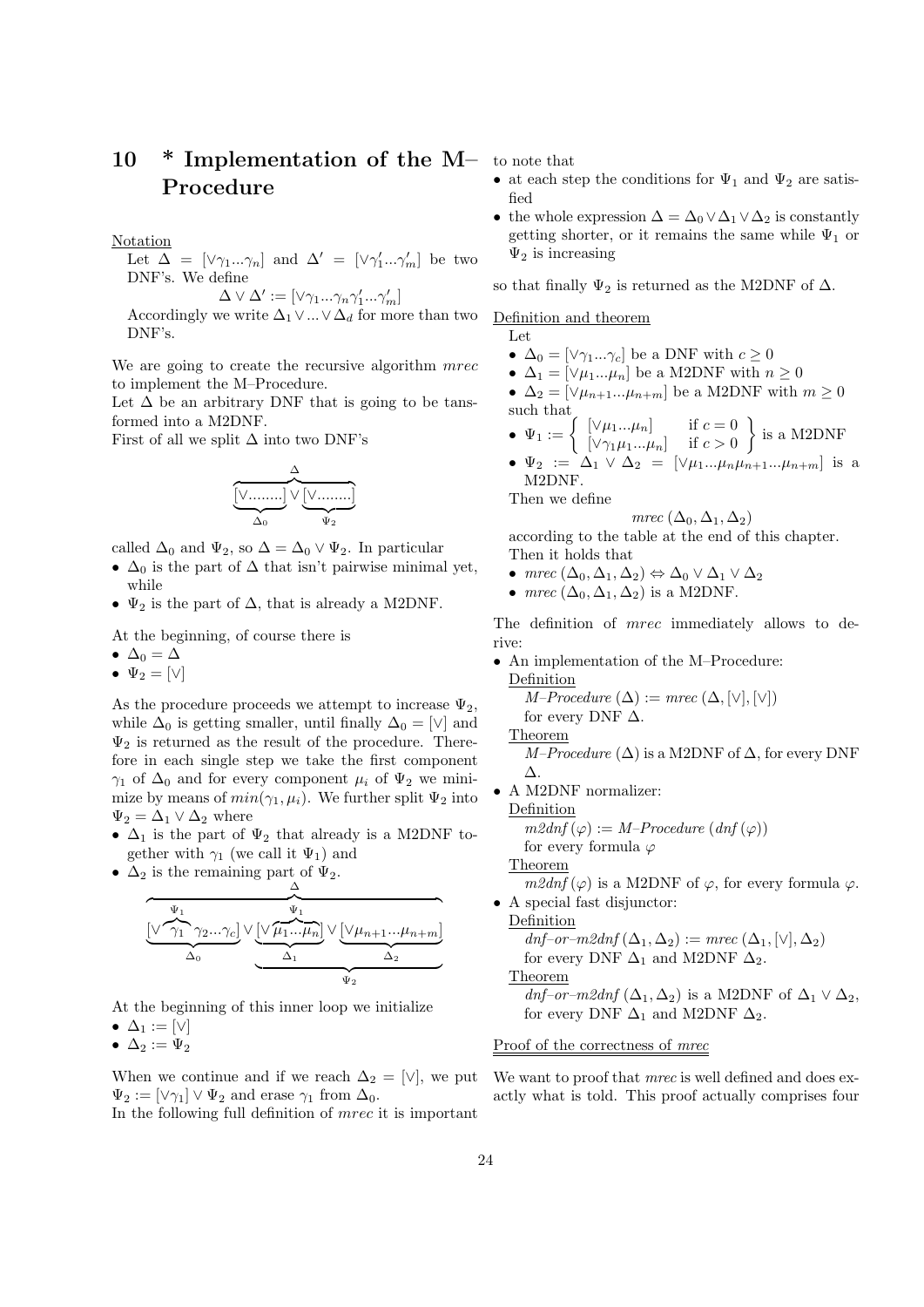parts:

(I) mrec is well–defined: in any case the recursion calls itself, the conditions of the definition must hold.

(II) mrec terminates: the algorithm has to terminate after a finite number of steps for every permitted input.

(III) mrec  $(\Delta_0, \Delta_1, \Delta_2)$  is a M2DNF. (IV) mrec  $(\Delta_0, \Delta_1, \Delta_2) \Leftrightarrow \Delta_0 \vee \Delta_1 \vee \Delta_2$ 

When we start with  $\Delta_0^0 := \Delta_0$ ,  $\Delta_1^0 := \Delta_1$ , and  $\Delta_2^0 := \Delta_2$ , the application of *mrec* initiates a sequence mrec  $(\Delta_0^0, \Delta_1^0, \Delta_2^0)$ 

 $=$  mrec  $(\Delta_0^1, \Delta_1^1, \Delta_2^1)$  $=$  mrec  $(\Delta_0^2, \Delta_1^2, \Delta_2^2)$  $= \dots$  $=$  mrec  $(\Delta_0^i, \Delta_1^i, \Delta_2^i)$  $=$  mrec  $(\Delta_0^{i+1}, \Delta_1^{i+1}, \Delta_2^{i+1})$  $=$  ...

For the proof of (I) we will need two lemmas, where the first one was mentioned earlier, and the second one is quite obvious:

Lemma 1 Every DNF of length 0 or 1 is a M2DNF. **Lemma 2** If  $\Psi \subset \Psi'$  and  $\Psi'$  is a M2DNF, so is  $\Psi$ .

## (I) Proof that mrec is well–defined

Each step of the recursion has the general form mrec  $(\Delta_0^i, \Delta_1^i, \Delta_2^i)$ 

$$
= \begin{cases} \Delta_1^i \vee \Delta_2^i & \text{in case (1)}\\ \text{mrec } (\Delta_0^{i+1}, \Delta_1^{i+1}, \Delta_2^{i+1}) & \text{in case (2) or (3.x)}\\ \text{We need to show by induction that the recursion step} \\ i+1 \text{ is well defined, in other words that the conditions for  $\Psi_1^{i+1}$  and  $\Psi_2^{i+1}$  of the definition are met. In particular we have:
$$

(2) 
$$
\Psi_1^{i+1} = \left\{ \begin{bmatrix} \nabla \end{bmatrix} \text{ if } c = 1 \atop \nabla \gamma_2 \end{bmatrix} \right\}
$$
 is a M2DNF  
\n(Lemma 1)  
\n $\Psi_2^{i+1} = [\nabla \gamma_1 \mu_1 ... \mu_n] = \Psi_2^i$  is a M2DNF (induction)  
\n(3.1)  $\Psi_1^{i+1} = \left\{ \begin{bmatrix} \nabla \end{bmatrix} \text{ if } c = 1 \atop \nabla \gamma_2 \end{bmatrix} \right\}$  is a M2DNF  
\n(Lemma 1)  
\n $\Psi_2^{i+1} = [\nabla \mu_1 ... \mu_n \mu_{n+1} ... \mu_{n+m}] = \Psi_2^i$  is a M2DNF  
\n(3.2)  $\Psi_1^{i+1} = \left\{ \begin{bmatrix} \nabla \end{bmatrix} \text{ if } c = 1 \text{ and } m = 1 \atop \nabla \mu_{n+2} \end{bmatrix} \right\}$  is a M2DNF (Lemma 1)  
\na M2DNF (Lemma 1)  
\n $\Psi_2^{i+1} = [\nabla \gamma_1 \mu_1 ... \mu_n] = \Psi_1^i$  is a M2DNF (induc-

(3.3)  $\Psi_1^{i+1} = \begin{cases} [\vee] & \text{if } c = 1 \\ [\vee] & \text{if } c > 1 \end{cases}$  $[\vee \gamma_2]$  if  $c > 1$  $\}$  is a M2DNF (Lemma 1)

> $\Psi_2^{i+1} = [\vee \mu_1...\mu_n\mu_{n+1}...\mu_{n+m}] = \Psi_2^i$  is a M2DNF (induction)

- (3.4)  $\Psi_1^{i+1} = [\vee \gamma_1 \mu_1 ... \mu_n \mu_{n+1}]$  is a M2DNF because  $[\vee \gamma_1 \mu_1 ... \mu_n] = \Psi_1^i$  is a M2DNF (induction),  $[\vee \mu_1...\mu_n\mu_{n+1}] \subseteq \Psi_2^i$  is a M2DNF (Lemma 2) and  $[\vee \gamma_1 \mu_{n+1}]$  is minimal.  $\Psi_2^{i+1} = \Psi_2^i$  is a M2DNF (induction).
- (3.5)  $\Psi_1^{i+1} = \begin{cases} [\vee] & \text{if } c = 1 \\ [\vee] & \text{if } c > 1 \end{cases}$  $[\vee \gamma_2]$  if  $c > 1$  $\}$  is a M2DNF (Lemma2)  $\Psi_2^{i+1} \subseteq \Psi_2^i$  is a M2DNF (Lemma 2) (3.6)  $\Psi_1^{i+1} = \begin{cases} [\vee \gamma_1'] & \text{if } c = 1 \\ [\vee \gamma_2] & \text{if } c > 1 \end{cases}$  $\}$  is a M2DNF
- $[\vee \gamma_2]$  if  $c > 1$ (Lemma 1)  $\Psi_2^{i+1} = [\vee \gamma_1 \mu_1 ... \mu_n] = \Psi_1^i$  is a M2DNF (induction) (3.7)  $\Psi_1^{i+1} = \begin{cases} [\vee \gamma_1'] & \text{if } c = 1 \\ [\vee \gamma_2] & \text{if } c > 1 \end{cases}$  $[\vee \gamma_2]$  if  $c > 1$  $\}$  is a M2DNF (Lemma 1)  $\Psi_2^{i+1} = \Psi_1^i$  is a M2DNF (induction)
- (3.8) same as (3.4)
- (3.9) same as (3.4)

Thus, mrec is well–defined.

## (II) Proof that mrec terminates

We define the following strict order<sup>16</sup>  $\succ$  on the set of all DNF triples:

$$
\left(\begin{array}{c}\n(\Delta_0, \Delta_1, \Delta_2) \succ (\Delta'_0, \Delta'_1, \Delta'_2) \\
vol\left(\Delta'_0 \vee \Delta'_1 \vee \Delta'_2\right) < vol\left(\Delta_0 \vee \Delta_1 \vee \Delta_2\right) \\
\text{or} \\
\begin{pmatrix}\nvol\left(\Delta'_0 \vee \Delta'_1 \vee \Delta'_2\right) = vol\left(\Delta_0 \vee \Delta_1 \vee \Delta_2\right) \\
\text{and} \\
lg\left(\Delta'_0\right) < lg\left(\Delta_0\right) \\
\text{or} \\
\begin{pmatrix}\nvol\left(\Delta'_0 \vee \Delta'_1 \vee \Delta'_2\right) = vol\left(\Delta_0 \vee \Delta_1 \vee \Delta_2\right) \\
\text{and} \\
lg\left(\Delta'_0\right) = lg\left(\Delta_0\right) \\
\text{and} \\
lg\left(\Delta'_2\right) < lg\left(\Delta_2\right)\n\end{pmatrix}\n\right)\n\end{array}\right)
$$

Obviously, every chain

 $(\Delta_0^0, \Delta_1^0, \Delta_2^0) \succ (\Delta_0^1, \Delta_1^1, \Delta_2^1) \succ \ldots \succ (\Delta_0^i, \Delta_1^i, \Delta_2^i) \succ \ldots$ has to terminate. And because the following table shows that

 $(\Delta^i_0, \Delta^i_1, \Delta^i_2) \succ (\Delta^{i+1}_0, \Delta^{i+1}_1, \Delta^{i+1}_2)$ indeed for every i for which the triple  $i + 1$  is defined.

tion)

iff

 $\sqrt{ }$ 

<sup>16</sup>asymmetric and transitive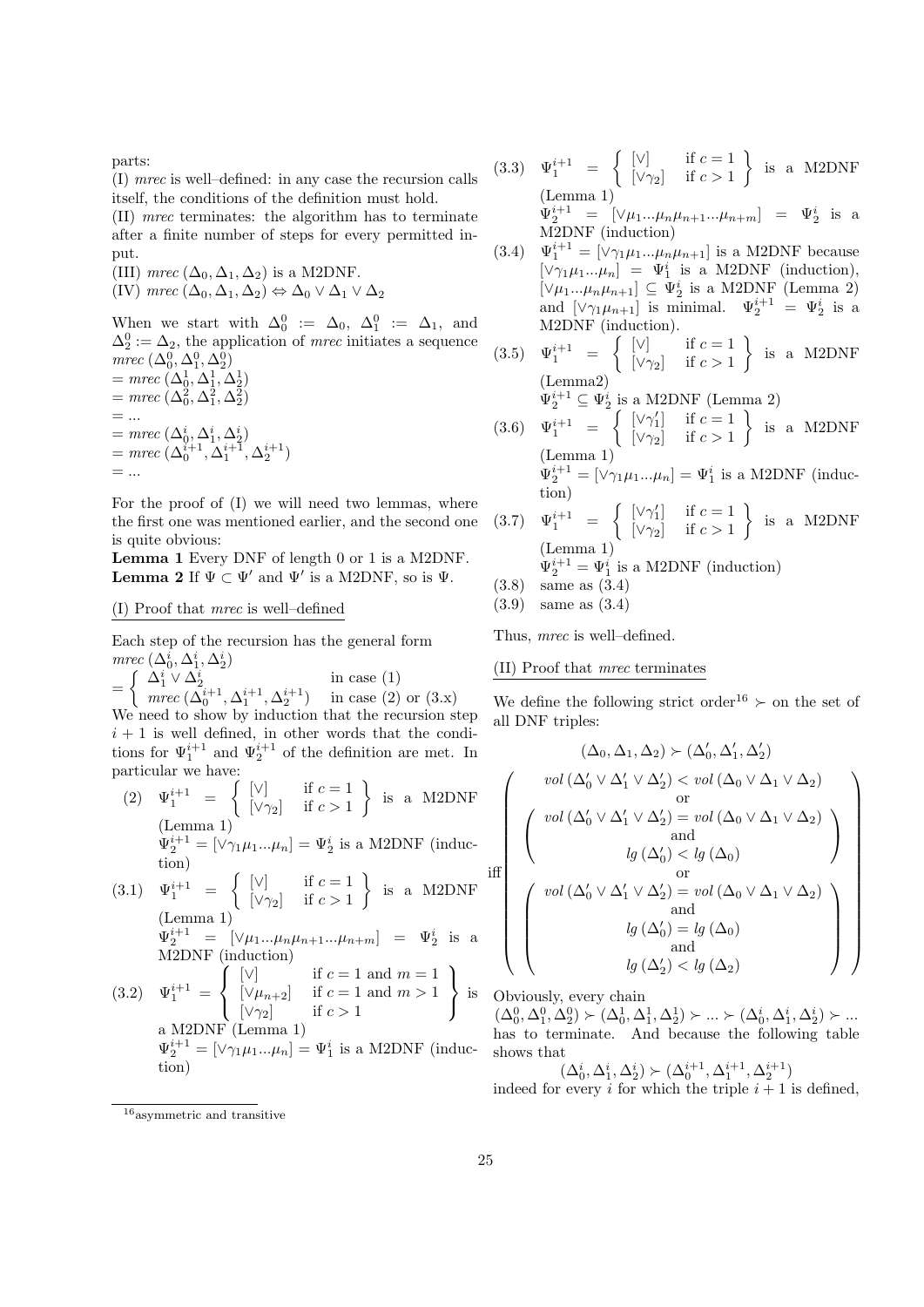we have proven that  $mrec (\Delta_0, \Delta_1, \Delta_2)$  terminates for every permitted input.

| Case  | vol $(\Delta_0^{i+1} \vee \Delta_1^{i+1} \vee \Delta_2^{i+1})$                                       | $lg (\Delta_0^{i+1})$ | $lg~(\Delta_2^{i+1})$ |
|-------|------------------------------------------------------------------------------------------------------|-----------------------|-----------------------|
| (2)   | vol $(\Delta_0^i \vee \Delta_1^i \vee \Delta_2^i)$                                                   | $lg(\Delta_0^i)-1$    |                       |
| (3.1) | vol $(\Delta_0^i \vee \Delta_1^i \vee \Delta_2^i) - \lg (\gamma_1)$<br>with $lg(\gamma_1) > 0$       |                       |                       |
| (3.2) | vol $(\Delta_0^i \vee \Delta_1^i \vee \Delta_2^i) - \lg (\mu_{n+1})$<br>with $lg(\mu_{n+1}) > 0$     |                       |                       |
| (3.3) | vol $(\Delta_0^i \vee \Delta_1^i \vee \Delta_2^i) - \lg (\gamma_1)$<br>with $\bar{lg}(\gamma_1) > 0$ |                       |                       |
| (3.4) | vol $(\Delta_0^i \vee \Delta_1^i \vee \Delta_2^i)$                                                   | $lg(\Delta_0^i)$      | $lg(\Delta_2^i)-1$    |
| (3.5) | vol $(\Delta_0^i \vee \Delta_1^i \vee \Delta_2^i) - \lg (\gamma_1) - 1$                              |                       |                       |
| (3.6) | vol $(\Delta_0^i \vee \Delta_1^i \vee \Delta_2^i) - 1$                                               |                       |                       |
| (3.7) | vol $(\Delta_0^i \vee \Delta_1^i \vee \Delta_2^i) - 1$                                               |                       |                       |
| (3.8) | vol $(\Delta_0^i \vee \Delta_1^i \vee \Delta_2^i)$                                                   | $lg(\Delta_0^i)$      | $lg(\Delta_2^i)-1$    |
| (3.9) | vol $(\Delta_0^i \vee \Delta_1^i \vee \Delta_2^i)$                                                   | $lg(\Delta_0^i)$      | $lg(\Delta_2^i)-1$    |

## (III) Proof that  $\mathit{mrec}$  ( $\Delta_0, \Delta_1, \Delta_2$ ) is a M2DNF

The algorithm terminates if and only if  $\Delta_0 = [\vee]$ . And then it returnes  $\Delta_1 \vee \Delta_2 =: \Psi_2$  which is a M2DNF.

(IV) Proof that  $\mathit{mrec}\ (\Delta_0, \Delta_1, \Delta_2) \Leftrightarrow \Delta_0 \vee \Delta_1 \vee \Delta_2$ 

In each recursion step the components only change their order or they are replaced by equivalent components. All these operations don't change the semantic.

end of proof.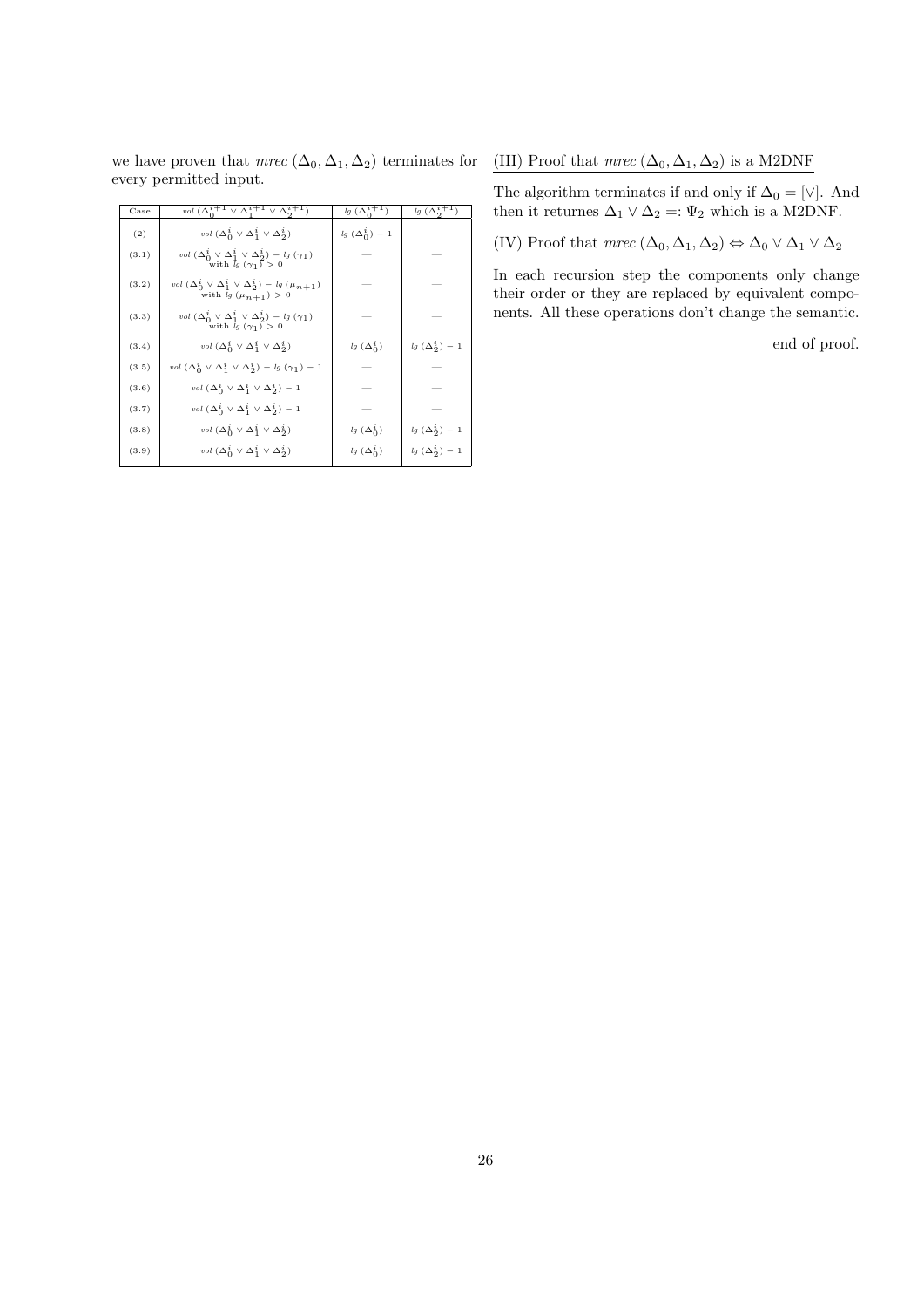| $mrec([ \vee \gamma_1  \gamma_c], [\vee \mu_1  \mu_n], [\vee \mu_{n+1}  \mu_{n+m}])$ |                                                                                                                       |                                                                                                          |       |  |  |
|--------------------------------------------------------------------------------------|-----------------------------------------------------------------------------------------------------------------------|----------------------------------------------------------------------------------------------------------|-------|--|--|
|                                                                                      | $[\vee \mu_1\mu_n\mu_{n+1}\mu_{n+m}]$                                                                                 | if $c=0$                                                                                                 | (1)   |  |  |
|                                                                                      | mrec $([\vee \gamma_2\gamma_c],[\vee],[\vee \gamma_1\mu_1\mu_n])$                                                     | if $c > 0$ and $m = 0$                                                                                   | (2)   |  |  |
|                                                                                      | $mrec([\vee \gamma_2\gamma_c],[\vee],[\vee \mu_1\mu_n\mu_{n+1}\mu_{n+m}])$                                            | if $c > 0$ and $m > 0$ and<br>$rmin(\gamma_1, \mu_{n+1}) =$ ("N000", $[\vee \mu_{n+1}]$ )                | (3.1) |  |  |
|                                                                                      | $mrec([\vee \gamma_2\gamma_c \mu_{n+2}\mu_{n+m}], [\vee], [\vee \gamma_1 \mu_1\mu_n])$                                | if $c > 0$ and $m > 0$ and<br>$rmin(\gamma_1, \mu_{n+1}) =$ ("N00P", $[\vee \gamma_1]$ )                 | (3.2) |  |  |
|                                                                                      | $mrec([\vee \gamma_2\gamma_c],[\vee],[\vee \mu_1\mu_n\mu_{n+1}\mu_{n+m}])$                                            | if $c > 0$ and $m > 0$ and<br>$xmin(\gamma_1, \mu_{n+1}) =$ ("N0P0", $ \vee \mu_{n+1} $ )                | (3.3) |  |  |
| $:=$                                                                                 | $mrec([\vee\gamma_1\gamma_c],[\vee\mu_1\mu_n\mu_{n+1}],[\vee\mu_{n+2}\mu_{n+m}])$                                     | if $c > 0$ and $m > 0$ and<br>$rmin(\gamma_1, \mu_{n+1}) =$ ("N0PP", $[\vee \gamma_1 \mu_{n+1}]$ )       | (3.4) |  |  |
|                                                                                      | mrec $( \vee \gamma_2\gamma_c \gamma' ,  \vee ,  \vee \mu_1\mu_n \mu_{n+2}\mu_{n+m} )$                                | if $c > 0$ and $m > 0$ and<br>$xmin(\gamma_1, \mu_{n+1}) = ("N100", [\vee \gamma'])$                     | (3.5) |  |  |
|                                                                                      | mrec $(\lceil \sqrt{\gamma_2}\gamma_c \mu_{n+1}'\mu_{n+2}\mu_{n+m} \rceil, \lceil \sqrt{\gamma_1} \mu_1\mu_n \rceil)$ | if $c > 0$ and $m > 0$ and<br>$rmin(\gamma_1, \mu_{n+1}) =$ ("N10P", $[\vee \gamma_1 \mu'_{n+1}]$ )      | (3.6) |  |  |
|                                                                                      | $mrec([ \vee \gamma_2\gamma_c \gamma'_1], [\vee], [\vee \mu_1\mu_n \mu_{n+1}\mu_{n+m}])$                              | if $c > 0$ and $m > 0$ and<br>$rmin(\gamma_1, \mu_{n+1}) =$ ("N1P0", $[\vee \gamma'_1 \mu_{n+1}]$ )      | (3.7) |  |  |
|                                                                                      | mrec $([\vee\gamma_1\gamma_c],[\vee\mu_1\mu_n\mu_{n+1}],[\vee\mu_{n+2}\mu_{n+m}])$                                    | if $c > 0$ and $m > 0$ and<br>$rmin(\gamma_1, \mu_{n+1}) = (\text{``N1PP''}, [\vee \gamma_1 \mu_{n+1}])$ | (3.8) |  |  |
|                                                                                      | $mrec([\vee\gamma_1\gamma_c],[\vee\mu_1\mu_n\mu_{n+1}],[\vee\mu_{n+2}\mu_{n+m}])$                                     | if $c > 0$ and $m > 0$ and<br>$rmin(\gamma_1, \mu_{n+1}) = (\text{``NMN''}, [\vee \gamma_1 \mu_{n+1}])$  | (3.9) |  |  |
|                                                                                      |                                                                                                                       |                                                                                                          |       |  |  |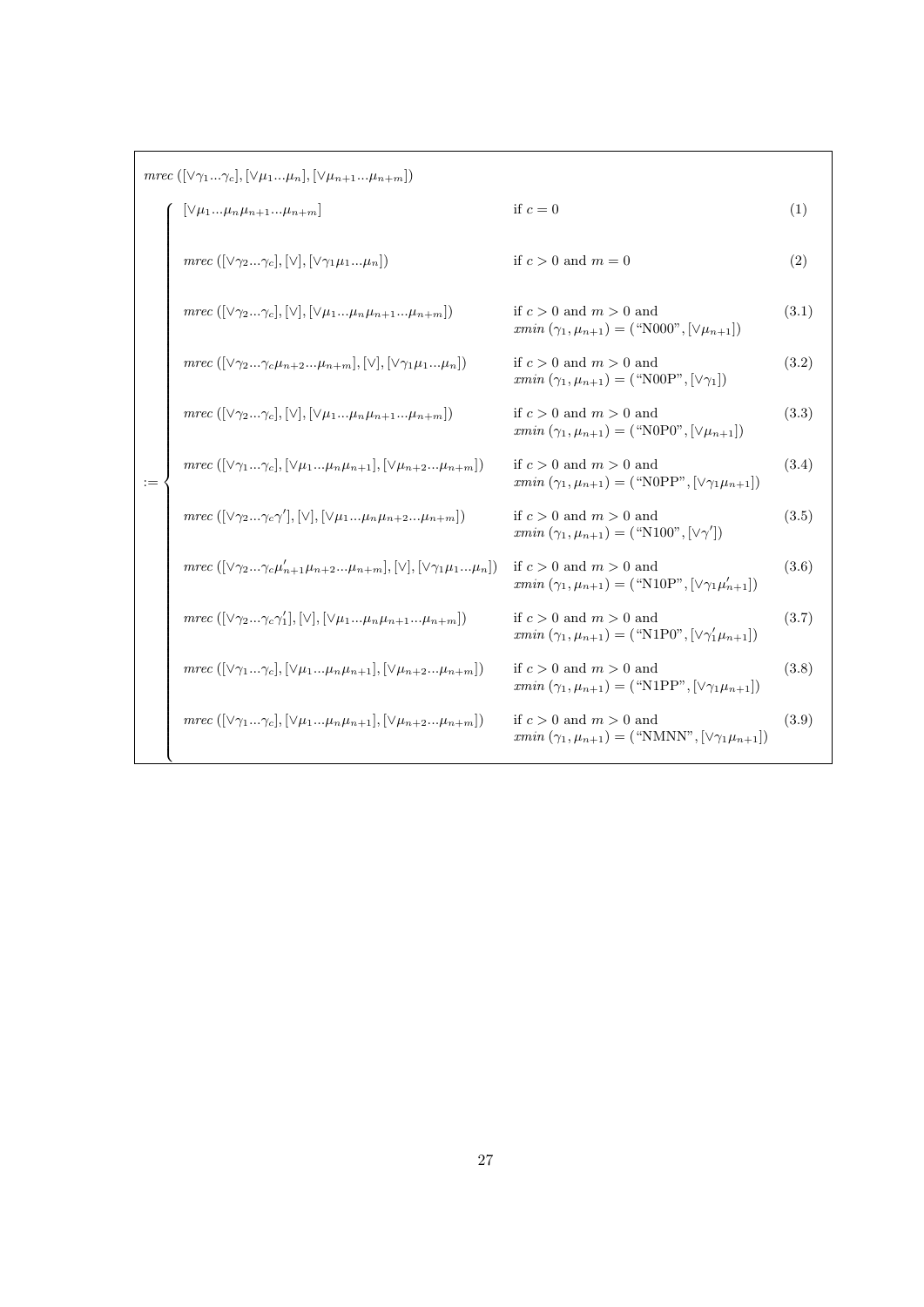# 11 The completeness theorem Definition and the P–Procedure

## The completeness theorem

The M–Procedure generates a M2DNF of a given DNF. But actually we are much more interested in a P– Procedure to derive the PDNF. In this chapter we will formulate the **completeness theorem** that gives us necessary and sufficient criteria for which a M2DNF is a PDNF by means of the covering concept, and that will be the foundation for the P–Procedure.

#### Definition

A DNF ∆ is called factor complete or f– complete, iff  $\gamma \sqsubseteq \Delta$  for every factor  $\gamma$  of  $\Delta$ . In other words,  $\Delta$  is f–complete iff every prime factor

of  $\Delta$  is a component of  $\Delta$  (i.e.  $\Delta_p \subseteq \Delta$  where  $\Delta_p$  is the PDNF of  $\Delta$ ).

## Examples

- [∨] is f–complete in a trivial way, because it has no factor.
- [∨[∧]] is f–complete, because every NLC  $\gamma$  is a factor,  $\gamma \Rightarrow [\wedge]$  and so  $\gamma \sqsubseteq [\vee[\wedge]]$ .

## Definition

For a DNF  $\Delta$  we define  $CPrimes(\Delta)$  to be the DNF which components are the c–prime factors of all the complementary and minimal pairs of components of  $\Delta$ . Thus:<sup>17</sup>

Algorithm  $CPrimes([\vee \gamma_1...\gamma_n])$ begin  $\Delta' := [\vee]$ ; for  $i := 1$  to  $n - 1$  do for  $j := i + 1$  to n do if  $[\vee \gamma_i \gamma_j]$  is complementary minimal with the c–prime factor  $\gamma'$ then  $\Delta' := \Delta' \vee [\vee \gamma']$ ; return  $\Delta'$ ; end.

Example

 $\Delta$  =  $[\vee[\wedge A\overline{B}][\wedge B\overline{C}][\wedge \overline{A}C]]$  contains three pairs of components that are complementary minimal, namely

- $[\wedge A\overline{B}]$  and  $[\wedge B\overline{C}]$ . Their c–prime factor is  $[\wedge A\overline{C}]$ .
- $[\wedge A\overline{B}]$  and  $[\wedge \overline{A}C]$  with c–prime factor  $[\wedge \overline{B}C]$ .
- $[\wedge B\overline{C}]$  and  $[\wedge \overline{A}C]$  with c–prime factor  $[\wedge \overline{A}B]$ .
- So  $CPrimes(\Delta) = [\sqrt{\wedge A}\overline{C}][\sqrt{B}C][\sqrt{A}B]]$

A DNF  $\Delta$  is said to be complementary prime complete or c–complete iff  $CPrimes(\Delta) \sqsubset \Delta$ .

## Example

Again let  $\Delta = [\vee[\wedge A\overline{B}][\wedge B\overline{C}][\wedge \overline{A}C]]. \Delta$  is not c–complete because, for example  $[\wedge A\overline{C}] \in$  $CPrimes(\Delta)$ , but  $[\wedge A\overline{C}]$   $\not\sqsubseteq \Delta$  and thus  $CPrimes(\Delta) \not\sqsubseteq \Delta$ .

## Theorem

Every f–complete DNF is c–complete.

#### Proof

Easy, since every c–prime factor of a pair of complementary minimal components is a factor.

#### Corollary

• [ $\sqrt{\vert \text{and} \vert \text{V} \vert \text{and}}$  are c–complete.

• Every PDNF is c–complete.

Now we are able to state the central completeness theorem:

## Theorem (Completeness)

For every DNF  $\Delta$  the following statements are equivalent

(i)  $\Delta$  is a PDNF

(ii)  $\Delta$  is a f–complete M2DNF

(iii)  $\Delta$  is a c–complete M2DNF

To proof this, we first proof two lemmata:

## Lemma 1

For every DNF  $\Delta$  and NLC  $\gamma$  with  $At(\Delta) \subseteq At(\gamma)$ there is  $\gamma \Rightarrow \Delta$  iff  $\gamma \sqsubseteq \Delta$ .

## Proof

Let  $\gamma' \in \Delta$ . With  $At (\Delta) \subseteq At (\gamma)$  we have At  $(\gamma') \subseteq At (\gamma)$ . So there are exactly two different possibilities:

- either  $\gamma' \subseteq \gamma$ , and then  $\gamma \Rightarrow \gamma'$ , and so  $\gamma \sqsubseteq \Delta$
- or  $\gamma' \nsubseteq \gamma$ , and then there must be (at least) one literal  $\lambda \in \gamma'$  with  $\overline{\lambda} \in \gamma$ , so that  $[\wedge \gamma \gamma'] \Leftrightarrow 0$

We can now proof that  $\gamma \Rightarrow \Delta$  iff  $\gamma \sqsubseteq \Delta$ 

- Suppose that  $\gamma \Rightarrow \Delta$ . Because  $\gamma \Leftrightarrow 0$  for every NLC  $\gamma$ , there must be at least one  $\gamma' \in \Delta$  such that  $[\wedge \gamma \gamma'] \nleftrightarrow 0$ . But this implies that  $\gamma' \subseteq \gamma$  and  $\gamma \sqsubseteq \Delta$ .
- Suppose that  $\gamma \subseteq \Delta$ . Then there is a  $\gamma' \in \Delta$  with  $\gamma \Rightarrow \gamma'$  by definition, and so  $\gamma \Rightarrow \gamma' \Rightarrow \Delta$ . Thus:  $\gamma \Rightarrow \Delta$  iff  $\gamma \sqsubseteq \Delta$ .

<sup>&</sup>lt;sup>17</sup>Again  $\Delta_1 \vee \Delta_2$  denotes the simple concatenation of two DNF's.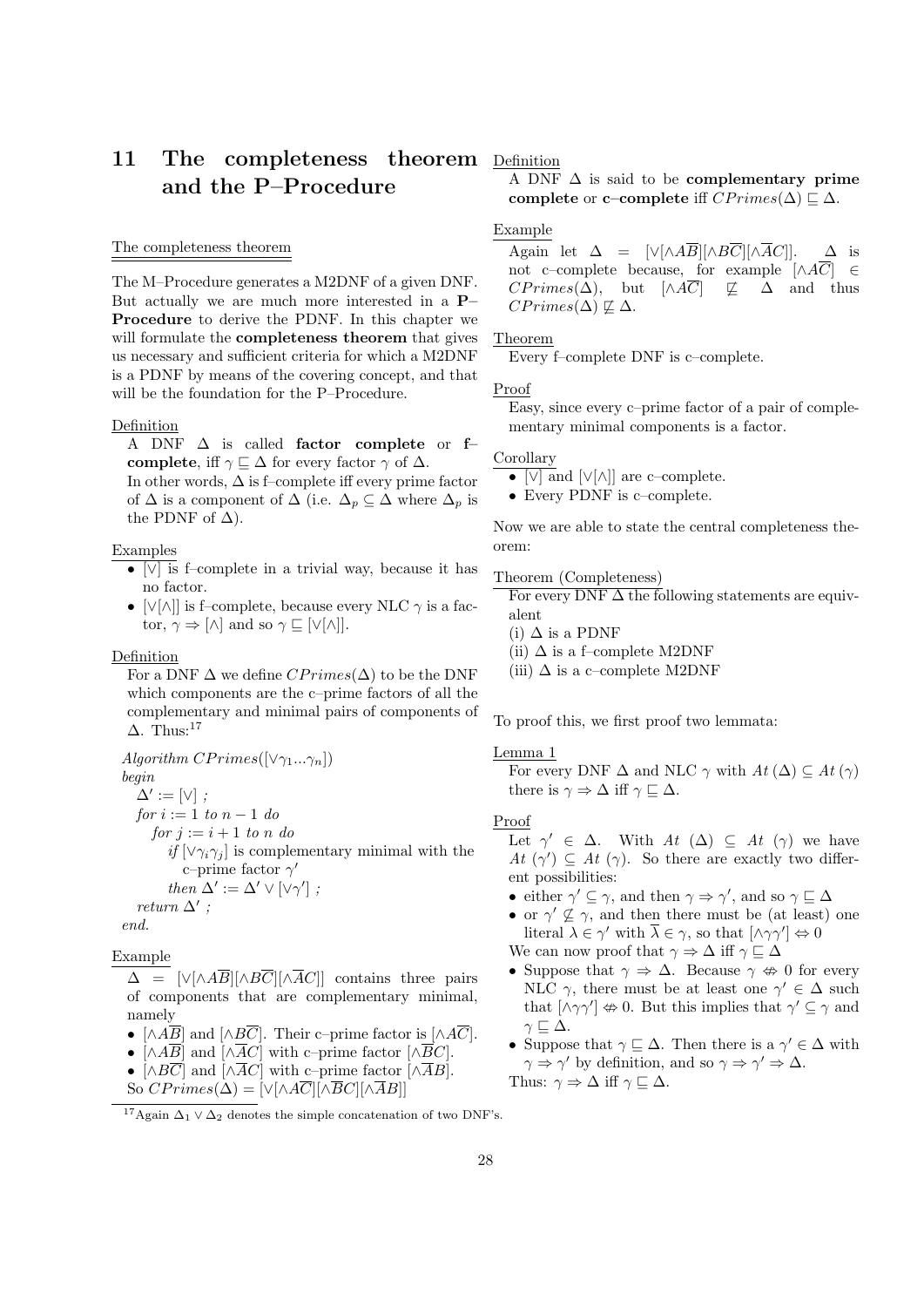## Lemma 2

If  $\Delta$  is a c–complete M2DNF and  $\gamma$  a factor of  $\Delta$ , then  $\gamma \sqsubset \Delta$ .

## Proof

Suppose  $\gamma = [\lambda \lambda_1 ... \lambda_n]$ . We put  $\{\alpha_1, ..., \alpha_n\}$  := At  $(\Delta)$  – At  $(\gamma)$ . (The  $\alpha_1,...,\alpha_a$  are uniquely defined if we demand that  $\alpha_1 < \ldots < \alpha_a$ . But in fact their order is of no importance here.)

We are going to proof that  $\gamma \subseteq \Delta$  by induction on  $\boldsymbol{a}.$ 

• Suppose  $a = 0$ .

Then  $At(\Delta) \subseteq At(\gamma)$ . And since  $\gamma$  is a factor and  $\gamma \Rightarrow \Delta$ , there is  $\gamma \subseteq \Delta$  according to lemma 1.

• Suppose  $a > 0$ .

We put  $\gamma_0 := [\dot{\wedge} \lambda_1 ... \lambda_n \overline{\alpha_1}]$  and  $\gamma_1 := [\dot{\wedge} \lambda_1 ... \lambda_n \alpha_1]$ so that  $\gamma = [\wedge \lambda_1 ... \lambda_n] \Leftrightarrow [\vee \gamma_0 \gamma_1]$ . By virtue of the induction it holds that  $\gamma_0 \subseteq \Delta$  and  $\gamma_1 \subseteq \Delta$ . So there must be  $\gamma'_0, \gamma'_1 \in \Delta$  such that  $\gamma_0 \Rightarrow \gamma'_0$ (i.e.  $\gamma'_0 \subseteq \gamma_0$ ) and  $\gamma_1 \Rightarrow \gamma'_1$  (i.e.  $\gamma'_1 \subseteq \gamma_1$ ). We distinguish the following three cases:

- First case:  $\overline{\alpha_1} \notin \gamma'_0$ . Then  $\gamma'_0 \subseteq \gamma_0 \subseteq \gamma$  and so  $\gamma \Rightarrow \gamma'_0$ , and that means that  $\gamma \sqsubseteq \Delta$  because  $\gamma'_0 \in \Delta$
- Second case:  $\alpha_1 \notin \gamma'_1$ . Similar to the first case,  $\gamma'_0 \subseteq \gamma_0 \subseteq \gamma$  and so again  $\gamma \sqsubseteq \Delta$ .
- Third case:  $\overline{\alpha_1} \in \gamma'_0$  and  $\alpha_1 \in \gamma'_1$ .

In this case  $\gamma'_0$  and  $\gamma'_1$  have exactly this one complementary literal, and that makes them complementary NLC's. And since  $\Delta$  is a M2DNF and  $\gamma'_0$  and  $\gamma'_1$  are components of  $\Delta$ , they must be a minimal pair. So,  $\gamma'_0 = [\lambda \pi_1 ... \pi_p \overline{\alpha_1} \sigma_1 ... \sigma_s]$ and  $\gamma'_1 = [\lambda \pi_1 ... \pi_p \alpha_1 \tau_1 ... \tau_t]$  with  $p \geq 0, s >$ 0,  $t > 0$ ,  $\{\sigma_1, ..., \sigma_s\} \cap \{\tau_1, ..., \tau_t\} = \{\}\$ and  ${\pi_1, ..., \pi_p, \sigma_1, ..., \sigma_s, \tau_1, ..., \tau_t} \subseteq {\lambda_1, ..., \lambda_n}.$  $\gamma_c' := [\lambda \pi_1 ... \pi_p \sigma_1 ... \sigma_s \tau_1 ... \tau_t]$  is the c-prime factor of  $\gamma'_0$  and  $\gamma'_1$  and so  $\gamma'_c \subseteq \gamma$ , that is  $\gamma \Rightarrow \gamma'_c$ .  $\Delta$  is c–complete, so  $\gamma_c' \sqsubseteq \Delta$  and that means that  $\gamma \sqsubseteq \Delta$ . Thus,  $\gamma \sqsubseteq \Delta$  in each case.

Now we are able to give the whole proof of the completeness theorem:

## Proof (Completeness Theorem)

 $(i)$  implies  $(ii)$ 

Every PDNF is both f–complete and pairwise minimal, as we already proved.

(ii) implies (i)

Let  $\Delta$  be a f–complete M2DNF. Suppose that  $\Delta$ is not a PDNF. So there must be a component  $\gamma \in \Delta$  that is not a prime factor of  $\Delta$ . Since  $\Delta$  is f–complete, there must be a  $\gamma' \in \Delta$  with  $\gamma \Rightarrow \gamma'$ . But in that case  $min(\gamma, \gamma') = [\vee \gamma']$  so that  $\Delta$ wouldn't be minimal, different to the initial assumption. Thus, every f–complete M2DNF must be a PDNF.

(ii) implies (iii)

Let  $\Delta$  be a f–complete M2DNF. If there is a complementary and minimal pair  $\gamma_L$  and  $\gamma_R$  of components in  $\Delta$  and their c–prime factor is  $\gamma$ , then  $\gamma \Rightarrow [\vee \gamma_L \gamma_R] \Rightarrow \Delta$ , so that  $\gamma$  is a factor of  $\Delta$ . Because  $\Delta$  is f–complete it holds that  $\gamma \subseteq \Delta$ . So  $\Delta$  is c–complete.

(iii) implies (ii)

Let  $\Delta$  be a c–complete M2DNF and  $\gamma$  be any factor of  $\Delta$ . According to lemma 2 there is  $\gamma \subseteq \Delta$ . So  $\Delta$  is f–complete.

Summary: (i) iff (ii) iff (iii)

## The P–Procedure

## Lemma 3

 $[\vee \gamma_L \gamma_R] \sqsubset min (\gamma_L, \gamma_R)$ , for any two NLC's  $\gamma_L$  and  $\gamma_R$ 

## Proof

 $min(\gamma_L, \gamma_R)$  is

- either of length 1, thus of the form  $[\vee \gamma']$ , and then  $\gamma_L \Rightarrow \gamma'$  and  $\gamma_R \Rightarrow \gamma'$
- $\bullet\,$  or of length 2, thus of the form  $[\vee\gamma_L'\gamma_R'] ,$  and then  $\gamma_L \Rightarrow \gamma_L'$  and  $\gamma_R \Rightarrow \gamma_R'.$

So there is always  $[\vee \gamma_L \gamma_R] \sqsubseteq min(\gamma_L, \gamma_R)$ .

## Lemma 4

 $\Delta \sqsubseteq M\text{-}Proceedure (\Delta)$  for every DNF  $\Delta$ .

## Proof

In every step of the M–Procedure two components  $\gamma_L$  and  $\gamma_R$  of  $\Delta$  are replaced by the components of min  $(\gamma_L, \gamma_R)$ . Let  $\Delta'$  be the result of this replacement. Because  $[\vee \gamma_L \gamma_R] \subseteq min (\gamma_L, \gamma_R)$ (Lemma 3) there is  $\Delta \subseteq \Delta'$  and thus  $\Delta \subseteq$ ...  $\subseteq M$ –Procedure ( $\Delta$ ).  $\subseteq$  is transitive, so  $\Delta \subseteq$  $M–Proceedure (\Delta).$ 

Lemma 5

Let  $\Delta_1$  be a DNF and  $\Delta_2$  be a M2DNF. If  $M-Proceedure (\Delta_1 \vee \Delta_2) \approx \Delta_2$ , then  $\Delta_1 \sqsubseteq \Delta_2$ .

#### Proof

Because *M–Procedure* ( $\Delta_1 \vee \Delta_2$ ) ≈  $\Delta_2$  and Lemma 4, there is  $\Delta_1 \vee \Delta_2 \sqsubseteq \Delta_2$  and thus  $\Delta_1 \sqsubseteq \Delta_2$ .

Now, we have all the ingredients to implement the P– Procedure that transforms any DNF into its PDNF. It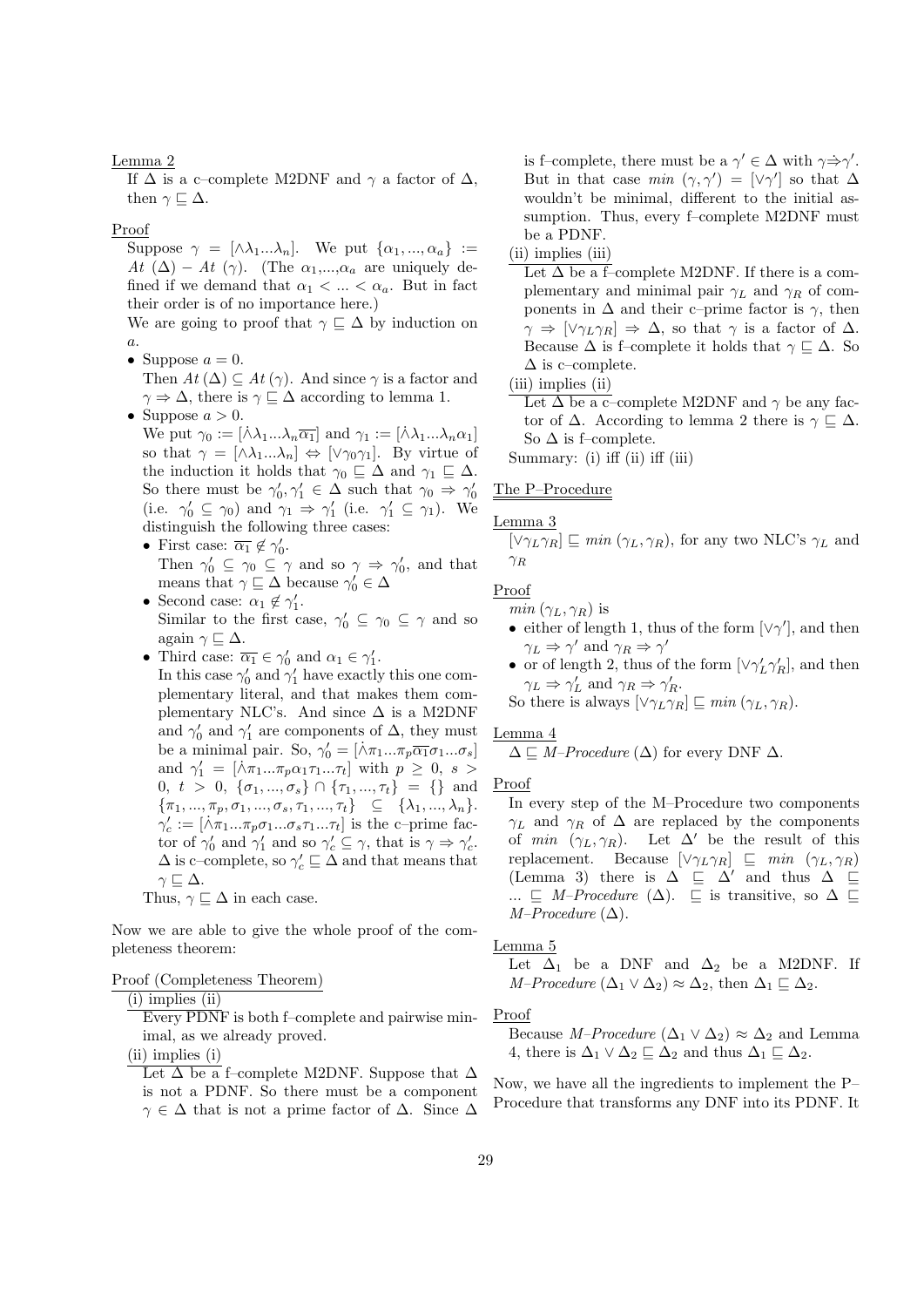is standing on two feet: the M–Procedure and the completeness theorem, that guarantees us that a M2DNF  $\Delta$  is a PDNF iff CPrimes ( $\Delta$ )  $\Box$   $\Delta$ . Because of lemma 5 it follows that for a DNF  $\Delta$  and  $\Pi := \mathit{CPrimes}(\Delta)$ holds:

• if M–Procedure ( $\Pi \vee \Delta$ )  $\approx \Delta$ , then  $\Delta$  is a M2DNF with  $\Pi \subseteq \Delta$  and thus  $\Delta$  is a PDNF.

We use this to implement the P–Procedure that generates for a given DNF  $\Delta$  a sequence  $\Delta^1, \Pi^1, \Delta^2, \Pi^2, ..., \Delta^{i-1}, \Pi^{i-1}, \Delta^i, \Pi^i, ...$  where

•  $\Delta^1 := M\text{-}Proceedure (\Delta)$ 

•  $\Pi^i := \mathit{CPrimes}(\Delta^i)$ 

•  $\Delta^{i+1} := M\text{-}Proceedure (\Pi^i \vee \Delta^i)$ 

We know that  $\Delta \Leftrightarrow \Delta^1 \Leftrightarrow ... \Leftrightarrow \Delta^i \Leftrightarrow ...$  So, if there is a fixpoint z with  $\Delta^z \approx \Delta^{z+1}$  (and thus  $\Delta^z \approx \Delta^{z+n}$ for all n),  $\Delta^z$  has to be the PDNF of  $\Delta$ . Thus, the only thing that is left to be proven is that such a  $z$  actually exists for every DNF  $\Delta$ .<sup>18</sup> But first we formulate this implementation of the P–Procedure properly:

Algorithm P–Procedure  $(\Delta)$ begin  $i := 1$  :  $\Delta^1 := M\text{-}Proceedure (\Delta)$ ; repeat  $\Pi^i := \mathit{CPrimes}(\Delta^i)$ ;  $i := i + 1;$  $\Delta^i := M\text{-}Proceedure (\Pi^{i-1} \vee \Delta^{i-1})$ ; until  $\Delta^i \approx \Delta^{i-1}$ ; return  $\Delta^i$ ; end.

The following theorem will enable the proof that the P–Procedure terminates for every input DNF ∆.

## Theorem

 $\subseteq$  is a (partial) order on the set of all M2DNF's in the following sense:

- $\bullet \subset$  is reflexive
- $\bullet \subseteq$  is transitive

•  $\subseteq$  is anti–symmetric:  $\Delta_1 \sqsubseteq \Delta_2$  and  $\Delta_2 \sqsubseteq \Delta_1$  implies  $\Delta_1 \approx \Delta_2$ 

## Proof

We stated earlier that  $\sqsubseteq$  is a quasi-order on the set of DNF's. It remains to show the anti–symmetry: Assume that  $\Delta_1 \sqsubseteq \Delta_2$  and  $\Delta_2 \sqsubseteq \Delta_1$ , but  $\Delta_1 \not\approx \Delta_2$ . That would mean the existence of a  $\gamma \in \Delta_1$  with  $\gamma \notin \Delta_2$  (or the other way round). Since  $\Delta_1 \sqsubseteq \Delta_2$ there must be a  $\gamma' \in \Delta_2$  with  $\gamma \Rightarrow \gamma'$ . On the other hand  $\Delta_2 \subseteq \Delta_1$  implies the existence of a  $\gamma'' \in \Delta_1$  with  $\gamma' \Rightarrow \gamma''$ . But then  $\gamma \Rightarrow \gamma''$ , and  $min (\gamma, \gamma'') = [\vee \gamma'']$ , and that contradicts the assumption that  $\Delta_1$  is pairwise minimal.

## Proof (Termination of the P–Procedure)

The sequence  $\Delta^1, \Delta^2, ..., \Delta^{i-1}, \Delta^i, ...$  that the P-Procedure generates, is finite because:

(i) The set  $\{\Delta^1, \Delta^2, ..., \Delta^{i-1}, \Delta^i, ...\}$  is finite. For every DNF  $\Delta$  there is  $At$  (CPrimes  $(\Delta)$ )  $\subseteq$   $At$   $(\Delta)$  and At  $(M-Proceedure (\Delta)) \subseteq At (\Delta)$  and so  $At (\Delta^i) \subseteq$ At  $(\Delta)$  for every *i*. But since there is only a finite number of NLC's on a finite atom set and M2DNF's don't have any two equal components, there is only a finite number of M2DNF's on a finite atom set. (ii)  $\Delta^1 \subseteq \Delta^2 \subseteq \Delta^3 \subseteq ...$  because for every  $i =$ 

- $1, 2, 3, ...$
- $\Delta^i \sqsubseteq \Pi^i \vee \Delta^i$  following immediately from  $\Delta^i \subseteq$  $\Pi^i$  ∨  $\Delta^i$
- $\Pi^i \vee \Delta^i \subseteq M\text{-}Proceedure (\Pi^i \vee \Delta^i)$  according to lemma 4

and so, since  $\sqsubseteq$  is transitive:

•  $\Delta^i \sqsubseteq M\text{-}Proceedure \left(\Pi^i \vee \Delta^i\right) =: \Delta^{i+1}$ 

Thus, for every sequence  $\Delta^1 \subseteq \Delta^2 \subseteq \Delta^3 \subseteq ...$  there must be a z such that  $\Delta^z \approx \Delta^{z+1} \approx \Delta^{z+2} \approx ...$  and this is the condition for the algorithm to terminate.

We summarize:

## Theorem

P–Procedure  $(\Delta)$  is the PDNF of  $\Delta$ , for every DNF ∆.

<sup>&</sup>lt;sup>18</sup>There is even an apriori upper bound for z, namely the number of atoms in  $\Delta$ . But in average applications z is actually very small and quite independent of the number of atoms.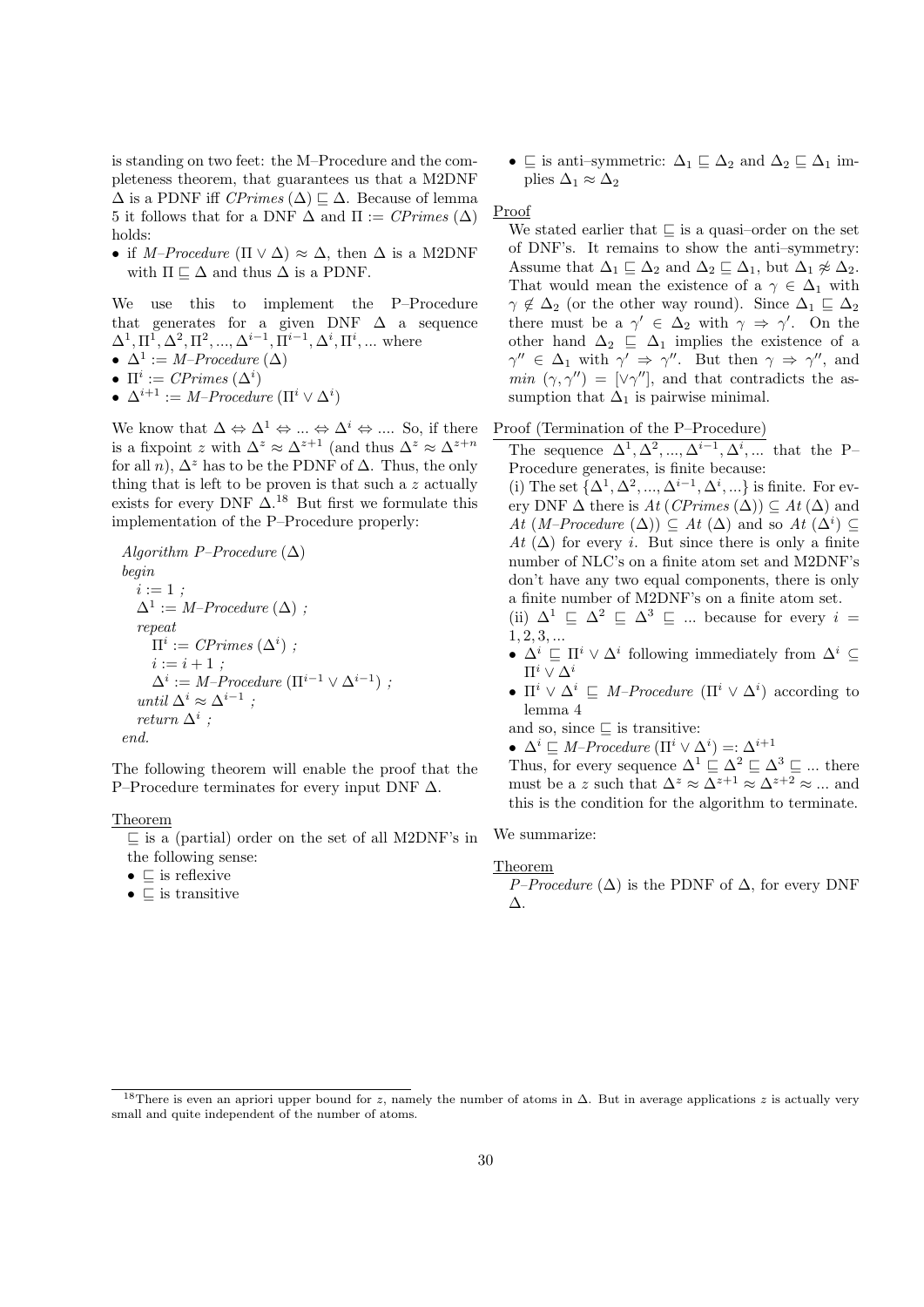# 12 \* Implementation of the P– Procedure

Our implementation of the P–Procedure comprised three operations: the M–Procedure, the generation of  $CPrimes$  and the ≈–decision. But instead of performing these operations subsequently, we can merge them into one single step and increase the speed of the algorithm considerably. Instead of first constructing the M–Procedure by using min and afterwards generating all the c–prime factors, we could immediately combine these by using *prim* instead of *min*, since " $prim = min + c$ -prime". We define a recursive algorithm prec to transform the P–Procedure similar to the algorithm mrec by extending its three arguments to four.  $\Delta_3$  is the collection of all the c– prime factors of  $[\vee \gamma_1 \mu_1], [\vee \gamma_1 \mu_2], ..., [\vee \gamma_1 \mu_n].$  If required  $\Delta_3$  will be attached to  $\Delta_0$  such that the property CPrimes  $(\Psi_2) \subseteq \Delta_0 \vee \Delta_1 \vee \Delta_2 \vee \Delta_3$  is maintained in every step of the process, so that in the end, when  $\Psi_2$  is returned, it is guaranteed to be c–complete.

Definition and Theorem

Let

- $\Delta_0 = [\vee \gamma_1 ... \gamma_n]$  be a DNF with  $c \geq 0$
- $\Delta_1 = [\vee \mu_1...\mu_n]$  be a M2DNF with  $n \geq 0$
- $\Delta_2 = [\vee \mu_{n+1} ... \mu_{n+m}]$  be a M2DNF with  $m \geq 0$
- $\Delta_3 = [\vee \pi_1 ... \pi_p]$  a DNF with  $p \geq 0$

•  $\Delta := \Delta_0 \vee \Delta_1 \vee \Delta_2 \vee \Delta_3$ 

such that

- $\Psi_1 := \begin{cases} [\vee \mu_1...\mu_n] & \text{if } c = 0 \\ [\vee \alpha \vee \mu_n] & \text{if } c > 0 \end{cases}$  $[\vee \gamma_1 \mu_1 ... \mu_n]$  if  $c > 0$  $\}$  is a M2DNF
- $\Psi_2 := \Delta_1 \vee \Delta_2 = [\vee \mu_1...\mu_n\mu_{n+1}...\mu_{n+m}]$  is a M2DNF
- CPrimes  $(\Psi_2) \sqsubseteq \Delta$

Then we define

prec  $(\Delta_0, \Delta_1, \Delta_2, \Delta_3)$ 

according to the table at the end of this chapter. Then it holds that

- prec  $(\Delta_0, \Delta_1, \Delta_2, \Delta_3) \Leftrightarrow \Delta$
- prec  $(\Delta_0, \Delta_1, \Delta_2, \Delta_3)$  is a PDNF



The definition of prec immediately allows to derive:

• A new and faster implementation of the P– Procedure:

Definition

*P-Procedure*  $(\Delta) := prec (\Delta, [\vee], [\vee], [\vee])$  for every DNF  $\Delta$ .

Theorem

*P-Procedure* ( $\Delta$ ) is the PDNF of  $\Delta$ , for every DNF ∆.

• A PDNF normalizer:

Definition

pdnf  $(\varphi) := P$ -Procedure  $(dnf(\varphi))$  for every formula  $\varphi$ .

Theorem

pdnf ( $\varphi$ ) is the PDNF of  $\varphi$ , for every formula  $\varphi$ .

• A special disjunctor:

## Definition

dnf-or-pdnf  $(\Delta_1, \Delta_2) := \text{prec } (\Delta_1, [\vee], \Delta_2, [\vee])$  for every DNF  $\Delta_1$  and PDNF  $\Delta_2$ .

Theorem

 $dnf\text{-}or\text{-}pdnf(\Delta_1,\Delta_2)$  is the PDNF of  $\Delta_1 \vee \Delta_2$ , for every DNF  $\Delta_1$  and PNDF  $\Delta_2$ .

Proof (Correctness of prec)

The correctness of *mrec* and the P–Procedure (in the first version) have been proved thoroughly. The correctness of prec can be proven analogue to mrec. Only the fact that prec always terminates deserves additional attention, and this is guaranteed by the correctness proof of the P–Procedure.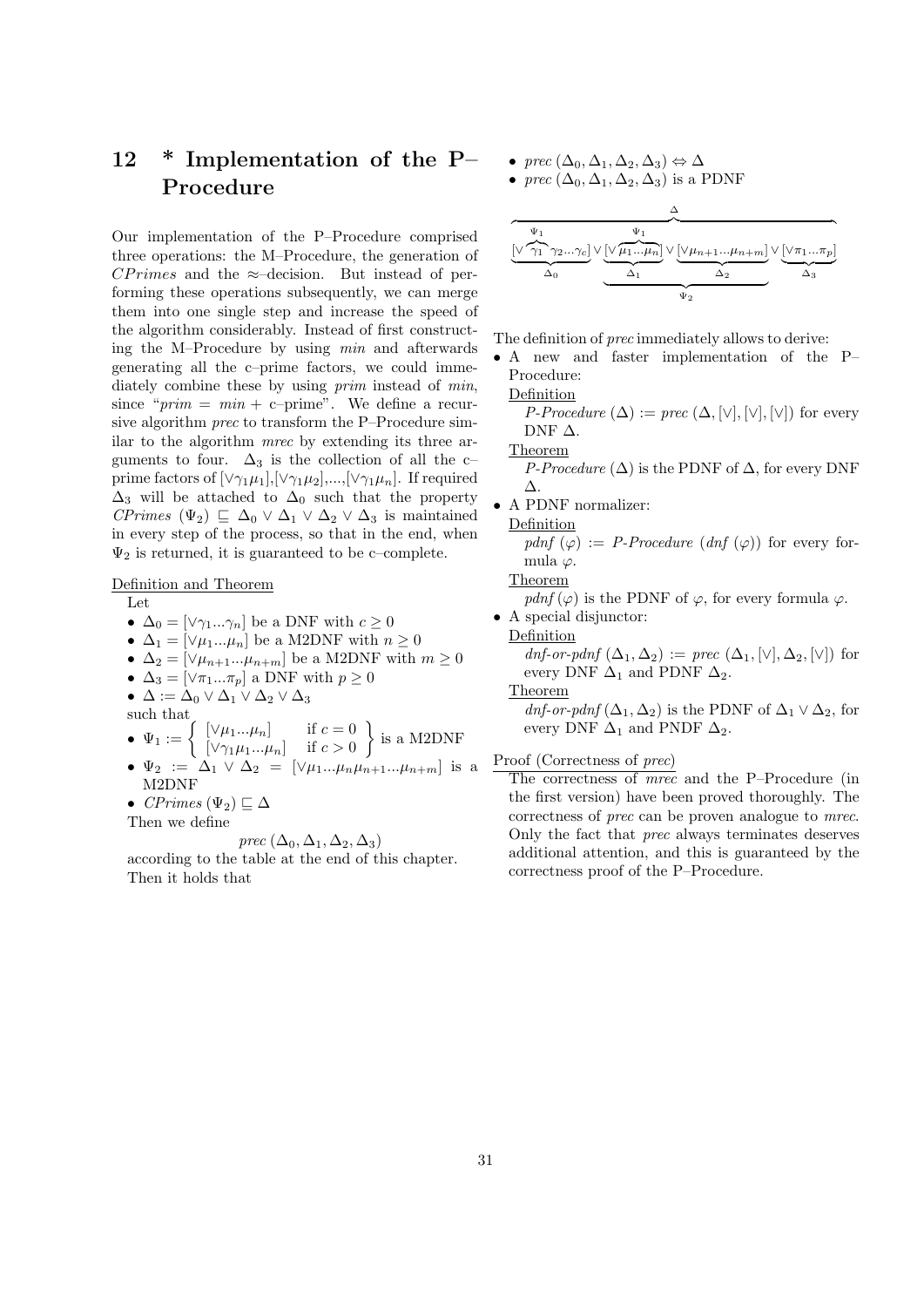$prec \ ([\vee \gamma_1 ... \gamma_c], [\vee \mu_1 ... \mu_n], [\vee \mu_{n+1} ... \mu_{n+m}], [\vee \pi_1 ... \pi_p])$ 

|      | $ \forall \mu_1\mu_n\mu_{n+1}\mu_{n+m} $                                                                                                                                                                     | if $c = 0$ and $p = 0$                                                                                          |
|------|--------------------------------------------------------------------------------------------------------------------------------------------------------------------------------------------------------------|-----------------------------------------------------------------------------------------------------------------|
|      | <i>prec</i> ( $[\vee \pi_1\pi_p], [\vee], [\vee \mu_1\mu_n\mu_{n+1} \mu_{n+m}], [\vee]$ )                                                                                                                    | if $c = 0$ and $p > 0$                                                                                          |
|      | prec $(\lceil \sqrt{\gamma_2}\gamma_c\pi_1\pi_n\rceil, \lceil \sqrt{\gamma_1}\mu_1\mu_n\rceil, \lceil \sqrt{\gamma}\rceil)$                                                                                  | if $c > 0$ and $m = 0$                                                                                          |
|      | prec $(\lceil \sqrt{\gamma_2}\gamma_c \rceil, \lceil \sqrt{\gamma_1}\mu_n\mu_{n+1}\mu_{n+m} \rceil, \lceil \sqrt{\gamma_1} \rceil)$                                                                          | if $c > 0$ and $m > 0$ and<br><i>xprim</i> $(\gamma_1, \mu_{n+1}) =$ ("N000", $[\vee \mu_{n+1}]$ )              |
|      | prec $( \vee \gamma_2\gamma_c\mu_{n+2}\mu_{n+m}\pi_1\pi_p ,  \vee ,  \vee \gamma_1\mu_1\mu_n ,  \vee )$                                                                                                      | if $c > 0$ and $m > 0$ and<br><i>xprim</i> $(\gamma_1, \mu_{n+1}) =$ ("N00P", $[\vee \gamma_1]$ )               |
|      | prec $(\lceil \sqrt{\gamma_2}\gamma_c \rceil, \lceil \sqrt{\gamma_1}\mu_n\mu_{n+1}\mu_{n+m} \rceil, \lceil \sqrt{\gamma_1} \rceil)$                                                                          | if $c > 0$ and $m > 0$ and<br>$xprim (\gamma_1, \mu_{n+1}) =$ ("N0P0", $[\vee \mu_{n+1}]$ )                     |
| $:=$ | prec $( \vee \gamma_1\gamma_c ,  \vee \mu_1\mu_n\mu_{n+1} ,  \vee \mu_{n+2}\mu_{n+m} ,  \vee \pi_1\pi_n )$                                                                                                   | if $c > 0$ and $m > 0$ and<br><i>xprim</i> $(\gamma_1, \mu_{n+1}) =$ ("N0PP", $[\vee \gamma_1 \mu_{n+1}]$ )     |
|      | prec $([\vee \gamma_2\gamma_c \gamma'], [\vee], [\vee \mu_1\mu_n \mu_{n+2} \mu_{n+m}], [\vee])$                                                                                                              | if $c > 0$ and $m > 0$ and<br><i>xprim</i> $(\gamma_1, \mu_{n+1}) =$ ("N100", $[\vee \gamma']$ )                |
|      | <i>prec</i> $(\lbrack \vee \gamma_2 \ldots \gamma_c \mu'_{n+1} \mu_{n+2} \ldots \mu_{n+m} \pi_1 \ldots \pi_p, \lbrack \vee \rbrack, \lbrack \vee \gamma_1 \mu_1 \ldots \mu_n \rbrack, \lbrack \vee \rbrack)$ | if $c > 0$ and $m > 0$ and<br>$xprim (\gamma_1, \mu_{n+1}) = ("N10P", [\forall \gamma_1 \mu'_{n+1}])$           |
|      | prec $(\lbrack \vee \gamma_2\gamma_c\gamma'_1 \rbrack, \lbrack \vee \rbrack, \lbrack \vee \mu_1\mu_n\mu_{n+1}\mu_{n+m} \rbrack, \lbrack \vee \rbrack)$                                                       | if $c > 0$ and $m > 0$ and<br>$xprim (\gamma_1, \mu_{n+1}) = ("N1P0", [\forall \gamma'_1 \mu_{n+1}])$           |
|      | prec $([\vee \gamma_1\gamma_c], [\vee \mu_1\mu_n\mu_{n+1}], [\vee \mu_{n+2} \mu_n+m], [\vee \pi \pi_1\pi_n])$                                                                                                | if $c > 0$ and $m > 0$ and<br><i>xprim</i> $(\gamma_1, \mu_{n+1}) =$ ("N1PP", $[\vee \gamma_1 \mu_{n+1} \pi]$ ) |
|      | prec $([\vee \gamma_1\gamma_r], [\vee \mu_1\mu_n\mu_{n+1}], [\vee \mu_{n+2} \mu_{n+m}], [\vee \pi_1\pi_n])$                                                                                                  | if $c > 0$ and $m > 0$ and<br>$xprim(\gamma_1,\mu_{n+1}) = ("N MNN", [\forall \gamma_1 \mu_{n+1}])$             |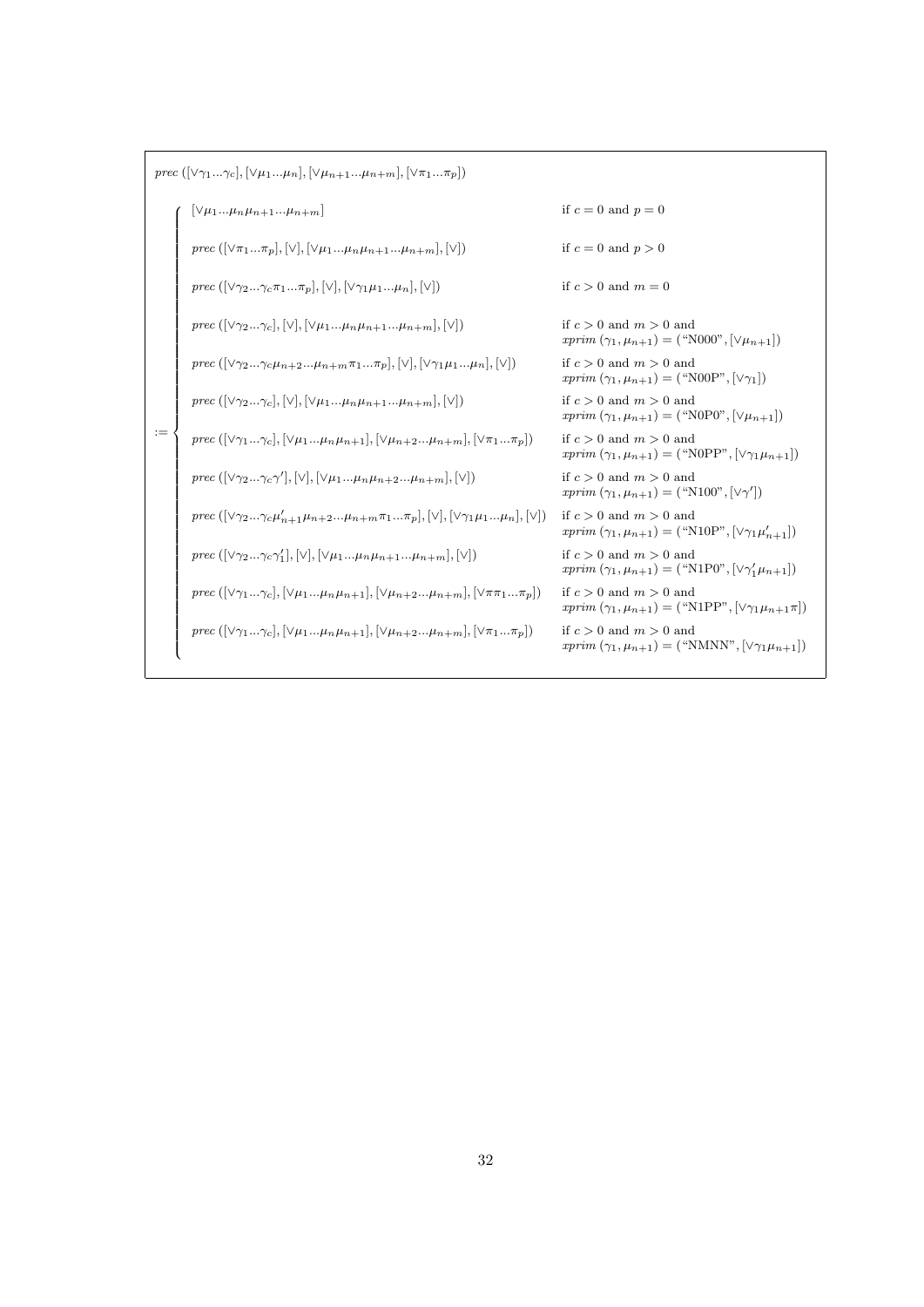# 13 \* Implementation: The PDNF and the PCNF system

Now we are able to gather the pieces to present the final PDNF and PCNF systems:

- Due to the duality principle we can implement the PCNF system dual to the PDNF system. All the auxiliary algorithms (jrec, prec, xprim, prim, and xprec) are exactly the ones already defined in earlier chapters, except that they make use of the junctor variable ∗, to serve for the PCNF system as well as for the PDNF system.
- In the last chapter we implemented the PDNF normalizer as follows:

$$
pdnf(\varphi) := P-Proceedure (dnf(\varphi))
$$
  
 := prec (dnf(\varphi), [\vee], [\vee], [\vee])

But dnf makes repeatedly use of the distributive law and multiple occurings of components are not deleted. The resulting length of the DNF can explode, even for a simple looking  $\varphi$ . And instead of reducing this DNF in a second step by means of *prec*, it is in general more efficient<sup>19</sup> to define *pdnf* as a recursion that operates itself only on PDNF's. Besides, that is more elegant. So we don't define the final PDNF system as an extension of the earlier defined DNF system, but design it as an independent one, only similar to the DNF system.

Finally note that:

- The following systems are only precanonic. We mentioned earlier how this can easily be extended to a canonic system. One can implement
	- ord  $(\Phi)$  a standard sorting algorithm that rearranges the components of the DNF or CNF Φ according to the given (or any other) linear order on the set of NLC's and NLD's, so that the result is an ordered DNF or CNF.
	- opdnf  $(\varphi) := ord (pdf (\varphi))$  for the unique ordered PDNF and *opcnf*  $(\varphi) := ord (perf (\varphi))$  for the unique ordered PCNF of each formula  $\varphi$ .
- The part with the algorithms on subvalence and covering can simply be attached.

<sup>19</sup>at least if we consider the worst case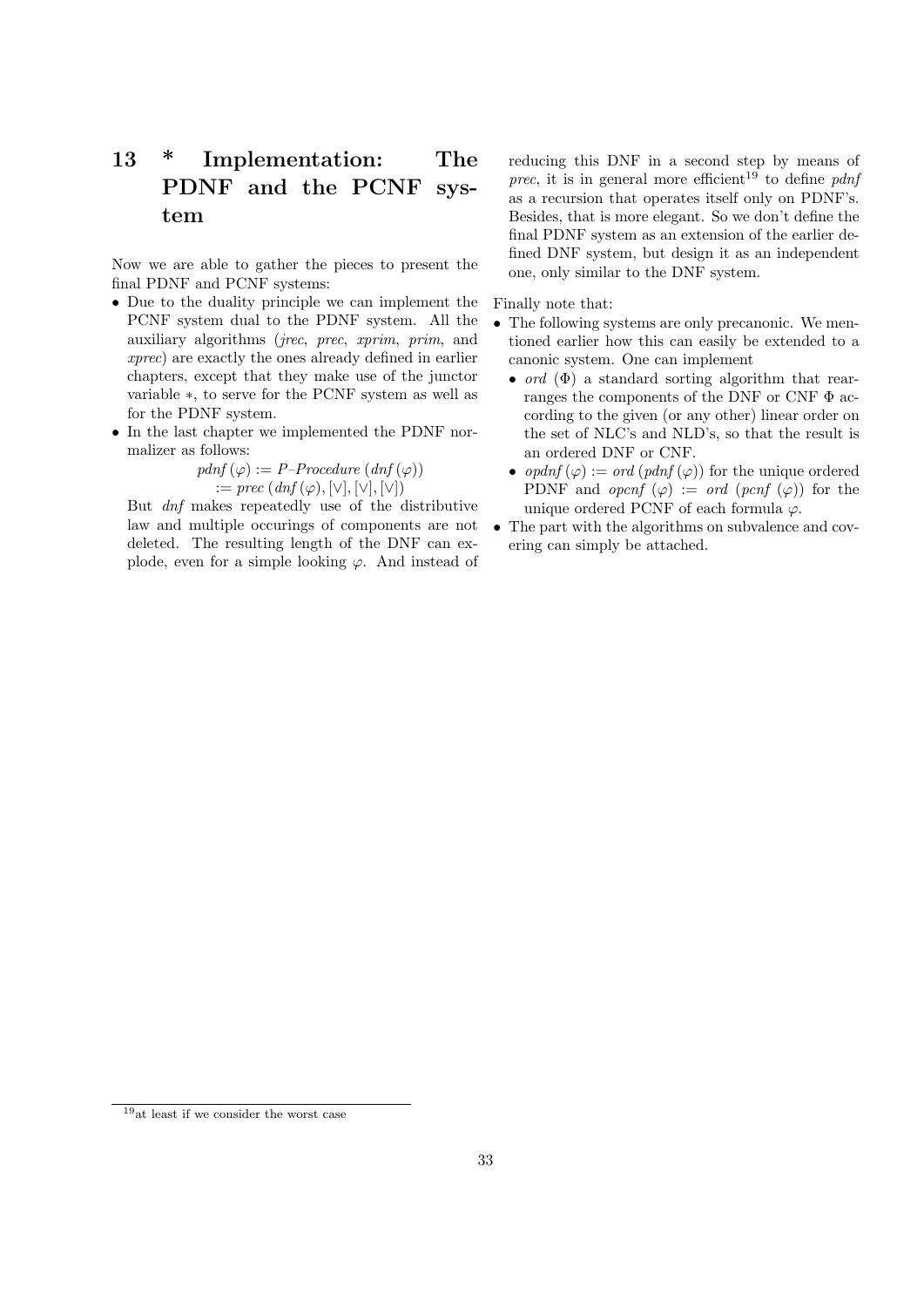# The PDNF and the PCNF system

| The PDNF system: Declaration                                                                                                                                | The PCNF system: Declaration                                                                                                                                       |
|-------------------------------------------------------------------------------------------------------------------------------------------------------------|--------------------------------------------------------------------------------------------------------------------------------------------------------------------|
| The Normalizer                                                                                                                                              | The Normalizer                                                                                                                                                     |
| pdnf $(\varphi)$                                                                                                                                            | pcnf $(\varphi)$                                                                                                                                                   |
| is the PDNF of $\varphi$ , for every formula $\varphi$                                                                                                      | is the PCNF of $\varphi$ , for every formula $\varphi$                                                                                                             |
| Conjunctions and Disjunctions                                                                                                                               | Conjunctions and Disjunctions                                                                                                                                      |
| nlc-and-nlc $(\gamma_1, \gamma_2)$                                                                                                                          | nlc-or-nld $(\delta_1, \delta_2)$                                                                                                                                  |
| is the PDNF of $[\wedge \gamma_1 \gamma_2]$ , for every two NLC's $\gamma_1$ and $\gamma_2$                                                                 | is the PCNF of $[\sqrt{\delta_1 \delta_2}]$ , for every two NLD's $\delta_1$ and $\delta_2$                                                                        |
| nlc-or-nlc $(\gamma_1, \gamma_2)$                                                                                                                           | nlc-and-nld $(\delta_1, \delta_2)$                                                                                                                                 |
| is the PDNF of $[\vee \gamma_1 \gamma_2]$ , for every two NLC's $\gamma_1$ and $\gamma_2$                                                                   | is the PCNF of $[\wedge \delta_1 \delta_2]$ , for every two NLD's $\delta_1$ and $\delta_2$                                                                        |
| nlc-and-pdnf $(\gamma, \Delta)$                                                                                                                             | nld-or-pcnf $(\delta, \Gamma)$                                                                                                                                     |
| is the PDNF of $[\wedge \gamma \Delta]$ , for every NLC $\gamma$ and PDNF $\Delta$                                                                          | is the PCNF of $[\sqrt{\delta}\Gamma]$ , for every NLD $\delta$ and PCNF $\Gamma$                                                                                  |
| nlc-or-pdnf $(\gamma, \Delta)$                                                                                                                              | nld-and-pcnf $(\delta, \Gamma)$                                                                                                                                    |
| is the PDNF of $[\vee \gamma \Delta]$ , for every NLC $\gamma$ and PDNF $\Delta$                                                                            | is the PCNF of $[\wedge \delta \Gamma]$ , for every NLD $\delta$ and PCNF $\Gamma$                                                                                 |
| pdnf-and-pdnf $(\Delta_1, \Delta_2)$                                                                                                                        | pcnf-or-pcnf $(\Gamma_1, \Gamma_2)$                                                                                                                                |
| is the PDNF of $[\wedge \Delta_1 \Delta_2]$ , for every two PDNF's $\Delta_1$ and $\Delta_2$                                                                | is the PCNF of $[\vee \Gamma_1 \Gamma_2]$ , for every two PCNF's $\Gamma_1$ and $\Gamma_2$                                                                         |
| pdnf-or-pdnf $(\Delta_1, \Delta_2)$                                                                                                                         | pcnf-and-pcnf $(\Gamma_1, \Gamma_2)$                                                                                                                               |
| is the PDNF of $[\sqrt{\Delta_1 \Delta_2}]$ , for every two PDNF's $\Delta_1$ and $\Delta_2$                                                                | is the PCNF of $[\wedge \Gamma_1 \Gamma_2]$ , for every two PCNF's $\Gamma_1$ and $\Gamma_2$                                                                       |
| pdnf-conj $((\Delta_1, , \Delta_n))$<br>is the PDNF of $[\wedge \Delta_1  \Delta_n]$ , for every list $(\Delta_1, , \Delta_n)$ of PDNF's with<br>$n \geq 0$ | pcnf-disj $((\Gamma_1, , \Gamma_n))$<br>is the PCNF of $[\vee \Gamma_1 \dots \Gamma_n]$ , for every list $(\Gamma_1, \dots, \Gamma_n)$ of PCNF's with $n \geq 0$   |
| pdnf-disj $((\Delta_1, , \Delta_n))$<br>is the PDNF of $[\vee \Delta_1  \Delta_n]$ , for every list $(\Delta_1, , \Delta_n)$ of PDNF's with<br>$n \geq 0$   | pcnf-conj $((\Gamma_1, , \Gamma_n))$<br>is the PCNF of $[\wedge \Gamma_1 \dots \Gamma_n]$ , for every list $(\Gamma_1, \dots, \Gamma_n)$ of PCNF's with $n \geq 0$ |

I

| The PDNF system: Implementation            |                                                                                                                                                        |                                                                   | The PCNF system: Implementation |                                                                                                                                                                                                                       |                                                                   |
|--------------------------------------------|--------------------------------------------------------------------------------------------------------------------------------------------------------|-------------------------------------------------------------------|---------------------------------|-----------------------------------------------------------------------------------------------------------------------------------------------------------------------------------------------------------------------|-------------------------------------------------------------------|
| pdnf $(\varphi)$                           |                                                                                                                                                        | pcnf $(\varphi)$                                                  |                                 |                                                                                                                                                                                                                       |                                                                   |
|                                            | $\lceil v \lceil \wedge \varphi \rceil \rceil$                                                                                                         | if $\varphi$ is an atom                                           |                                 | $\left[\wedge\left[\vee\varphi\right]\right]$                                                                                                                                                                         | if $\varphi$ is an atom                                           |
|                                            | $\lceil v \rceil$                                                                                                                                      | if $\varphi = 0$                                                  |                                 | $\left[\wedge\left[\vee\right]\right]$                                                                                                                                                                                | if $\varphi = 0$                                                  |
|                                            | $[V[\wedge]]$                                                                                                                                          | if $\varphi = 1$                                                  |                                 | $\lceil \wedge \rceil$                                                                                                                                                                                                | if $\varphi = 1$                                                  |
|                                            | $\lceil v \rceil \wedge \neg \alpha \rceil$                                                                                                            | if $\varphi = \neg \alpha$ and $\alpha$ is atom                   |                                 | $\lceil \wedge \lceil \vee \neg \alpha \rceil \rceil$                                                                                                                                                                 | if $\varphi = \neg \alpha$ and $\alpha$ is atom                   |
|                                            | $[V[\wedge]]$                                                                                                                                          | if $\varphi = \neg 0$                                             |                                 | $\lceil \wedge \rceil$                                                                                                                                                                                                | if $\varphi = \neg 0$                                             |
|                                            | $\lceil \vee \rceil$                                                                                                                                   | if $\varphi = -1$                                                 |                                 | $[\wedge[\vee]]$                                                                                                                                                                                                      | if $\varphi = -1$                                                 |
|                                            | $pdnf\left(\varphi'\right)$                                                                                                                            | if $\varphi = \neg \neg \varphi'$                                 |                                 | pcnf $(\varphi')$                                                                                                                                                                                                     | if $\varphi = \neg \neg \varphi'$                                 |
|                                            | pdnf-disj $((pdnf(\neg\varphi_1),,pdnf(\neg\varphi_n)))$                                                                                               | if $\varphi = \neg[\wedge \varphi_1 \dots \varphi_n]$             |                                 | pcnf-disj $((pcnf(\neg\varphi_1), , pcnf(\neg\varphi_n)))$                                                                                                                                                            | if $\varphi = \neg[\wedge \varphi_1 \dots \varphi_n]$             |
|                                            | pdnf-conj $((pdnf(\neg\varphi_1),,pdnf(\neg\varphi_n)))$                                                                                               | if $\varphi = \neg[\vee \varphi_1 \dots \varphi_n]$               |                                 | penf-conj $((pcnf(\neg\varphi_1),,pcnf(\neg\varphi_n)))$                                                                                                                                                              | if $\varphi = \neg[\vee \varphi_1  \varphi_n]$                    |
|                                            | pdnf-conj $((pdnf(\varphi_1), , pdnf(\varphi_n)))$                                                                                                     | if $\varphi = \neg[\overline{\wedge} \varphi_1 \dots \varphi_n]$  |                                 | pcnf-conj $((pcnf(\varphi_1), , pcnf(\varphi_n)))$                                                                                                                                                                    | if $\varphi = \neg[\overline{\wedge} \varphi_1 \dots \varphi_n]$  |
| $:=$                                       | pdnf-disj $((pdnf(\varphi_1), , pdnf(\varphi_n)))$                                                                                                     | if $\varphi = \neg \left[\nabla \varphi_1 \dots \varphi_n\right]$ | $:=$                            | pcnf-disj $((pcnf(\varphi_1), , pcnf(\varphi_n)))$                                                                                                                                                                    | if $\varphi = \neg \left[\nabla \varphi_1 \dots \varphi_n\right]$ |
|                                            | pdnf-and-pdnf (pdnf $(\varphi_1)$ , pdnf $(\neg \varphi_2)$ )                                                                                          | if $\varphi = \neg [\varphi_1 \rightarrow \varphi_2]$             |                                 | pcnf-and-pcnf (pcnf $(\varphi_1)$ , pcnf $(\neg \varphi_2)$ )                                                                                                                                                         | if $\varphi = \neg [\varphi_1 \rightarrow \varphi_2]$             |
|                                            | $pdnf-or-pdnf$ (<br>pdnf-and-pdnf $(\varphi_1), \varphi_n(f(\neg \varphi_2)),$<br>pdnf-and-pdnf $(\text{pdf}(\neg \varphi_1), \text{pdf}(\varphi_2)))$ | if $\varphi = \neg [\varphi_1 \leftrightarrow \varphi_2]$         |                                 | $pcnf-or-pcnf$ (<br>pcnf-and-pcnf (pcnf $(\varphi_1)$ , pcnf $(\neg \varphi_2)$ ),<br>pcnf-and-pcnf $(\text{perf}(\neg \varphi_1), \text{perf}(\varphi_2)))$                                                          | if $\varphi = \neg [\varphi_1 \leftrightarrow \varphi_2]$         |
|                                            | pdnf-conj $(\text{pdnf }(\varphi_1), \ldots, \text{pdnf }(\varphi_n))$                                                                                 | if $\varphi = [\wedge \varphi_1 \dots \varphi_n]$                 |                                 | pcnf-conj $(\text{pcnf }(\varphi_1), \ldots, \text{pcnf }(\varphi_n))$                                                                                                                                                | if $\varphi = [\wedge \varphi_1 \dots \varphi_n]$                 |
|                                            | pdnf-disj $(\text{pdnf }(\varphi_1), \ldots, \text{pdnf }(\varphi_n))$                                                                                 | if $\varphi = [\vee \varphi_1  \varphi_n]$                        |                                 | pcnf-disj $(\text{pcnf }(\varphi_1), \ldots, \text{pcnf }(\varphi_n))$                                                                                                                                                | if $\varphi = [\vee \varphi_1  \varphi_n]$                        |
|                                            | pdnf-disj $(\text{pdnf }(\neg \varphi_1), \ldots, \text{pdnf }(\neg \varphi_n))$                                                                       | if $\varphi = [\overline{\wedge} \varphi_1  \varphi_n]$           |                                 | pcnf-disj $(\text{pcnf}(\neg \varphi_1), \dots, \text{pcnf}(\neg \varphi_n))$                                                                                                                                         | if $\varphi = [\overline{\wedge} \varphi_1  \varphi_n]$           |
|                                            | pdnf-conj $(\text{pdf}(\neg \varphi_1), , \text{pdf}(\neg \varphi_n))$                                                                                 | if $\varphi = [\nabla \varphi_1 \dots \varphi_n]$                 |                                 | pcnf-conj $(\text{perf } (\neg \varphi_1), \ldots, \text{perf } (\neg \varphi_n))$                                                                                                                                    | if $\varphi = [\nabla \varphi_1  \varphi_n]$                      |
|                                            | pdnf-or-pdnf $(\text{pdf}(\neg \varphi_1), \text{pdf}(\varphi_2))$                                                                                     | if $\varphi = [\varphi_1 \rightarrow \varphi_2]$                  |                                 | pcnf-or-pcnf $(\text{perf } (\neg \varphi_1), \text{perf } (\varphi_2))$                                                                                                                                              | if $\varphi = [\varphi_1 \rightarrow \varphi_2]$                  |
|                                            | $pdnf-or-pdnf$ (<br>pdnf-and-pdnf $(\varphi_1), \varphi_n(f(\varphi_2)),$<br>pdnf-and-pdnf $(\text{pdf}(\neg \varphi_1), \text{pdf}(\neg \varphi_2)))$ | if $\varphi = [\varphi_1 \leftrightarrow \varphi_2]$              |                                 | $pcnf-or-pcnf$ (<br>pcnf-and-pcnf (pcnf $(\varphi_1)$ , pcnf $(\varphi_2)$ ),<br>penf-and-penf $(\text{perf } (\neg \varphi_1), \text{perf } (\neg \varphi_2)))$ if $\varphi = [\varphi_1 \leftrightarrow \varphi_2]$ |                                                                   |
| nlc-and-nlc $(\gamma_1, \gamma_2)$         |                                                                                                                                                        | nld-or-nld $(\delta_1, \delta_2)$                                 |                                 |                                                                                                                                                                                                                       |                                                                   |
| $:=$ jrec $(\gamma_1, \gamma_2, [\wedge])$ |                                                                                                                                                        | $:=$ jrec $(\delta_1, \delta_2, [\vee])$                          |                                 |                                                                                                                                                                                                                       |                                                                   |
|                                            |                                                                                                                                                        |                                                                   |                                 |                                                                                                                                                                                                                       |                                                                   |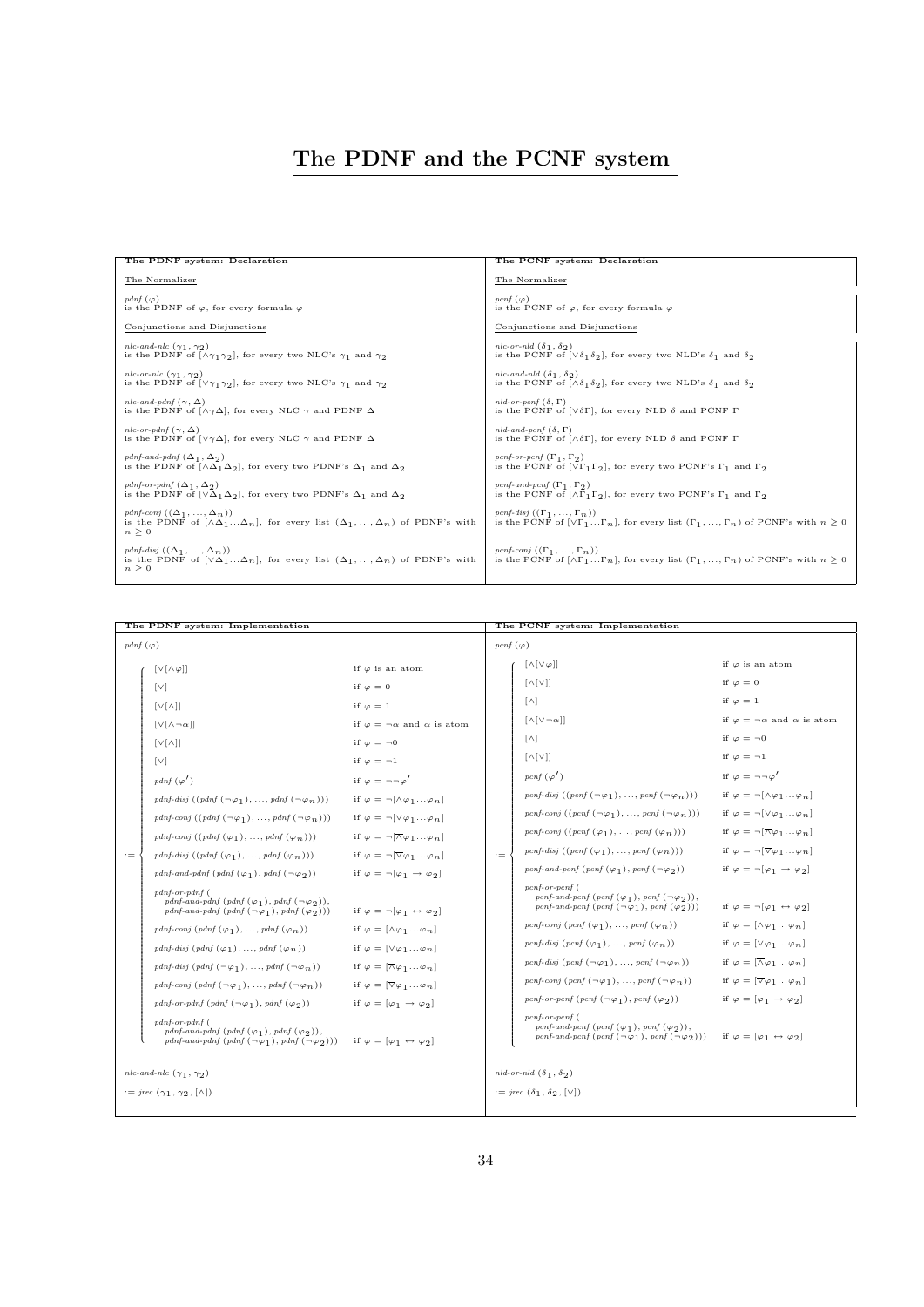| nlc-or-nlc $(\gamma_1, \gamma_2)$                                                                                                                           | nld-and-nld $(\delta_1, \delta_2)$                                                                                                  |
|-------------------------------------------------------------------------------------------------------------------------------------------------------------|-------------------------------------------------------------------------------------------------------------------------------------|
| $:= \text{prim}(\gamma_1, \gamma_2)$                                                                                                                        | $:= prim (\delta_1, \delta_2)$                                                                                                      |
| nlc-and-pdnf $(\gamma, [\vee \gamma_1 \ldots \gamma_n])$                                                                                                    | nld-or-pcnf $(\delta, [\wedge \delta_1 \dots \delta_n])$                                                                            |
| $:=$ pdnf-disj ((nlc-and-nlc $(\gamma, \gamma_1), ,$ nlc-and-nlc $(\gamma, \gamma_n))$ )                                                                    | $:=$ pcnf-conj ((nld-or-nld $(\delta, \delta_1), ,$ nld-or-nld $(\delta, \delta_n))$ )                                              |
| nlc-or-pdnf $(\gamma, \Delta)$                                                                                                                              | nld-and-pcnf $(\delta, \Gamma)$                                                                                                     |
| $:= \text{prec} ([\vee \gamma], [\vee], \Delta, [\vee])$                                                                                                    | $:= \text{prec} ([\wedge \delta], [\wedge], \Gamma, [\wedge])$                                                                      |
| pdnf-and-pdnf $([\vee \gamma_1 \ldots \gamma_n], \Delta)$                                                                                                   | pcnf-or-pcnf $(\lceil \wedge \delta_1 \dots \delta_n \rceil, \Gamma)$                                                               |
| $:=$ pdnf-disj $((nlc\text{-}and\text{-}pdnf (\gamma_1, \Delta), , nlc\text{-}and\text{-}pdnf (\gamma_n, \Delta)))$                                         | $:=$ pcnf-conj $((\text{nd}-\text{or}-\text{pcnf}(\delta_1,\Gamma),\ldots,\text{nd}-\text{or}-\text{pcnf}(\delta_n,\Gamma)))$       |
| pdnf-or-pdnf $(\Delta_1, \Delta_2)$                                                                                                                         | pcnf-and-pcnf $(\Gamma_1, \Gamma_2)$                                                                                                |
| $:= \text{prec } (\Delta_1, [\vee], \Delta_2, [\vee])$                                                                                                      | $:= \text{prec} (\Gamma_1, [\wedge], \Gamma_2, [\wedge])$                                                                           |
| pdnf-conj $((\Delta_1, , \Delta_n))$                                                                                                                        | pcnf-disj $((\Gamma_1, , \Gamma_n))$                                                                                                |
| $[V[\wedge]]$<br>if $n=0$                                                                                                                                   | if $n=0$<br>$[\wedge[\vee]]$                                                                                                        |
| if $n=1$<br>$\Delta_1$<br>$:=$                                                                                                                              | if $n=1$<br>$\Gamma_1$<br>$:=$                                                                                                      |
| $\mathit{pdnf\text{-}and\text{-}pdnf\left(\Delta_1\,,\mathit{pdnf\text{-}conj}\left(\left(\Delta_2\,,\,\ldots,\Delta_n\right)\right)\right)}$<br>if $n > 1$ | $\mathit{pcnf\text{-}and\text{-}pcnf}$ $(\Gamma_1\,,\mathit{pcnf\text{-}disj}\;((\Gamma_2\,,\,\ldots,\,\Gamma_n\,)))$<br>if $n > 1$ |
|                                                                                                                                                             |                                                                                                                                     |
| pdnf-disj $((\Delta_1, , \Delta_n))$                                                                                                                        | pcnf-conj $((\Gamma_1, , \Gamma_n))$                                                                                                |
| if $n=0$<br>[V]                                                                                                                                             | if $n=0$<br>$\lceil \wedge \rceil$                                                                                                  |
| if $n=1$<br>$:=$<br>$\Delta_1$                                                                                                                              | if $n=1$<br>$\Gamma_1$<br>$:=$                                                                                                      |
| pdnf-or-pdnf $(\Delta_1, pdnf$ -disj $((\Delta_2, , \Delta_n)))$<br>if $n > 1$                                                                              | pcnf-and-pcnf $(\Gamma_1,$ pcnf-conj $((\Gamma_2, , \Gamma_n)))$<br>if $n > 1$                                                      |

#### Auxiliary algorithms  $\overline{*} := \left\{ \begin{array}{cc} \vee & \text{if } * = \wedge \\ \wedge & \text{if } * = \vee \end{array} \right\} \text{ for } * \in \{\wedge, \vee\}$ jrec  $([\ast \lambda_1 ... \lambda_n], [\ast \lambda_1' ... \lambda_m'], [\ast \mu_1 ... \mu_k])$ :=  $\sqrt{2}$  $\overline{\phantom{a}}$   $\label{eq:3.1} \left[ \overline{\ast } \lbrack \ast \mu _{1} \ldots \mu _{k} \, \lambda _{1} ^{\prime } \ldots \lambda _{m} ^{\prime } \rbrack \right] \hfill \qquad \qquad \mbox{if $n=0$}$  $\left[\overline{\ast}[*\mu_1\ldots\mu_k\lambda_1\ldots\lambda_n]\right] \qquad \qquad \text{if $m=0$}$  $\text{if } n > 0 \text{ and } m > 0 \text{ and } |\lambda_1| < |\lambda_1'|$  ... $\lambda_m'$ ,  $[*\mu_1...\mu_k\lambda_1])$  if  $n > 0$  and  $m > 0$  and  $|\lambda_1| < |\lambda_1'|$  $\label{eq:spec} jrec\,\left([\ast\lambda_1\dots\lambda_n],[\ast\lambda_2'\dots\lambda_m'],[\ast\mu_1\dots\mu_k\lambda_1']\right) \quad\quad \text{if } n>0 \text{ and } m>0 \text{ and } |\lambda_1'|<|\lambda_1|$ jrec  $([*\lambda_2 ... \lambda_n], [*\lambda'_2$  $\ldots \lambda'_{m}], [*\mu_{1} \ldots \mu_{k} \lambda_{1}]) \quad \quad \text{if $n > 0$ and $m > 0$ and $\lambda_{1} = \lambda'_{1}$}$  $\text{if } n \, > \, 0 \, \text{ and } \, m \, > \, 0 \, \text{ and } \, \overline{\lambda_1} \, = \, \lambda_1'$ prec  $([\ast \gamma_1 ... \gamma_c], [\ast \mu_1 ... \mu_n], [\ast \mu_{n+1} ... \mu_n +_m], [\ast \pi_1 ... \pi_p])$ :=  $\sqrt{2}$   $[*\mu_1...\mu_n\mu_{n+1}...\mu_{n+m}]$  if  $c = 0$  and  $p = 0$  $\label{eq:spec} \textit{prec}\,\left([\ast\pi_1\ldots\pi_p],[\ast],[\ast\mu_1\ldots\mu_n\mu_{n+1}\ldots\mu_{n+m}],[\ast]\right) \qquad \qquad \text{if}\,\,c=0\,\, \text{and}\,\,p>0$  $\label{eq:spec} \emph{prec } \left([\ast \gamma_2 \ldots \gamma_{c} \pi_1 \ldots \pi_p],[*],[*\gamma_1 \mu_1 \ldots \mu_n],[*]\right) \quad \quad \mbox{if } c > 0 \mbox{ and } m = 0$  $\text{prec } (\, [\ast \gamma_2 \ldots \gamma_c \,],\, [\ast],\, [\ast \mu_1 \ldots \mu_n \mu_{n+1} \ldots \mu_n +_m],\, [\ast] \,) \qquad \qquad \text{if } c \, > \, 0 \text{ and } m \, > \, 0 \text{ and } \text{aprim } (\gamma_1 \, , \, \mu_{n+1}) \, = \, ( \, ``\text{NO00"},\, [\ast \mu_{n+1}]) \, .$  $\label{eq:spec} \textit{prec}\ (\left[\ast\gamma_2...\gamma_\mathcal{C}\mu_{n+2}...\mu_{n+m}\pi_1...\pi_p],[*],[*\gamma_1\mu_1...\mu_n],[*]) \qquad \quad \textit{if}\ c>0\ \textit{and}\ m>0\ \textit{and}\ \textit{aprim}\ (\gamma_1,\mu_{n+1})=(\text{``N00P''},[\ast\gamma_1])\ (\text{``V1})\ \text{``V1})$  $\textit{prec}\ (\, [\ast \gamma_2 \ldots \gamma_c\,],\, [\ast],\, [\ast \mu_1 \ldots \mu_n \mu_{n+1} \ldots \mu_n +_m],\, [\ast] \, ) \qquad \qquad \text{if $c > 0$ and $m > 0$ and } \textit{aprim}\ (\gamma_1 \, ,\, \mu_{n+1}) =\ (\, \text{``N0PO''},\, [\ast \mu_{n+1}]) \, .$  $\textit{prec}\ (\left[\ast\gamma_1\ldots\gamma_c\right],\left[\ast\mu_1\ldots\mu_n\mu_{n+1}\right],\left[\ast\mu_{n+2}\ldots\mu_{n+m}\right],\left[\ast\pi_1\ldots\pi_p\right]) \qquad \textit{if}\ c>0 \ \textit{and}\ m>0 \ \textit{and}\ \textit{aprim}\ (\gamma_1,\mu_{n+1}) = \left(\text{``N0PP''},\left[\ast\gamma_1\mu_{n+1}\right]\right)$ prec  $\left([*\gamma_2 \ldots \gamma_c \gamma' \right]$  $\text{and } m > 0 \text{ and } m > 0 \text{ and } \text{prime } (\gamma_1, \mu_{n+1}) = \text{``N100", } [\ast \gamma'])$  $\textit{prec}\ (\dagger * \gamma_2 \dots \gamma_c \mu'_{n+1} \mu_{n+2} \dots \mu_{n+m} \pi_1 \dots \pi_p), [\ast], [\ast \gamma_1 \mu_1 \dots \mu_n], [\ast]) \quad \text{ if } c > 0 \text{ and } m > 0 \text{ and } \textit{aprim}\ (\gamma_1, \mu_{n+1}) = (\text{``N10P"} , [\ast \gamma_1 \mu'_{n+1}])$ prec  $($ [\* $\gamma_2 \ldots \gamma_c \gamma'_1)$  $\{[\mathbf{x}_1, [\mathbf{x}_{11} \dots \mu_n \mu_{n+1} \dots \mu_n + n], [\mathbf{x}_1] \}$  if  $c > 0$  and  $m > 0$  and  $x^{prim}(\gamma_1, \mu_{n+1}) = (\text{``N1PO"} , [\mathbf{x}_{11} \gamma_1' \mu_{n+1}])$ prec  $([\ast \gamma_1...\gamma_c], [\ast \mu_1...\mu_n\mu_{n+1}], [\ast \mu_{n+2}... \mu_n+m], [\ast \pi \pi_1...\pi_p])$  if  $c > 0$  and  $m > 0$  and  $xprim (\gamma_1, \mu_{n+1}) = (\text{``N1PP''}, [\ast \gamma_1\mu_{n+1}\pi])$ prec ([\* $\gamma_1...\gamma_c$ ], [\* $\mu_1...\mu_n\mu_{n+1}$ ], [\* $\mu_{n+2}...\mu_{n+m}$ ], [\* $\pi_1...\pi_p$ ]) if  $c > 0$  and  $m > 0$  and  $z$ prim  $(\gamma_1,\mu_{n+1}) =$  ("NMNN", [\* $\gamma_1\mu_{n+1}$ ]) prim  $([*\lambda_1 ... \lambda_x], (*\lambda'_1 ... \lambda'_y])$